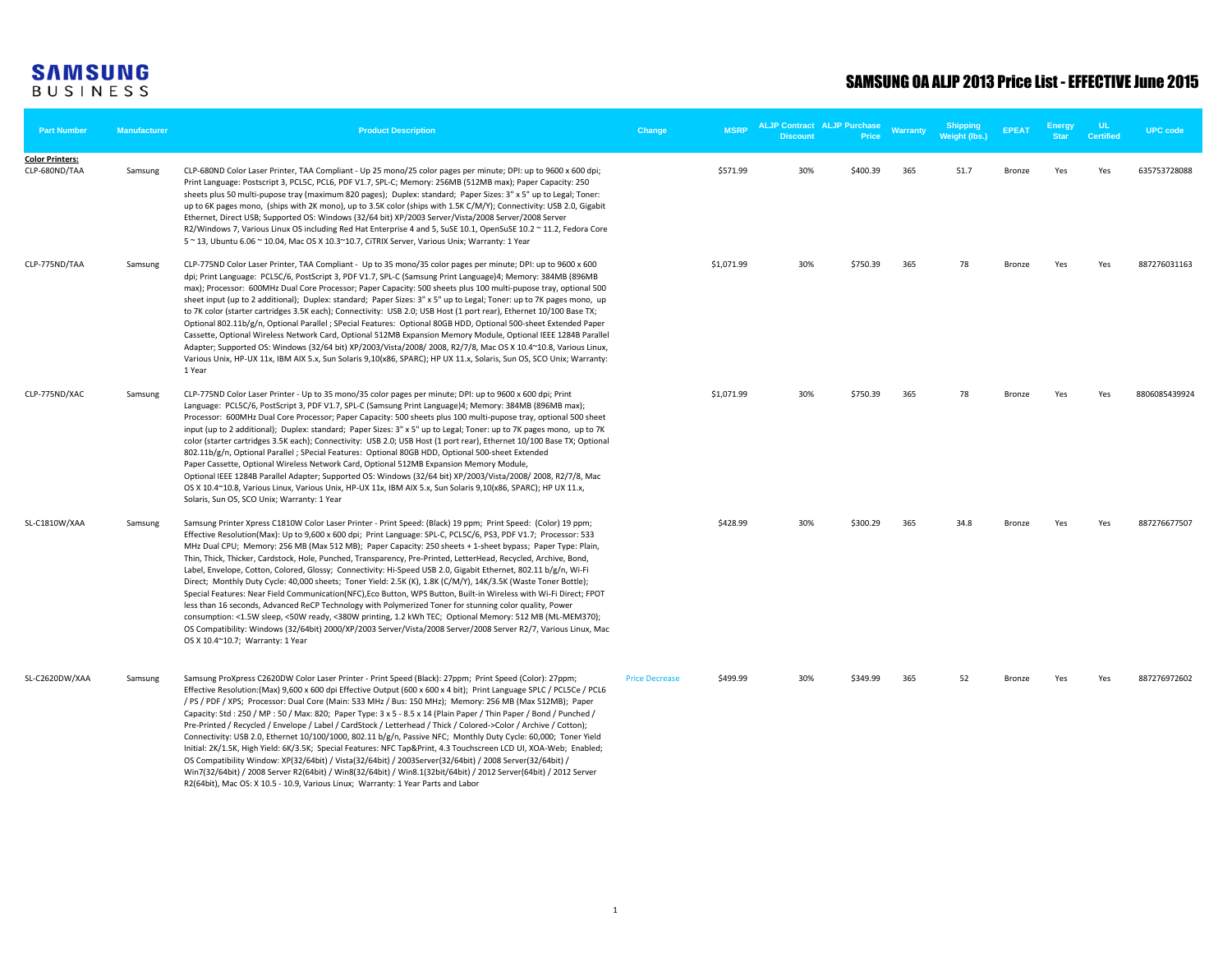| <b>Part Number</b>                       | <b>Manufacturer</b> | <b>Product Description</b>                                                                                                                                                                                                                                                                                                                                                                                                                                                                                                                                                                                                                                                                                                                                                                                                                                                                                                                                                                                                                                                                                                                                                                                                                                                                                                                                                                                                                         | Change                | <b>MSRP</b> | <b>Discount</b> | <b>ALJP Contract ALJP Purchase</b><br>Price | Warranty | <b>Shipping</b><br><b>Weight (lbs.)</b> | <b>EPEAT</b>  | <b>Energy</b><br><b>Star</b> | UL.<br><b>Certified</b> | <b>UPC code</b> |
|------------------------------------------|---------------------|----------------------------------------------------------------------------------------------------------------------------------------------------------------------------------------------------------------------------------------------------------------------------------------------------------------------------------------------------------------------------------------------------------------------------------------------------------------------------------------------------------------------------------------------------------------------------------------------------------------------------------------------------------------------------------------------------------------------------------------------------------------------------------------------------------------------------------------------------------------------------------------------------------------------------------------------------------------------------------------------------------------------------------------------------------------------------------------------------------------------------------------------------------------------------------------------------------------------------------------------------------------------------------------------------------------------------------------------------------------------------------------------------------------------------------------------------|-----------------------|-------------|-----------------|---------------------------------------------|----------|-----------------------------------------|---------------|------------------------------|-------------------------|-----------------|
| SL-C410W/XAA                             | Samsung             | Samsung Printer Xpress C410W Color Laser Printer - Print Speed: (Black) 19 ppm; Print Speed: (Color) 4 ppm;<br>Effective Resolution(Max): Up to 2,400 x 600 dpi; Print Language: SPL-C; Processor: 300 MHz; Memory: 32 MB;<br>Paper Capacity: 150 sheets; Paper Type: Plain Paper, Thin Paper, Bond, Pre-Printed, Recycled, Label, CardStock,<br>Thick, Cotton, Colored, Glossy; Connectivity: Hi-Speed USB 2.0, 802.11 b/g/n, Wi-Fi Direct; Monthly Duty Cycle:<br>20,000 sheets; Toner Yield: 1.5K (K), 1K (C/M/Y), 16K/4K (Imaging Unit), 7K/1.75K (Waste Toner Bottle); Special<br>Features: NEW! NFC Tap and Print, Eco Button, WPS Button, Built-in Wireless with Wi-Fi Direct; First page out time -<br>less than 14s (black) / 26s (color), Advanced ReCP Technology with Polymerized Toner for stunning color quality,<br>Power consumption: <1.4W sleep, <60W ready, <290W printing, 1.334 kWh TEC; OS Compatibility: Windows<br>(32/64bit) 2000/XP/2003 Server/Vista/2008 Server/2008 Server R2/7, Various Linux, Mac OS X 10.4~10.7; Warranty:<br>1 Year                                                                                                                                                                                                                                                                                                                                                                               |                       | \$328.99    | 30%             | \$230.29                                    | 365      | 24.9                                    | No            | Yes                          | Yes                     | 887276856902    |
| <b>Color MFP's</b><br>SL-C1860FW/XAA     | Samsung             | Samsung Multifunction Printer Xpress C1860FW Color Multifunction Laser Printer - Up to 19 mono/19 color pages<br>per minute; Fax Speed: 33.6 kbps; Scan Resolution: Up to 4,800 x 4,800 dpi; Effective Resolution(Max): Up to 9,600<br>x 600 dpi Technology Print, Copy, Scan, Fax; Print Language: SPL-C, PCL5C/6, PostScript 3; Processor: 533 MHz Dual<br>CPU; Fax Memory: 5 MB; Memory: 256 MB (Max 512 MB); Paper Capacity: 250 sheets cassette, 1-sheet bypass, 50-<br>sheet ADF; Paper Type: Plain, Thin, Thick, Cardstock, Thicker, Hole Punched, Transparency, Pre-Printed, LetterHead,<br>Recycled, Archive, Bond, Label, Envelope, Cotton, Colored, Glossy; Connectivity: Hi-Speed USB 2.0, Ethernet 10/100<br>Base TX, 802.11 b/g/n, Wi-Fi Direct, Direct USB; Monthly Duty Cycle: 40,000 sheets; Toner Yield: 2.5K (K), 1.8K<br>(C/M/Y), 16K/3.5K (Waste Toner Bottle); Special Features: Near Field Communication(NFC), 4.3 Color Touch Screen,<br>Direct USB Printing, Samsung MobilePrint App, Eco Button, WPS Button, Built-in Wireless with Wi-Fi Direct; FPOT <<br>16 sec, Advanced ReCP Technology with Polymerized Toner for stunning color quality, Power consumption: <2.4W<br>sleep, <50W ready, <380W printing, 1.48 kWh TEC; Optional Memory: 512 MB (ML-MEM370); OS Compatibility:<br>Windows (32/64bit) 2000/XP/2003 Server/Vista/2008 Server/2008 Server R2/7, Various Linux, Mac OS X 10.4~10.7;<br>Warranty: 1 Year |                       | \$642.99    | 30%             | \$450.09                                    | 365      | 54.9                                    | <b>Bronze</b> | Yes                          | Yes                     | 887276678177    |
| SL-C2670FW/XAA                           | Samsung             | Samsung ProXpress C2670FW Color Multifunction Laser Printer - Print Speed: (Black) 27ppm; Print Speed: (Color)<br>27ppm; Fax Speed: 33.6 kbps; Scan Resolution Optical: Up to 1,200 x 1,200 dpi, Enhanced: Up to 4,800 x 4,800 dpi<br>Effective Resolution(Max) 9,600 x 600 dpi Effective Output (600 x 600 x 4 bit); Technology: Scan, Print, Fax; Print<br>Language: SPLC / PCL5Ce / PCL6 / PS / PDF / XPS; Processor: Dual Core (Main: 533 MHz / Bus: 150 MHz); Fax<br>Memory: 1.2GB; Memory: 512GB (1GB); Paper Capacity Std: 250 / MP: 50 / Max: 820; Paper Type: 3 x 5 - 8.5 x 14<br>(Plain Paper / Thin Paper / Bond / Punched / Pre-Printed / Recycled / Envelope / Label / CardStock / Letterhead /<br>Thick / Colored->Color / Archive / Cotton); Connectivity: USB 2.0, Ethernet 10/100/1000, 802.11 b/g/n, Passive NFC;<br>Monthly Duty Cycle: 60,000; Toner Yield Initial: 2K/1.5K, High Yield: 6K/3.5K; Special Features: NFC Tap&Print, 4.3<br>Touchscreen LCD UI, XOA-Web Enabled, Scan, Fax, Print; OS Compatibility Window: XP(32/64bit) / Vista(32/64bit) /<br>2003 Server(32/64bit) / 2008 Server(32/64bit) / Win7(32/64bit) / 2008 Server R2(64bit) / Win8(32/64bit) /<br>Win8.1(32bit/64bit) / 2012 Server(64bit) / 2012 Server R2(64bit), Various Linux; Mac OS: X 10.5 - 10.9; Warranty: 1<br>Year Parts and Labor                                                                                                         | <b>Price Decrease</b> | \$785.99    | 30%             | \$550.19                                    | 365      | 69                                      | <b>Bronze</b> | Yes                          | Yes                     | 887276972879    |
| SL-C460FW/XAA                            | Samsung             | Samsung Multifunction Printer Xpress C460FW Color Multifunction Laser Printer - Print Speed: (Black) 19 ppm; Print<br>Speed: (Color) 4 ppm; Fax Speed: 33.6 kbps; Scan Resolution: Up to 4,800 x 4,800 dpi; Effective Resolution(Max):<br>Up to 2,400 x 600 dpi Technology Print, Copy, Scan, Fax Print Language: SPL-C, PCL5C/6, PostScript 3; Processor: 533<br>MHz Dual CPU; Fax Memory: 5 MB; Memory: 128 MB; Paper Capacity: 150 sheets cassette, 50-sheet ADF; Paper<br>Type: Plain Paper, Thin Paper, Bond, Pre-Printed, Recycled, Label, CardStock, Thick, Cotton, Colored, Glossy;<br>Connectivity: Hi-Speed USB 2.0, Ethernet 10/100 Base TX, 802.11 b/g/n, Wi-Fi Direct, Direct USB; Monthly Duty<br>Cycle: 20,000 sheets; Toner Yield 1.5K (K), 1K (C/M/Y), 16K/4K (Imaging Unit), 7K/1.75K (Waste Toner Bottle);<br>Special Features: NEW! NFC Tap and Print Technology, Eco Button, WPS Button, Built-in Wireless with Wi-Fi Direct;<br>First page out time - less than 14s (black) / 26s (color), Advanced ReCP Technology with Polymerized Toner for<br>stunning color quality, Power consumption: <1.4W sleep, <60W ready, <290W printing, 1.334 kWh TEC; OS<br>Compatibility Windows: (32/64bit) 2000/XP/2003 Server/Vista/2008 Server/2008 Server R2/7, Various Linux, Mac OS<br>X 10.4~10.7; Warranty: 1 Year                                                                                                                  |                       | \$571.99    | 30%             | \$400.39                                    | 365      | 36.5                                    | No            | Yes                          | Yes                     | 887276856964    |
| <b>Monochrome Printers:</b><br>ML-4512ND | Samsung             | ML-4512ND Mono Laser Printer - Up to 45 pages per minute ; DPI: up to 1200 DPI resolution; Print Language: PS3,<br>PCL5e/6, IBM ProPrinter, Epson; Memory: 128MB (640MB Max); Paper Capacity: 520 sheets, 100 sheet multipurpose<br>tray ; Paper Sizes: 3" x 5" up to Legal; Toner: up to 15K pages mono, (7K mono starter); Connectivity: USB 2.0, IEEE<br>1284 Parallel, 10/100 BaseTX Ethernet; Supported OS: Windows, Mac & Linux (USB Only); Duplex: standard;<br>Warranty: 1 Year                                                                                                                                                                                                                                                                                                                                                                                                                                                                                                                                                                                                                                                                                                                                                                                                                                                                                                                                                            | <b>EOL</b>            | \$928.99    | 30%             | \$650.29                                    | 365      | 58.31                                   | Bronze        | Yes                          | Yes                     | 635753627541    |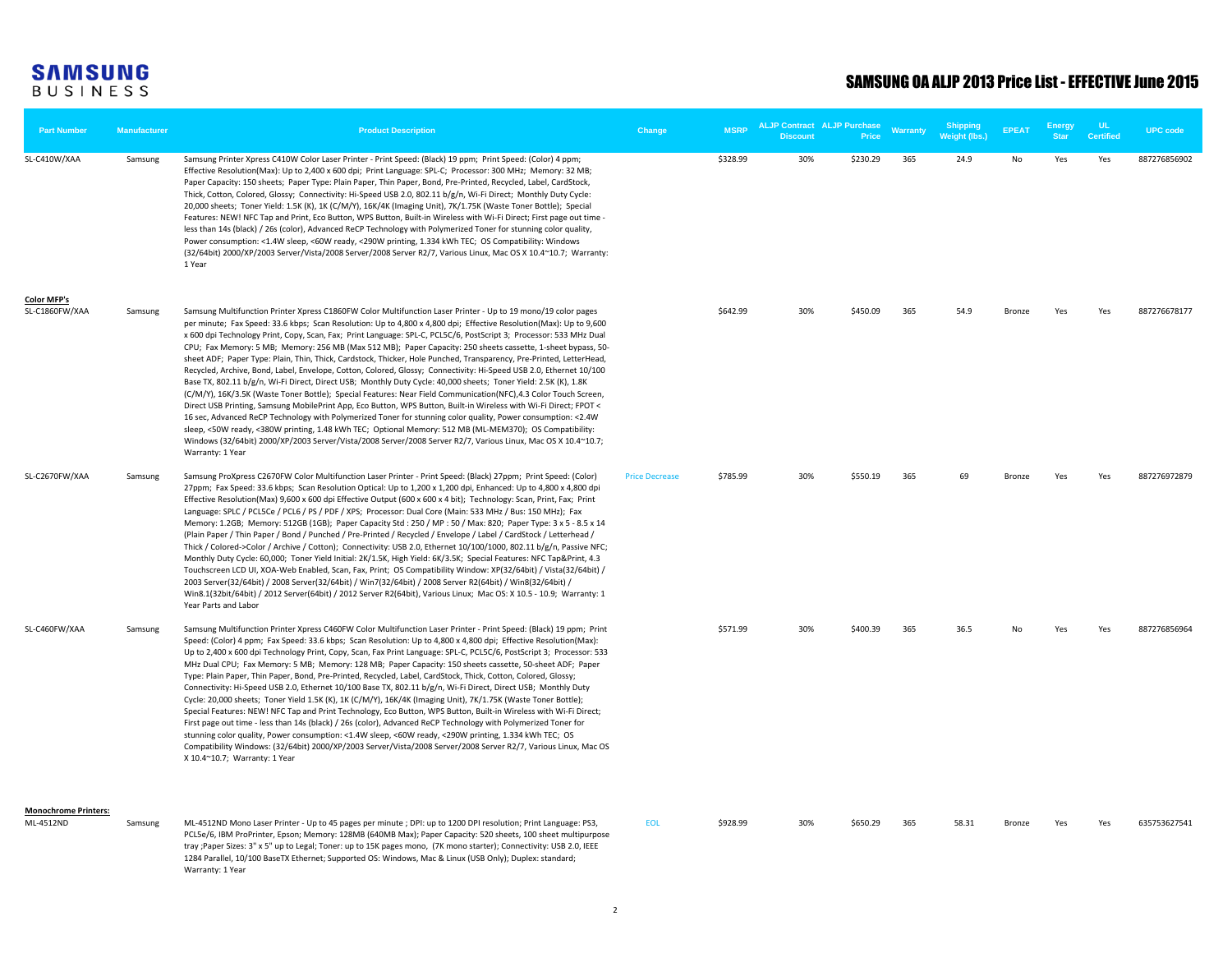| <b>Part Number</b> | <b>Manufacturer</b> | <b>Product Description</b>                                                                                                                                                                                                                                                                                                                                                                                                                                                                                                                                                                                                                                                                                                                                                                                                                                                                                                                                                                                                                                                                  | Change     | <b>MSRP</b> | <b>Discount</b> | <b>ALJP Contract ALJP Purchase</b><br>Price | Warranty | <b>Shipping</b><br><b>Weight (lbs.)</b> | <b>FPFAT</b>  | <b>Energy</b><br><b>Star</b> | u<br><b>Certified</b> | <b>UPC</b> code |
|--------------------|---------------------|---------------------------------------------------------------------------------------------------------------------------------------------------------------------------------------------------------------------------------------------------------------------------------------------------------------------------------------------------------------------------------------------------------------------------------------------------------------------------------------------------------------------------------------------------------------------------------------------------------------------------------------------------------------------------------------------------------------------------------------------------------------------------------------------------------------------------------------------------------------------------------------------------------------------------------------------------------------------------------------------------------------------------------------------------------------------------------------------|------------|-------------|-----------------|---------------------------------------------|----------|-----------------------------------------|---------------|------------------------------|-----------------------|-----------------|
| ML-4512ND/TAA      | Samsung             | ML-4512ND Mono Laser Printer (TAA Compliant) - Up to 45 pages per minute ; DPI: up to 1200 DPI resolution; Print<br>Language: PS3, PCL5e/6, IBM ProPrinter, Epson; Memory: 128MB (640MB Max); Paper Capacity: 520 sheets, 100<br>sheet multipurpose tray ; Paper Sizes: 3" x 5" up to Legal; Toner: up to 15K pages mono, (7K mono starter);<br>Connectivity: USB 2.0, IEEE 1284 Parallel, 10/100 BaseTX Ethernet; Supported OS: Windows, Mac & Linux (USB Only);<br>Duplex: standard; Warranty: 1 Year                                                                                                                                                                                                                                                                                                                                                                                                                                                                                                                                                                                     | <b>EOL</b> | \$928.99    | 30%             | \$650.29                                    | 365      | 58.31                                   | Bronze        | Yes                          | Yes                   | 635753615586    |
| ML-5012ND          | Samsung             | ML-5012ND Mono Laser Printer - Up to 50 pages per minute ; DPI: up to 1200 DPI resolution; Print Language: PS3,<br>PCL5e/6, IBM ProPrinter, Epson; Memory: 128MB (640MB Max); Paper Capacity: 520 sheets, 100 sheet multipurpose<br>tray ; Paper Sizes: 3" x 5" up to Legal; Toner: up to 20K pages mono, (7K mono starter); Connectivity: USB 2.0, IEEE<br>1284 Parallel, 10/100 BaseTX Ethernet; Supported OS: Windows, Mac & Linux (USB Only); Duplex: standard;<br>Warranty: 1 Year                                                                                                                                                                                                                                                                                                                                                                                                                                                                                                                                                                                                     |            | \$1,214.99  | 30%             | \$850.49                                    | 365      | 58.31                                   | Bronze        | Yes                          | Yes                   | 635753624151    |
| ML-5017ND          | Samsung             | ML-5017ND Mono Laser Printer - Up to 50 pages per minute ; DPI: up to 1200 DPI resolution; Print Language: PS3,<br>PCL5e/6, IBM ProPrinter, Epson; Memory: 128MB (640MB Max); Paper Capacity: 520 sheets, 100 sheet multipurpose<br>tray ; Paper Sizes: 3" x 5" up to Legal; Toner: up to 20K pages mono, (7K mono starter); Connectivity: USB 2.0, IEEE<br>1284 Parallel, 10/100 BaseTX Ethernet; Supported OS: Windows, Mac & Linux (USB Only); Duplex: standard;<br>Tourchscreen; Warranty: 1 Year                                                                                                                                                                                                                                                                                                                                                                                                                                                                                                                                                                                       |            | \$1,357.99  | 30%             | \$950.59                                    | 365      | 58.31                                   | Bronze        | Yes                          | Yes                   | 635753628548    |
| ML-5515ND/XAA      | Samsung             | ML-5515ND Mono Laser Printer - Up to 55 pages per minute; Effective Resolution(Max): up to 1,200 x 1,200 dpi;<br>Print Language PS3, PCL5e/6, IBM ProPrinter, Epson, PDF Direct 1.7, XPS 1.0; Processor: 600 MHz Dual Core<br>Processor; Memory: 256 MB (max 768 MB); Paper Capacity: 520 sheets + 100 sheet multi-purpose tray (max 3,660<br>sheets); Paper Type: Letter, Legal, Oficio, Folio, JIS B5, ISO B5, Executive, Statement, CardStock, Postcard, Envelope<br>Monarch/No-10/DL/C5/C6/No 9, Custom; Connectivity: Hi-Speed USB 2.0, Direct USB, Ethernet Gigabit Network;<br>Monthly Duty Cycle: 300,000 pages; Toner Yield: 10K / 30K / 40K; Special Features: First page out time as fast as<br>7.8s, Built-in duplex, 4-line LCD, Optional Paper Tray, High-capacity Feeder, 250GB Hard Disk, 512MB Memory<br>Wireless Expansion Card available; OS Compatibility: Windows 2000/XP/2003/Vista/2008/7/2007 R2, Various Linux<br>OS including Fedora Cora 4~6, 7~12, RedHat Enterprise, SuSE Linux, Mandrake 9.2~10.1, Mandriva, Mac OS x<br>10.3~10.6, UNIX OS; Warranty: 1 Year |            | \$1,714.99  | 30%             | \$1,200.49                                  | 365      | China                                   | <b>Bronze</b> | Yes                          | Yes                   | 887276853109    |
| ML-6515ND/XAA      | Samsung             | ML-6515ND Mono Laser Printer - Up to 65 pages per minute; Effective Resolution(Max): up to 1,200 x 1,200 dpi;<br>Print Language PS3, PCL5e/6, IBM ProPrinter, Epson, PDF Direct 1.7, XPS 1.0; Processor: 600 MHz Dual Core<br>Processor; Memory: 256 MB (max 768 MB); Paper Capacity: 520 sheets + 100 sheet multi-purpose tray (max 3,660<br>sheets); Paper Type: Letter, Legal, Oficio, Folio, JIS B5, ISO B5, Executive, Statement, CardStock, Postcard, Envelope<br>Monarch/No-10/DL/C5/C6/No 9, Custom; Connectivity: Hi-Speed USB 2.0, Direct USB, Ethernet Gigabit Network;<br>Monthly Duty Cycle: 300,000 pages; Toner Yield: 10K / 30K / 40K; Special Features: First page out time as fast as<br>7.8s, Built-in duplex, 4-line LCD, Optional Paper Tray, High-capacity Feeder, 250GB Hard Disk, 512MB Memory<br>Wireless Expansion Card available; OS Compatibility: Windows 2000/XP/2003/Vista/2008/7/2007 R2, Various Linux<br>OS including Fedora Cora 4~6, 7~12, RedHat Enterprise, SuSE Linux, Mandrake 9.2~10.1, Mandriva, Mac OS x<br>10.3~10.6, UNIX OS; Warranty: 1 Year |            | \$2,285.99  | 30%             | \$1,600.19                                  | 365      | 88.4                                    | <b>Bronze</b> | Yes                          | Yes                   | 887276853079    |
| SL-M2020W/XAA      | Samsung             | Samsung Printer Xpress M2020W - Up to 21 pages per minute; Effective Resolution: (Max) up to 1,200 x 1,200 dpi;<br>Print Language: SPL (Samsung Printer Language); Processor: 400 Mhz; Memory: 64 MB; Paper Capacity: 150<br>sheets; Paper Type: Plain, Envelope, Labels, CardStock, Thick, Thin, Cotton, Color, Preprinted, Recycled, Bond,<br>Archive; Connectivity: Hi-speed USB 2.0, 802.11b/g/n Wireless; Monthly Duty: Cycle 10,000 pages; Toner Yield:<br>0.5K Starter, 1K Standard Yield; Special Features: Near Field Communication(NFC) Tap & Print, WPS button (Wi-Fi<br>protected setup), Power button on front, FPOT less than 8.5 seconds, Software included: Driver, AnyWeb Print, Easy<br>Printer Manager, Power: <310W printing, <1.2W Standby; OS Compatibility: Windows 2000/XP/Vista/7/2003<br>Server/2008 Server, Mac OS X 10.3~10.6, Various Linux OS; Warranty: 1 Year                                                                                                                                                                                               |            | \$185.99    | 30%             | \$130.19                                    | 365      | 11.9                                    | No            | Yes                          | Yes                   | 887276962481    |
| SL-M2835DW/XAA     | Samsung             | Samsung Printer Xpress M2835DW - Print Speed (Black): 29ppm: Effective Resolution(Max): 4,800 x 600 dpi; Print<br>Language: SPL / PCL5e / PCL 6; Processer 600 MHz; Memory: 128 MB; Paper Capacity: 250 sheets cassette, 1-sheet<br>multi-purpose bypass Paper Type: Plain, Thin, Thick, Cardstock, Recycled, Archive, Bond; Connectivity: Hi-Speed USB<br>2.0, Ethernet 10/100 Base Tx, Wireless 802.11 b/g/h, WiFi Direct; Monthly Duty Cycle: 12,000 pages; Toner Yield:<br>Standard: 1.2K; High: 3.0K (starter 1.2K); Drum: 9K; Special Features: Near Field Communication (NFC), Built in Auto<br>Duplex, ECO Mode; WPS Button, Built in Wirelss with WiFi Direct; FPOT < 8.5sec; Power Consumption: Sleep < 1.3W,<br>Ready <45W, Printing <400W, ReCP technology for advanced quality output, 2- piece toner; OS Compatibility:<br>Windows 8/7/Vista/XP/2008/2003/2000, Various Linux, Unix, Mac 10.5 and up; Warranty: 1 year                                                                                                                                                        |            | \$228.99    | 30%             | \$160.29                                    | 365      | 20.81                                   | Bronze        | <b>TRA</b>                   | Yes                   | 887276683485    |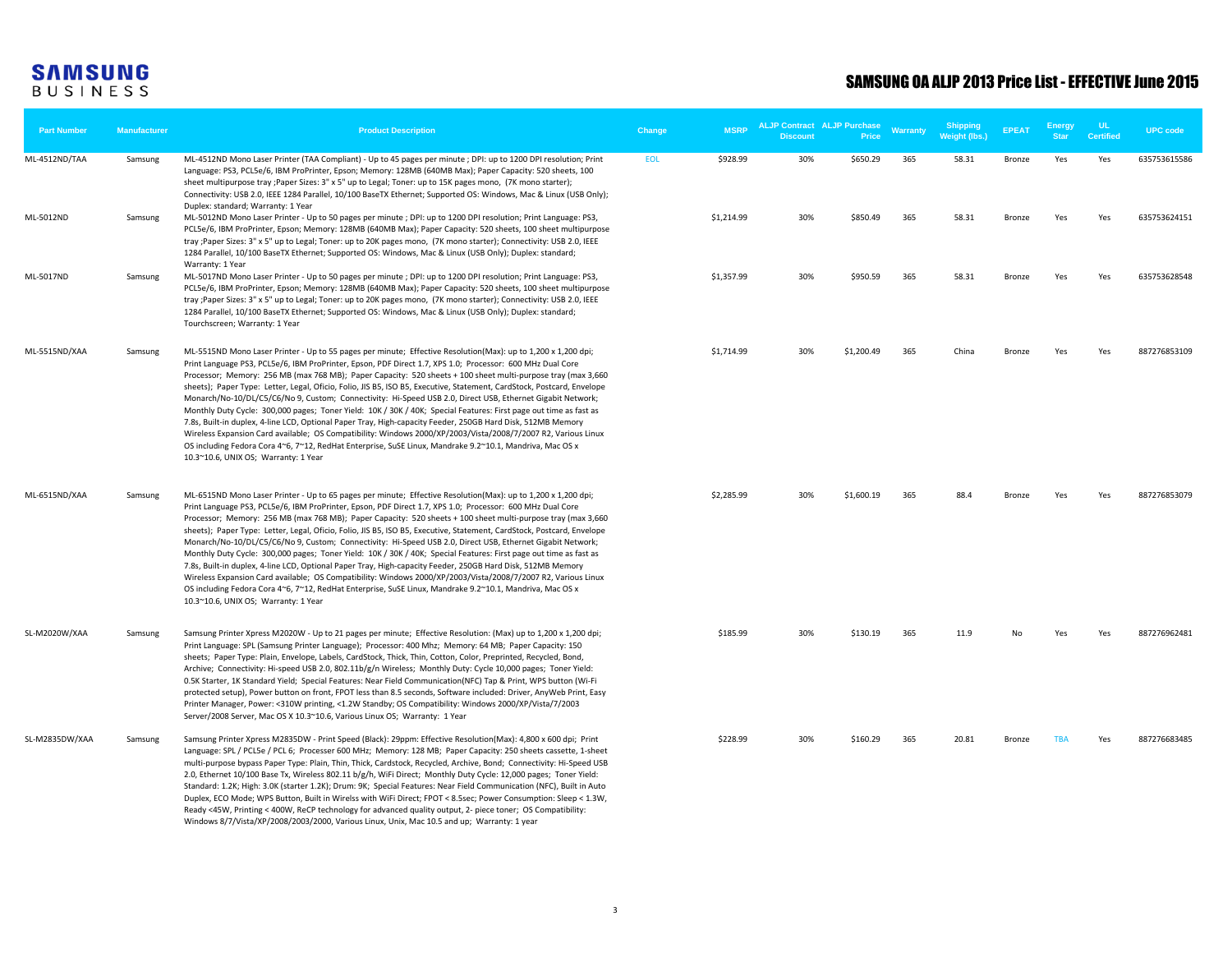| <b>Part Number</b> | <b>Manufacturer</b> | <b>Product Description</b>                                                                                                                                                                                                                                                                                                                                                                                                                                                                                                                                                                                                                                                                                                                                                                                                                                                                                                                                                                                                                                                                                                                                                                                                                                               | Change | <b>MSRP</b> | <b>ALJP Contract ALJP Purchase</b><br>Discount | <b>Price</b> | <b>Warranty</b> | Weight (lbs.) | <b>EPEAT</b> | <b>Energy</b><br><b>Star</b> | UL<br><b>Certified</b> | <b>UPC</b> code |
|--------------------|---------------------|--------------------------------------------------------------------------------------------------------------------------------------------------------------------------------------------------------------------------------------------------------------------------------------------------------------------------------------------------------------------------------------------------------------------------------------------------------------------------------------------------------------------------------------------------------------------------------------------------------------------------------------------------------------------------------------------------------------------------------------------------------------------------------------------------------------------------------------------------------------------------------------------------------------------------------------------------------------------------------------------------------------------------------------------------------------------------------------------------------------------------------------------------------------------------------------------------------------------------------------------------------------------------|--------|-------------|------------------------------------------------|--------------|-----------------|---------------|--------------|------------------------------|------------------------|-----------------|
| SL-M3320ND/XAA     | Samsung             | Samsung Printer ProXpress M3320ND - Print Speed: (Black) 35 ppm; Effective Resolution(Max): Up to 1,200 x 1,200<br>dpi; Print Language: PCL5e/6, SPL, IBM ProPrinter, Epson, PDF v1.7; Processor: 600 MHz; Memory: 128 MB (non-<br>expandable); Paper Capacity: 250 sheets, 1 sheets MP Tray (max: 771 sheets); Paper Type: 3 x 5 ~ 8.5 x 14 (Plain,<br>Thick, Thin, Bond, Preprinted, Recycled, Envelope, Transparency, Label, Cardstock, Cotton, Colored, Archive);<br>Connectivity: Hi-Speed USB 2.0, Gigabit Ethernet; Monthly Duty Cycle: 50,000 sheets; Toner Yield - Standard: 3K,<br>High Yield: 5K (3K ships with equipment); Special Features: Eco Button, Automatic Duplex Standard, Media Weight<br>16~58 lb., First page out time as fast as 6.5s, Google Cloud Print Certified, Samsung Mobile Print App; OS<br>Compatibility: Windows (32/64 bit) XP/2003/Vista/2008/7/2008 R2, Mac OS X 10.5~10.8, Various Linux, Various<br>Unix, CiTRIX Presentation Server, Windows Terminal Services; Warranty 1 year parts and labor                                                                                                                                                                                                                                |        | \$185.99    | 30%                                            | \$130.19     | 365             | 25.9          | Bronze       | Yes                          | Yes                    | 887276024561    |
| SL-M3820DW/XAA     | Samsung             | Samsung Printer ProXpress M3820DW - Print Speed: (Black) 40 ppm; Effective Resolution(Max): Up to 1,200 x 1,200<br>dpi; Print Language: PCL5e/6, SPL, IBM ProPrinter, Epson, PDF v1.7; Processor: 600 MHz; Memory: 128 MB (512<br>MB Max); Paper Capacity: 250 sheets, 50 sheets MP Tray (max: 820 sheets); Paper Type: 3 x 5 ~ 8.5 x 14 (Plain,<br>Thick, Thin, Bond, Preprinted, Recycled, Envelope, Transparency, Label, Cardstock, Cotton, Colored, Archive);<br>Connectivity: Hi-Speed USB 2.0, Gigabit Ethernet, 802.11b/g/n Wireless, Wi-Fi Direct; Monthly Duty Cycle: 80,000<br>sheets; Toner Yield Standard: 3K, High Yield: 5K, Extra High Yield: 10K (3K ships with equipment); Special Features: 2-<br>line LCD with Numeric Keypad, Eco Button, Media weight 16~58lb paper handling, Built-in Duplex, Wireless with Wi-<br>Fi Direct, First page out time as fast as 6.5s, Power Consumption: 700W Printing, 10W Ready, 1.6W Power Save, 2.1<br>kWh TEC, PIN Printing Standard, Google Cloud Print Certified, Samsung Mobile Print App; OS Compatibility:<br>Windows (32/64 bit) XP/2003/Vista/2008/7/2008 R2, Mac OS X 10.5~10.8, Various Linux, Various Unix, CiTRIX<br>Presentation Server, Windows Terminal Services; Warranty: 1 year parts and labor |        | \$356.99    | 30%                                            | \$249.89     | 365             | 26.9          | Bronze       | Yes                          | Yes                    | 887276024677    |
| SL-M4020ND/TAA     | Samsung             | Samsung Printer ProXpress M4020ND-TAA Compliant; Print Speed: (Black) 42 ppm; Effective Resolution(Max): Up<br>to 1,200 x 1,200 dpi; Print Language: PCL5e/6, SPL, IBM ProPrinter, Epson, PDF v1.7; Processor: 600 MHz; Memory:<br>256 MB (512 MB Max); Paper Capacity: 250 sheets, 50 sheets MP Tray (max: 820 sheets); Paper Type: 3 x 5 ~ 8.5 x<br>14 (Plain, Thick, Thin, Bond, Preprinted, Recycled, Envelope, Transparency, Label, Cardstock, Cotton, Colored,<br>Archive); Connectivity: Hi-Speed USB 2.0, Gigabit Ethernet; Monthly Duty Cycle: 100,000 sheets; Toner Yield<br>Standard: 3K, High Yield: 5K, Extra High Yield: 10K, Ultra High Yield: 15K (3K ships with equipment); Special Features:<br>2-line LCD with Numeric Keypad, Eco Button, Media weight 16~58lb paper handling, Built-in Duplex, First page out<br>time as fast as 6.5s, Power Consumption: 700W Printing, 10W Ready, 1.1W Power Save, 2.0 kWh TEC, PIN Printing<br>Standard, Google Cloud Print Certified, Samsung Mobile Print App; OS Compatibility: Windows (32/64 bit)<br>XP/2003/Vista/2008/7/2008 R2, Mac OS X 10.5~10.8, Various Linux, Various Unix, CiTRIX Presentation Server,<br>Windows Terminal; Services; Warranty: 1 year                                             |        | \$413.99    | 30%                                            | \$289.79     | 365             | 26.9          | Bronze       | Yes                          | Yes                    | 887276023762    |
| SL-M4020ND/XAA     | Samsung             | Samsung Printer ProXpress M4020ND - Print Speed: (Black) 42 ppm; Effective Resolution(Max): Up to 1,200 x 1,200<br>dpi; Print Language: PCL5e/6, SPL, IBM ProPrinter, Epson, PDF v1.7; Processor: 600 MHz; Memory: 256 MB (512<br>MB Max); Paper Capacity: 250 sheets, 50 sheets MP Tray (max: 820 sheets); Paper Type: 3 x 5 ~ 8.5 x 14 (Plain,<br>Thick, Thin, Bond, Preprinted, Recycled, Envelope, Transparency, Label, Cardstock, Cotton, Colored, Archive);<br>Connectivity: Hi-Speed USB 2.0, Gigabit Ethernet; Monthly Duty Cycle: 100,000 sheets; Toner Yield Standard: 3K,<br>High Yield: 5K, Extra High Yield: 10K, Ultra High Yield: 15K (3K ships with equipment); Special Features: 2-line LCD<br>with Numeric Keypad, Eco Button, Media weight 16~58lb paper handling, Built-in Duplex, First page out time as fast<br>as 6.5s, Power Consumption: 700W Printing, 10W Ready, 1.1W Power Save, 2.0 kWh TEC, PIN Printing Standard,<br>Google Cloud Print Certified, Samsung Mobile Print App; OS Compatibility: Windows (32/64 bit)<br>XP/2003/Vista/2008/7/2008 R2, Mac OS X 10.5~10.8, Various Linux, Various Unix, CiTRIX Presentation Server,<br>Windows Terminal; Services; Warranty: 1 year parts and labor                                          |        | \$413.99    | 30%                                            | \$289.79     | 365             | 26.9          | Bronze       | Yes                          | Yes                    | 887276023762    |
| SL-M4530ND/XAA     | Samsung             | Samsung Single Function Printer ProXpress M4530ND - Print Speed (Black): 47ppm; Effective Resolution(Max): 1,200<br>x 1,200 dpi effective / 600 x 600 dpi optical; Print Language: PCL5e / PCL6 / PostScript3 / PDF Direct V1.7;<br>Processor: 1GH Dual Core CPU; Memory: 512MB (Up to 2GB); Paper Capacity: Std: 550 / MP: 100 / Max: 2,300 (3<br>x SCF) @75gsm; Paper Type: 3 x 5 - 8.5 x 14 (Plain Paper / Thin Paper / Bond / Punched / Pre-Printed / Recycled /<br>Envelope / Label / CardStock / Letterhead / Thick / Colored->Color / Archive / Cotton); Connectivity: USB 2.0,<br>Ethernet 10/100/1000, 802.11 b/g/n; Monthly Duty Cycle: 200,000; Toner Yield Standard: 7K, High Yield: 20K, Extra<br>High Yield: 40K; Special Features: 4 Line LCD, XOA-Web; OS Compatibility Window: XP(32/64bit) / Vista(32/64bit) /<br>2003 Server(32/64bit) / 2008 Server(32/64bit) / Win7(32/64bit) / 2008 Server R2(64bit) / Win8(32/64bit) /<br>Win8.1(32bit/64bit) /2012 Server(64bit) / 2012 Server R2(64bit), Mac OS: X 10.5 - 10.9 Various Linux; Warranty: 1<br>Year Parts and Labor                                                                                                                                                                               |        | \$927.99    | 30%                                            | \$649.59     | 365             | 60.2          | Bronze       | Yes                          | Yes                    | 887276092645    |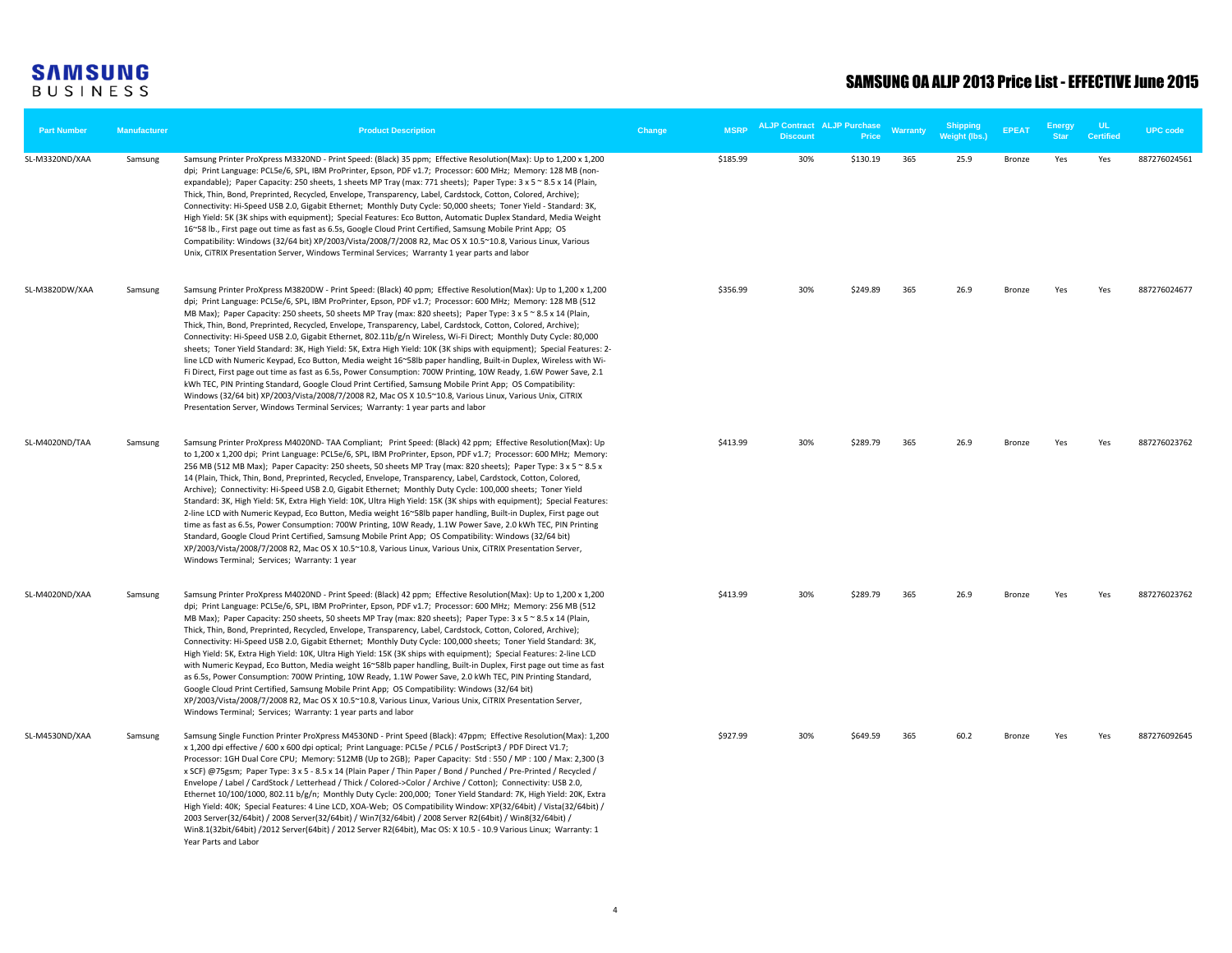#### SAMSUNG OA ALJP 2013 Price List - EFFECTIVE June 2015

| <b>Part Number</b>                         | <b>Manufacturer</b> | <b>Product Description</b>                                                                                                                                                                                                                                                                                                                                                                                                                                                                                                                                                                                                                                                                                                                                                                                                                                                                                                                                                                                                                                                                                  | Change     | <b>MSRP</b> | <b>ALJP Contract ALJP Purchase</b><br><b>Discount</b> | <b>Price</b> | <b>Warranty</b> | <b>Shipping</b><br>Weight (lbs.) | <b>EPEAT</b> | Energy<br><b>Star</b> | UL<br><b>Certified</b> | <b>UPC</b> code |
|--------------------------------------------|---------------------|-------------------------------------------------------------------------------------------------------------------------------------------------------------------------------------------------------------------------------------------------------------------------------------------------------------------------------------------------------------------------------------------------------------------------------------------------------------------------------------------------------------------------------------------------------------------------------------------------------------------------------------------------------------------------------------------------------------------------------------------------------------------------------------------------------------------------------------------------------------------------------------------------------------------------------------------------------------------------------------------------------------------------------------------------------------------------------------------------------------|------------|-------------|-------------------------------------------------------|--------------|-----------------|----------------------------------|--------------|-----------------------|------------------------|-----------------|
| SL-M4530ND/TAA                             | Samsung             | Samsung Single Function Printer ProXpress M4530ND (TAA Compliant) - Print Speed (Black): 47ppm; Effective<br>Resolution(Max): 1,200 x 1,200 dpi effective / 600 x 600 dpi optical; Print Language: PCL5e / PCL6 / PostScript3 /<br>PDF Direct V1.7; Processor: 1GH Dual Core CPU; Memory: 512MB (Up to 2GB); Paper Capacity: Std: 550 / MP:<br>100 / Max: 2,300 (3 x SCF) @75gsm; Paper Type: 3 x 5 - 8.5 x 14 (Plain Paper / Thin Paper / Bond / Punched / Pre-<br>Printed / Recycled / Envelope / Label / CardStock / Letterhead / Thick / Colored->Color / Archive / Cotton);<br>Connectivity: USB 2.0, Ethernet 10/100/1000, 802.11 b/g/n; Monthly Duty Cycle: 200,000; Toner Yield Standard: 7K,<br>High Yield: 20K, Extra High Yield: 40K; Special Features: 4 Line LCD, XOA-Web; OS Compatibility Window:<br>XP(32/64bit) / Vista(32/64bit) / 2003 Server(32/64bit) / 2008 Server(32/64bit) / Win7(32/64bit) / 2008 Server<br>R2(64bit) / Win8(32/64bit) / Win8.1(32bit/64bit) /2012 Server(64bit) / 2012 Server R2(64bit), Mac OS: X 10.5 - 10.9<br>Various Linux; Warranty: 1 Year Parts and Labor | <b>New</b> | \$928.99    | 30%                                                   | \$650.29     | 365             | 60.2                             | Bronze       | Yes                   | Yes                    | 887276068411    |
| SL-M4530NX/XAA                             | Samsung             | Samsung Single Function Printer ProXpress M4530NX - Print Speed (Black): 47ppm; Effective Resolution(Max): 1,200<br>x 1,200 dpi effective / 600 x 600 dpi optical; Print Language: PCL5e / PCL6 / PostScript3 / PDF Direct V1.7;<br>Processor: 1GH Dual Core CPU; Memory: 1GB (Up to 2GB); Paper Capacity: Std: 550 / MP: 100 / Max: 2,300 (3 x<br>SCF) @75gsm; Paper Type: 3 x 5 - 8.5 x 14 (Plain Paper / Thin Paper / Bond / Punched / Pre-Printed / Recycled /<br>Envelope / Label / CardStock / Letterhead / Thick / Colored->Color / Archive / Cotton); Connectivity: USB 2.0,<br>Ethernet 10/100/1000, 802.11 b/g/n; Monthly Duty Cycle: 200,000; Toner Yield Standard: 7K, High Yield: 20K, Extra<br>High Yield: 40K; Special Features 4.3 Touchscreen LCD, XOA-Web, 320GB HDD; OS Compatibility Window:<br>XP(32/64bit) / Vista(32/64bit) / 2003 Server(32/64bit) / 2008 Server(32/64bit) / Win7(32/64bit) / 2008 Server<br>R2(64bit) / Win8(32/64bit) / Win8.1(32bit/64bit) /2012 Server(64bit) / 2012 Server R2(64bit), Mac OS: X 10.5 - 10.9<br>Various Linux; Warranty: 1 Year Parts and Labor |            | \$1,213.99  | 30%                                                   | \$849.79     | 365             | 60.2                             | Bronze       | Yes                   | Yes                    | 887276092638    |
| <b>Monochrome MFP's:</b><br><b>SF-760P</b> | Samsung             | SF-760P Mono Multifunction Laser Printer with Fax - Up to 21 pages per minute black; DPI: up to 1200 x 1200<br>effective resolution; Print Language: SPL; Memory: 64MB, Fax Memory 500 pages; Paper Capacity: 150 sheets; Paper<br>Sizes: 3" x 5" up to Legal; Toner: up to 1.5K pages (.7K-page starter); Connectivity: USB 2.0; Supported OS: Windows<br>2000/XP/Vista/2003 Server/2008 Server, Mac OS X 10.3~10.6, Various Linux OS; Warranty: 1 year NBD Exchange                                                                                                                                                                                                                                                                                                                                                                                                                                                                                                                                                                                                                                       |            | \$257.99    | 30%                                                   | \$180.59     | 365             | 17.8                             | No           | Yes                   | Yes                    | 635753610857    |
| SL-M2070FW/XAA                             | Samsung             | Samsung Multifunction Printer Xpress M2070FW - Up to 21 pages per minute black: Fax Speed: 33.6 Kbps; Scan<br>Resolution: 4,800 x 4,800 dpi; Effective Resolution(Max): 1,200 x 1,200 dpi; Technology Print, Copy, Scan, Fax; Print<br>Language: SPL; Processor: 600MHz; Fax Memory: 500 pages; Memory: 128 MB; Paper Capacity: 150 sheets; Paper<br>Type: Plain, Envelope, Labels, Card, Stock, Thick, Thin, Cotton, Color, Preprinted, Recycled, Bond, Archive;<br>Connectivity: Hi-Speed USB 2.0, 10/100 Base TX, Wireless 802.11b/g/n; Monthly Duty Cycle: 10,000 pages; Toner<br>Yield Standard: 1.0K (starter 500); Special Features: Near Field Communication (NFC), ECO Mode, Onetouch WPS (Wi-<br>Fi Protected Setup), FPOT less than 8.5 seconds, noise level less than 50dB (printing, copying), Power consumption:<br>Sleep Mode: less than <1.2W; Ready: less than 30W; Average: 310W; OS Compatibility: Windows<br>2000/XP/Vista/2003 Server/2008 Server, Various Linux OS, Mac OS X 10.4~10.6; Warranty: 1 year                                                                              |            | \$299.99    | 30%                                                   | \$209.99     | 365             | 24.9                             | No           | Yes                   | Yes                    | 887276958675    |
| SL-M2885FW/XAA                             | Samsung             | Samsung Xpress M2885FW Multifunction Mono MFP - Print Speed (Black): 29 ppm: Fax Speed: 33.6 Kbps; Scan<br>Resolution: 4,800 x 4,800 dpi; Effective Resolution(Max): 4,800 x 600 dpi; Technology: Print, Scan, Copy, Fax; Print<br>Language: SPL, PCL5e, PCL6; Processer; 600 MHz; Fax Memory: 600 pages; Memory: 128 MB; Paper Capacity: 250<br>sheet cassette tray, 1-sheet multi-purpose bypass Paper Type: Plain, Thin, Thick, Cardstock, Recycled, Archive, Bond;<br>Connectivity: Hi-Speed USB 2.0, Ethernet 10/100 Base Tx, Wireles 802.11. b/g/n, WiFi Direct; Monthly Duty Cycle:<br>12,000 pages; Toner Yield: Standard: 1.2K; High: 3.0K (starter 1.2K); Special Features: Built-in auto duplex, Eco<br>mode, FPOT <8.5 seconds, Built-in Wireless with WiFi Direct; Power Consumption: Sleep <3W, Ready <50W, Printing<br><350W; 2-line LCD & 2 piece toner; ReCP technology for advanced qualtiy output; OS Compatibility: WIndows                                                                                                                                                             |            | \$428.99    | 30%                                                   | \$300.29     | 365             | 29.5                             | Bronze       | <b>TBA</b>            | Yes                    | 887276683508    |

8/7/Vista/XP/2008/2003, Various Linux, Unix, Mac 10.5 and up; Warranty: 1 year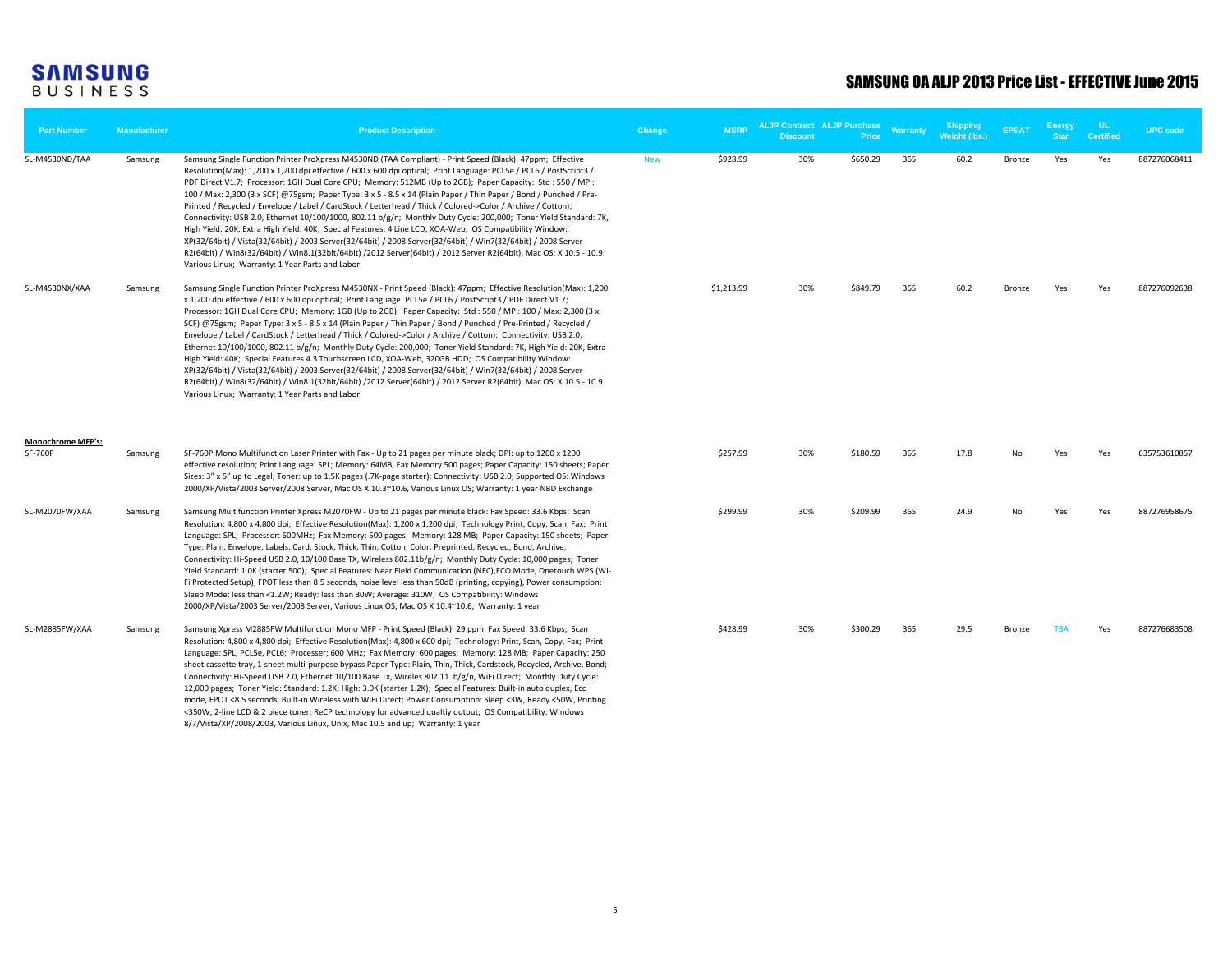| <b>Part Number</b>                | <b>Manufacturer</b> | <b>Product Description</b>                                                                                                                                                                                                                                                                                                                                                                                                                                                                                                                                                                                                                                                                                                                                                                                                                                                                                                                                                                                                                                                                                                                                                                                                                                                                                                                                                                                                                                                                                                              | Change | <b>MSRP</b>          | <b>Discount</b> | <b>ALJP Contract ALJP Purchase</b><br>Price | <b>Warranty</b> | <b>Shipping</b><br>Weight (lbs.) | <b>EPEAT</b>  | Energy<br>Star | ш<br><b>Certified</b> | <b>UPC code</b>              |
|-----------------------------------|---------------------|-----------------------------------------------------------------------------------------------------------------------------------------------------------------------------------------------------------------------------------------------------------------------------------------------------------------------------------------------------------------------------------------------------------------------------------------------------------------------------------------------------------------------------------------------------------------------------------------------------------------------------------------------------------------------------------------------------------------------------------------------------------------------------------------------------------------------------------------------------------------------------------------------------------------------------------------------------------------------------------------------------------------------------------------------------------------------------------------------------------------------------------------------------------------------------------------------------------------------------------------------------------------------------------------------------------------------------------------------------------------------------------------------------------------------------------------------------------------------------------------------------------------------------------------|--------|----------------------|-----------------|---------------------------------------------|-----------------|----------------------------------|---------------|----------------|-----------------------|------------------------------|
| SL-M3370FD/XAA                    | Samsung             | Samsung ProXpress M3370FD Multifunction Mono MFP - Print Speed: (Black) 35 ppm; Fax Speed: 33.6 kbps; Scan<br>Resolution: up to 4,800 x 4,800 dpi; Effective Resolution(Max): up to 1,200 x 1,200 dpi; Print Language: PCL5e/6,<br>SPL, IBM ProPrinter, Epson, PDF v1.7; Processor: 600 MHz; Fax Memory: 6 MB (500 pages); Memory: 256MB (512<br>MB Max); Paper Capacity: 250 sheets, 1 sheets MP Tray (max: 771 sheets), 150-sheet output Paper Type: 3 x 5 ~ 8.5<br>x 14 (Plain, Thick, Thin, Bond, Preprinted, Recycled, Envelope, Transparency, Label, Cardstock, Cotton, Colored,<br>Archive); Connectivity: Hi-Speed USB 2.0, Gigabit Ethernet; Monthly Duty Cycle: 50,000 pages; Toner Yield<br>Standard: 3K, High Yield: 5K (3K ships with equipment); Special Features: Scan-to-Email/FTP/SMB/WSD, Fax<br>Forwarding to Email/Fax, PC Fax, Eco Button, Media weight 16~58lb paper handling, Built-in Duplex, First page out<br>time as fast as 6.5s, Power Consumption: 700W Printing, 10W Ready, 1.1W Power Save, 1.7 kWh TEC, 4-line LCD,<br>Built-in PIN Printing with Numeric Keypad, Google Cloud Print Certified, Samsung Mobile Print App; OS<br>Compatibility: Windows (32/64 bit) XP/2003/Vista/2008/7/2008 R2, Mac OS X 10.5~10.8, Various Linux, Various<br>Unix, CiTRIX Presentation Server, Windows Terminal Services; Warranty: 1 year parts and labor                                                                                                                                                           |        | \$357.99             | 30%             | \$250.59                                    | 365             | 40.4                             | Bronze        | Yes            | Yes                   | 887276024639                 |
| SL-M3870FW/XAA                    | Samsung             | Samsung ProXpress M3870FW Multifunction Mono MFP - Print Speed: (Black) 40 ppm; Fax Speed: 33.6 kbps; Scan<br>Resolution: up to 4,800 x 4,800 dpi; Effective Resolution(Max): up to 1,200 x 1,200 dpi; Print Language: PCL5e/6,<br>SPL, IBM ProPrinter, Epson, PDF v1.7; Processor: 600 MHz; Fax Memory: 6 MB (500 pages); Memory: 256MB (512<br>MB Max); Paper Capacity: 250 sheets, 1 sheets MP Tray (max: 771 sheets), 150-sheet output, ADF Capacity: 50<br>sheets; Paper Type: 3 x 5 ~ 8.5 x 14 (Plain, Thick, Thin, Bond, Preprinted, Recycled, Envelope, Transparency, Label,<br>Cardstock, Cotton, Colored, Archive); Connectivity: Hi-Speed USB 2.0, Gigabit Ethernet, 802.11b/g/n Wireless, Wi-Fi<br>Direct, Direct USB; Monthly Duty Cycle: 80,000 pages; Toner Yield Standard: 3K, High Yield: 5K, Extra High Yield: 10K<br>(3K ships with equipment); Special Features: Scan-to-Email/FTP/SMB/WSD, Fax Forwarding to Email/Fax, PC Fax, Eco<br>Button, Media weight 16~58lb paper handling, Built-in Duplex, First page out time as fast as 6.5s, Power<br>Consumption: 700W 700W Printing, 10W Ready, 1.1W Power Save, 1.7 kWh TEC, 4-line LCD, Built-in PIN Printing<br>with Numeric Keypad, RADF (Auto-Reversing Document Feeder) for double-sided scanning and copying; OS<br>Compatibility: Windows (32/64 bit) XP/2003/Vista/2008/7/2008 R2, Mac OS X 10.5~10.8, Various Linux, Various<br>Unix, CiTRIX Presentation Server, Windows Terminal Services; Warranty: 1 year parts and labor                             |        | \$570.99             | 30%             | \$399.69                                    | 365             | 45.2                             | Bronze        | Yes            | Yes                   | 887276024592                 |
| SL-M4070FR/XAA                    | Samsung             | Samsung ProXpress M4070FR Multifunction Mono MFP - Print Speed: (Black) 42 ppm; Fax Speed: 33.6 kbps; Scan<br>Resolution: up to 4,800 x 4,800 dpi; Effective Resolution(Max): up to 1,200 x 1,200 dpi; Print Language: PCL5e/6,<br>SPL, IBM ProPrinter, Epson, PDF v1.7; Processor: 600 MHz; Fax Memory; 6 MB (500 pages); Memory: 256MB (512<br>MB Max); Paper Capacity: 250 sheets, 1 sheets MP Tray (max: 771 sheets), 150-sheet output, ADF Capacity: 50<br>sheets; Paper Type: 3 x 5 ~ 8.5 x 14 (Plain, Thick, Thin, Bond, Preprinted, Recycled, Envelope, Transparency, Label,<br>Cardstock, Cotton, Colored, Archive); Connectivity: Hi-Speed USB 2.0, Gigabit Ethernet, Direct USB; Monthly Duty<br>Cycle: 100,000 pages; Toner Yield Standard: 3K, High Yield: 5K, Extra High Yield: 10K, Ultra High Yield 15K (3K<br>Starter); Special Features: Scan-to-Email/FTP/SMB/WSD, Fax Forwarding to Email/Fax, PC Fax, Eco Button, Media<br>weight 16~58lb paper handling, Built-in Duplex, First page out time as fast as 6.5s, Power Consumption: 700W<br>Printing, 10W Ready, 1.1W Power Save, 2.0 kWh TEC, 4-line LCD, Built-in PIN Printing with Numeric Keypad, RADF<br>(Auto-Reversing Document Feeder) for double-sided scanning and copying, Google Cloud Print Certified, Samsung<br>Mobile Print App; OS Compatibility: Windows (32/64 bit) XP/2003/Vista/2008/7/2008 R2, Mac OS X 10.5~10.8,<br>Various Linux, Various Unix, CiTRIX Presentation Server, Windows Terminal Services; Warranty: 1 year parts and<br>labor |        | \$706.99             | 30%             | \$494.89                                    | 365             | 45.2                             | <b>Bronze</b> | Yes            | Yes                   | 887276024608                 |
| SL-M4583FX/XAA                    | Samsung             | Samsung ProXpress M4583FX Multifunction Mono MFP - Print Speed: (Black) 47ppm; Fax Speed: 33.6 Kbps; Scan<br>Resolution: Up to 600 x 600 dpi / Enhanced: Up to 4,800 x 4,800 dpi; Effective Resolution: (Max) 1,200 x 1,200 dpi<br>effective / 600 x 600 dpi optical; Technology: Print / Copy / Scan / Fax; Print Language: PCL5e / PCL6 / PostScript3 /<br>PDF Direct V1.7; Processor: 1GH Dual Core CPU; Fax Memory: HDD Shared / Sharedpages; Memory: 1GB (2GB);<br>Paper Capacity: Std: 550 / MP: 100 / Max: 2,300 (3 x SCF) @75gsm; Paper Type: 3 x 5 - 8.5 x 14 (Plain Paper / Thin<br>Paper / Bond / Punched / Pre-Printed / Recycled / Envelope / Label / CardStock / Letterhead / Thick / Colored->Color<br>/ Archive / Cotton); Connectivity: USB 2.0, Ethernet 10/100/1000, 802.11 b/g/n; Monthly Duty Cycle: 200,000;<br>Toner Yield Standard: 7K, High Yield: 20K, Extra High Yield: 40K; Special Features: 50-Sheet Dual Scan Document<br>feeder (DSDF), 10.1 Android based Color Touchscreen LCD, XOA Embedded; OS Compatibility: Window: XP(32/64bit)<br>/ Vista(32/64bit) / 2003 Server(32/64bit) / 2008 Server(32/64bit) / Win7(32/64bit) / 2008 Server R2(64bit) /<br>Win8(32/64bit) / Win8.1(32bit/64bit) / 2012 Server(64bit) / 2012 Server R2(64bit), Mac OS: X 10.5 - 10.9, Various<br>Linux; Warranty: 1 Year Parts and Labor                                                                                                                                                                                  |        | \$2,570.99           | 30%             | \$1,799.69                                  | 365             | 85                               | <b>Bronze</b> | Yes            | Yes                   | 887276031873                 |
| <b>Toner and Supplies - Color</b> |                     |                                                                                                                                                                                                                                                                                                                                                                                                                                                                                                                                                                                                                                                                                                                                                                                                                                                                                                                                                                                                                                                                                                                                                                                                                                                                                                                                                                                                                                                                                                                                         |        |                      |                 |                                             |                 |                                  |               |                |                       |                              |
| CLP-C660A                         | Samsung             | Cyan Toner 2K Yield (CLP-610N, CLP-660N, CLP-660ND, CLX-6200FX, CLX-6210FX, CLX-6240FX)                                                                                                                                                                                                                                                                                                                                                                                                                                                                                                                                                                                                                                                                                                                                                                                                                                                                                                                                                                                                                                                                                                                                                                                                                                                                                                                                                                                                                                                 |        | \$122.99             | 20%             | \$98.39                                     | 365             | 3.4                              | n/a           | n/a            | n/a                   | 635753721454                 |
| CLP-C660B<br><b>CLP-K660A</b>     | Samsung<br>Samsung  | Cyan Toner 5K High Yield (CLP-610N, CLP-660N, CLP-660ND, CLX-6200FX, CLX-6210FX, CLX-6240FX)<br>Black Toner 2.5K (CLP-610N, CLP-660N, CLP-660ND, CLX-6200FX, CLX-6210FX, CLX-6240FX)                                                                                                                                                                                                                                                                                                                                                                                                                                                                                                                                                                                                                                                                                                                                                                                                                                                                                                                                                                                                                                                                                                                                                                                                                                                                                                                                                    |        | \$182.99<br>\$101.99 | 20%<br>20%      | \$146.39<br>\$81.59                         | 365<br>365      | 3.8<br>3.4                       | n/a<br>n/a    | n/a<br>n/a     | n/a<br>n/a            | 635753721423<br>635753721430 |
| CLP-K660B                         | Samsung             | Black Toner 5.5K High Yield (CLP-610N, CLP-660N, CLP-660ND, CLX-6200FX, CLX-6210FX, CLX-6240FX)                                                                                                                                                                                                                                                                                                                                                                                                                                                                                                                                                                                                                                                                                                                                                                                                                                                                                                                                                                                                                                                                                                                                                                                                                                                                                                                                                                                                                                         |        | \$153.99             | 20%             | \$123.19                                    | 365             | 3.8                              | n/a           | n/a            | n/a                   | 635753721447                 |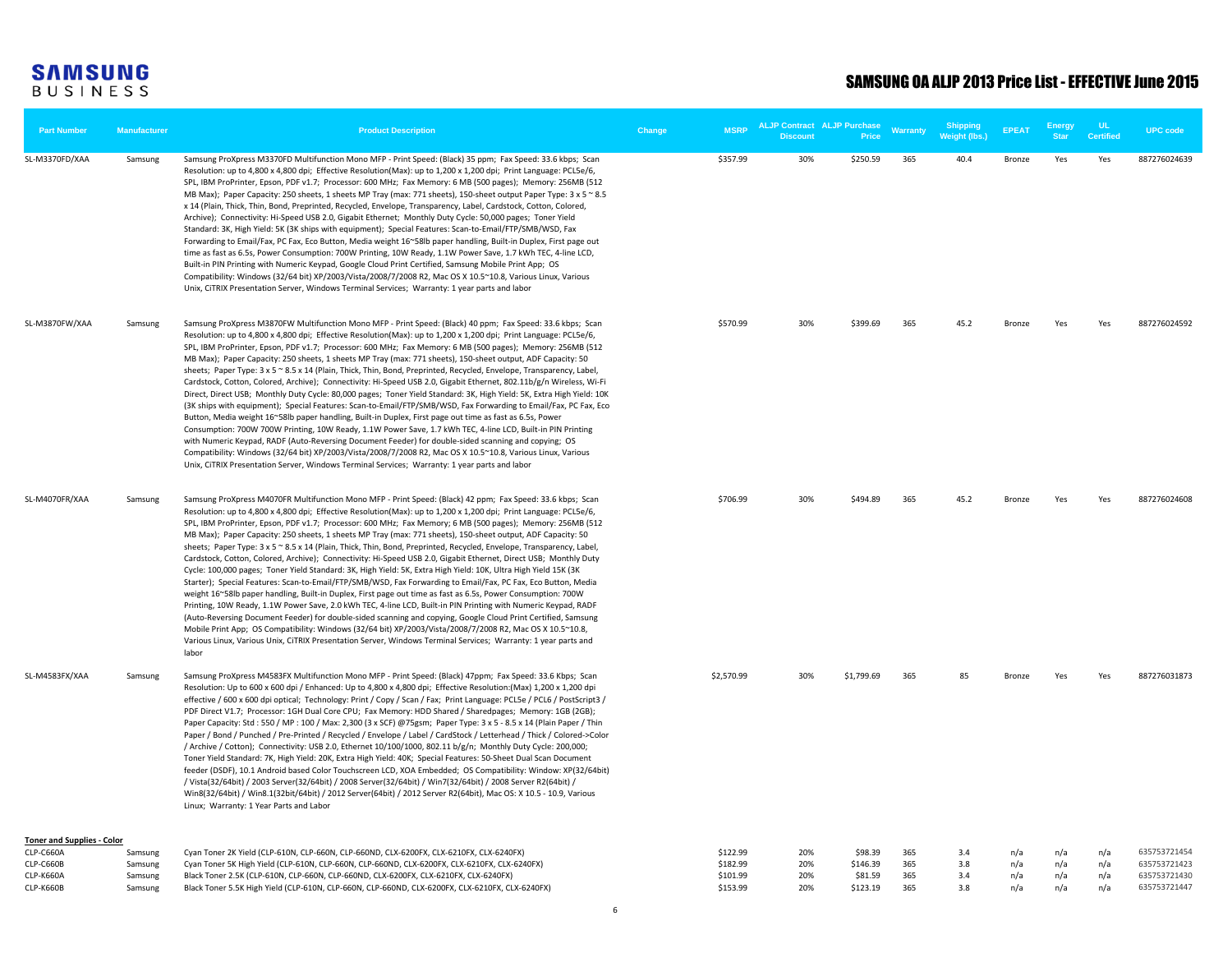| <b>Part Number</b>                   | Manufacturer       | <b>Product Description</b>                                                                                                            | Change         | <b>MSRP</b>          | <b>ALJP Contract ALJP Purchase</b><br><b>Discount</b> | Price               | <b>Warranty</b> | <b>Shipping</b><br>Weight (lbs.) | <b>EPEAT</b> | <b>Energy</b><br><b>Star</b> | <b>UL</b><br><b>Certified</b> | <b>UPC</b> code              |
|--------------------------------------|--------------------|---------------------------------------------------------------------------------------------------------------------------------------|----------------|----------------------|-------------------------------------------------------|---------------------|-----------------|----------------------------------|--------------|------------------------------|-------------------------------|------------------------------|
| CLP-M600A                            | Samsung            | Magenta Toner 4K Yield (CLP-600, CLP-600N, CLP-650N)                                                                                  |                | \$167.99             | 20%                                                   | \$134.39            | 365             | 3.52                             | n/a          | n/a                          | n/a                           | 635753703115                 |
| CLP-M660A                            | Samsung            | Magenta Toner 2K Yield (CLP-610N, CLP-660N, CLP-660ND, CLX-6200FX, CLX-6210FX, CLX-6240FX)                                            |                | \$122.99             | 20%                                                   | \$98.39             | 365             | 3.4                              | n/a          | n/a                          | n/a                           | 635753721461                 |
| CLP-M660B                            | Samsung            | Magenta Toner 5K High Yield (CLP-610N, CLP-660N, CLP-660ND, CLX-6200FX, CLX-6210FX, CLX-6240FX)                                       |                | \$182.99             | 20%                                                   | \$146.39            | 365             | 3.8                              | n/a          | n/a                          | n/a                           | 635753721478                 |
| CLP-Y660A                            | Samsung            | Yellow Toner 2K Yield (CLP-610N, CLP-660N, CLP-660ND, CLX-6200FX, CLX-6210FX, CLX-6240FX)                                             |                | \$122.99             | 20%                                                   | \$98.39             | 365             | 3.4                              | n/a          | n/a                          | n/a                           | 635753721485                 |
| CLP-Y660B                            | Samsung            | Yellow Toner 5K High Yield (CLP-610N, CLP-660N, CLP-660ND, CLX-6200FX, CLX-6210FX, CLX-6240FX)                                        |                | \$182.99             | 20%                                                   | \$146.39            | 365             | 3.8                              | n/a          | n/a                          | n/a                           | 635753727104                 |
| <b>CLT-C406S</b>                     | Samsung            | Cyan Toner 1K Yield (CLP-365W, CLX-3305FW, SL-C410W)                                                                                  |                | \$68.99              | 20%                                                   | \$55.19             | 365             | 1.4                              | n/a          | n/a                          | n/a                           | 635753715224                 |
| <b>CLT-C407S</b>                     | Samsung            | Cyan Toner 1K Yield (CLP-325W, CLX-3185FW)                                                                                            |                | \$63.99              | 20%                                                   | \$51.19             | 365             | 2.5                              | n/a          | n/a                          | n/a                           | 635753716689                 |
| <b>CLT-C409S</b>                     | Samsung            | Cyan Toner 1K Yield (CLP-315, CLP-315W, CLX-3175FN, CLX-3175FW)                                                                       |                | \$63.99              | 20%                                                   | \$51.19             | 365             | 2.7                              | n/a          | n/a                          | n/a                           | 635753721157                 |
| <b>CLT-C504S</b>                     | Samsung            | Cyan Toner 1.8K Yield (CLP-415NW, CLX-4195FW, SL-C1810W, SL-C1860F)                                                                   |                | \$114.99             | 20%                                                   | \$91.99             | 365             | 1.6                              | n/a          | n/a                          | n/a                           | 635753727302                 |
| CLT-C505L/XAA                        | Samsung            | Cyan Toner 3.5K Yield (C2620DW, C2670FW)                                                                                              | price increase | \$136.99             | 20%                                                   | \$109.59            | 365             | $\overline{2}$                   | n/a          | n/a                          | n/a                           | 4635753114368                |
| CLT-C506L                            | Samsung            | Cyan Toner 3.5K Yield (CLP-680ND, CLX-6260FD, CLX-6260FW)                                                                             |                | \$164.99             | 20%                                                   | \$131.99            | 365             | 2.1                              | n/a          | n/a                          | n/a                           | 635753727197                 |
| <b>CLT-C506S</b>                     | Samsung            | Cyan Toner 1.5K Yield (CLP-680ND, CLX-6260FD, CLX-6260FW)                                                                             |                | \$98.99              | 20%                                                   | \$79.19             | 365             | 2.1                              | n/a          | n/a                          | n/a                           | 635753727180                 |
| CLT-C508L                            | Samsung            | Cyan Toner 4K High Yield (CLP-620ND, CLP-670ND, CLX-6220FX, CLX-6250FX)                                                               |                | \$174.99             | 20%<br>20%                                            | \$139.99            | 365<br>365      | 20.7                             | n/a          | n/a                          | n/a                           | 635753727142<br>635753721416 |
| <b>CLT-C508S</b>                     | Samsung            | Cyan Toner 2K Yield (CLP-620ND, CLP-670ND, CLX-6220FX, CLX-6250FX)                                                                    |                | \$123.99<br>\$174.12 | 20%                                                   | \$99.19<br>\$139.30 | 365             | 19.5<br>3.13                     | n/a          | n/a                          | n/a<br>n/a                    | 635753711004                 |
| <b>CLT-C606S</b><br><b>CLT-C607S</b> | Samsung<br>Samsung | Cyan Toner 20K Yield (CLX-9350ND, CLX-9352NA) (BTA only)<br>Cyan Toner 15K Yield (CLX-9250ND, CLX-9350ND, CLX-9252/9352NA) (BTA only) |                | \$136.26             | 20%                                                   | \$109.01            | 365             | 2.87                             | n/a<br>n/a   | n/a<br>n/a                   | n/a                           | 635753712339                 |
| <b>CLT-C609S</b>                     | Samsung            | Cyan Toner 7K Yield (CLP-770ND, CLP-775ND)                                                                                            |                | \$227.99             | 20%                                                   | \$182.39            | 365             | 4.3                              | n/a          | n/a                          | n/a                           | 635753724202                 |
| CLT-C659S                            | Samsung            | Cyan Toner 20K Yield (CLX-8640ND, CLX-8650ND) (BTA only)                                                                              |                | \$259.99             | 20%                                                   | \$207.99            | 365             | 2.61                             | n/a          | n/a                          | n/a                           | 635753718829                 |
| <b>CLT-C809S</b>                     | Samsung            | Cyan Toner 15K Yield (CLX-9201NA, CLX-9251NA, CLX-9301NA)                                                                             |                | \$177.99             | 20%                                                   | \$142.39            | 365             | 1.5                              | n/a          | n/a                          | n/a                           | 635753715262                 |
| <b>CLT-K406S</b>                     | Samsung            | Black Toner 1.5K Yield (CLP-365W, CLX-3305FW, SL-C410W)                                                                               |                | \$68.99              | 20%                                                   | \$55.19             | 365             | 1.6                              | n/a          | n/a                          | n/a                           | 635753715255                 |
| <b>CLT-K407S</b>                     | Samsung            | Black Toner 1.5K Yield (CLP-325W, CLX-3185FW)                                                                                         |                | \$71.99              | 20%                                                   | \$57.59             | 365             | 2.7                              | n/a          | n/a                          | n/a                           | 635753716610                 |
| <b>CLT-K409S</b>                     | Samsung            | Black Toner 1.5K Yield (CLP-315, CLP-315W, CLX-3175FN, CLX-3175FW)                                                                    |                | \$71.99              | 20%                                                   | \$57.59             | 365             | 2.8                              | n/a          | n/a                          | n/a                           | 635753721188                 |
| <b>CLT-K504S</b>                     | Samsung            | Black Toner 2.5K Yield (CLP-415NW, CLX-4195FW, SL-C1810W, SL-C1860F)                                                                  |                | \$109.99             | 20%                                                   | \$87.99             | 365             | 1.6                              | n/a          | n/a                          | n/a                           | 635753727333                 |
| CLT-K506L                            | Samsung            | Black Toner 6K Yield (CLP-680ND, CLX-6260FD, CLX-6260FW)                                                                              |                | \$176.99             | 20%                                                   | \$141.59            | 365             | 2.5                              | n/a          | n/a                          | n/a                           | 635753727210                 |
| <b>CLT-K506S</b>                     | Samsung            | Black Toner 3K Yield (CLP-680ND, CLX-6260FD, CLX-6260FW)                                                                              |                | \$79.99              | 20%                                                   | \$63.99             | 365             | 2.3                              | n/a          | n/a                          | n/a                           | 635753727203                 |
| <b>CLT-K508L</b>                     | Samsung            | Black Toner 5K High Yield (CLP-620ND, CLP-670ND, CLX-6220FX, CLX-6250FX)                                                              |                | \$149.99             | 20%                                                   | \$119.99            | 365             | 20.8                             | n/a          | n/a                          | n/a                           | 635753727173                 |
| <b>CLT-K508S</b>                     | Samsung            | Black Toner 2.5K Yield (CLP-620ND, CLP-670ND, CLX-6220FX, CLX-6250FX)                                                                 |                | \$112.99             | 20%                                                   | \$90.39             | 365             | 19.72                            | n/a          | n/a                          | n/a                           | 635753727135                 |
| <b>CLT-K606S</b>                     | Samsung            | Black Toner 25K Yield (CLX-9250ND, CLX-9350ND, CLX-9252/9352NA) (BTA only)                                                            |                | \$70.63              | 20%                                                   | \$56.50             | 365             | 4.41                             | n/a          | n/a                          | n/a                           | 635753710717                 |
| <b>CLT-K609S</b>                     | Samsung            | Black Toner 7K Yield (CLP-770ND, CLP-775ND)                                                                                           |                | \$156.99             | 20%                                                   | \$125.59            | 365             | 4.3                              | n/a          | n/a                          | n/a                           | 635753724233                 |
| <b>CLT-K659S</b>                     | Samsung            | Black Toner 20K Yield (CLX-8640ND, CLX-8650ND) (BTA only)                                                                             |                | \$77.99              | 20%                                                   | \$62.39             | 365             | 2.61                             | n/a          | n/a                          | n/a                           | 635753718829                 |
| <b>CLT-K809S</b>                     | Samsung            | Black Toner 20K Yield (CLX-9201NA, CLX-9251NA, CLX-9301NA) (BTA only)                                                                 |                | \$88.99              | 20%                                                   | \$71.19             | 365             | 1.95                             | n/a          | n/a                          | n/a                           | 635753715309                 |
| CLT-M406S                            | Samsung            | Magenta Toner 1K Yield (CLP-365W, CLX-3305FW, CLP-410W)                                                                               |                | \$68.99              | 20%                                                   | \$55.19             | 365             | 1.4                              | n/a          | n/a                          | n/a                           | 635753715231                 |
| <b>CLT-M407S</b>                     | Samsung            | Magenta Toner 1K Yield (CLP-325W, CLX-3185FW)                                                                                         |                | \$63.99              | 20%                                                   | \$51.19             | 365             | 2.5                              | n/a          | n/a                          | n/a                           | 635753716696                 |
| CLT-M409S                            | Samsung            | Magenta Toner 1K Yield (CLP-315, CLP-315W, CLX-3175FN, CLX-3175FW)                                                                    |                | \$63.99              | 20%                                                   | \$51.19             | 365             | 2.7                              | n/a          | n/a                          | n/a                           | 635753721164                 |
| CLT-M504S                            | Samsung            | Magenta Toner 1.8K Yield (CLP-415NW, CLX-4195FW, SL-C1810W, SL-C1860F)                                                                |                | \$114.99             | 20%                                                   | \$91.99             | 365             | 1.6                              | n/a          | n/a                          | n/a                           | 635753727319                 |
| CLT-M505L/XAA                        | Samsung            | Magenta Toner 3.5K Yield (C2620DW, C2670FW)                                                                                           | price increase | \$136.99             | 20%                                                   | \$109.59            | 365             | $\overline{2}$                   | n/a          | n/a                          | n/a                           | 887276973951                 |
| CLT-M506L<br>CLT-M506S               | Samsung            | Magenta Toner 3.5K Yield (CLP-680ND, CLX-6260FD, CLX-6260FW)<br>Magenta Toner 1.5K Yield (CLP-680ND, CLX-6260FD, CLX-6260FW)          |                | \$164.99<br>\$98.99  | 20%<br>20%                                            | \$131.99<br>\$79.19 | 365<br>365      | 2.1<br>2.1                       | n/a<br>n/a   | n/a<br>n/a                   | n/a<br>n/a                    | 635753727234<br>635753727227 |
| CLT-M508L                            | Samsung<br>Samsung | Magenta Toner 4K High Yield (CLP-620ND, CLP-670ND, CLX-6220FX, CLX-6250FX)                                                            |                | \$174.99             | 20%                                                   | \$139.99            | 365             | 20.7                             | n/a          | n/a                          | n/a                           | 635753727159                 |
| CLT-M508S                            | Samsung            | Magenta Toner 2K Yield (CLP-620ND, CLP-670ND, CLX-6220FX, CLX-6250FX)                                                                 |                | \$123.99             | 20%                                                   | \$99.19             | 365             | 19.5                             | n/a          | n/a                          | n/a                           | 635753727111                 |
| CLT-M606S                            | Samsung            | Magenta Toner 20K Yield (CLX-9350ND, CLX-9352NA) (BTA only)                                                                           |                | \$174.12             | 20%                                                   | \$139.30            | 365             | 3.13                             | n/a          | n/a                          | n/a                           | 635753712001                 |
| <b>CLT-M607S</b>                     | Samsung            | Magenta Toner 15K Yield (CLX-9250ND, CLX-9350ND, CLX-9252/9352NA) (BTA only)                                                          |                | \$136.26             | 20%                                                   | \$109.01            | 365             | 2.87                             | n/a          | n/a                          | n/a                           | 635753715354                 |
| CLT-M609S                            | Samsung            | Magenta Toner 7K Yield (CLP-770ND, CLP-775ND)                                                                                         |                | \$227.99             | 20%                                                   | \$182.39            | 365             | 4.3                              | n/a          | n/a                          | n/a                           | 635753724219                 |
| CLT-M659S                            | Samsung            | Magenta Toner 20K Yield (CLX-8640ND, CLX-8650ND) (BTA only)                                                                           |                | \$259.99             | 20%                                                   | \$207.99            | 365             | 2.61                             | n/a          | n/a                          | n/a                           | 635753715347                 |
| CLT-M809S                            | Samsung            | Magenta 15K Yield (CLX-9201NA, CLX-9251NA, CLX9301NA) (BTA only)                                                                      |                | \$177.99             | 20%                                                   | \$142.39            | 365             | 1.5                              | n/a          | n/a                          | n/a                           | 635753715279                 |
| CLT-P407A                            | Samsung            | Value Pack - Cyan, Magenta, Yellow 1 Each (CLP-325W, CLX-3185, CLX-3185FW)                                                            |                | \$171.99             | 20%                                                   | \$137.59            | 365             | 5.3                              | n/a          | n/a                          | n/a                           | 635753725193                 |
| CLT-P407B                            | Samsung            | Value Pack - Black Toner x 2 (CLP-325W, CLX-3185, CLX-3185FW)                                                                         |                | \$126.99             | 20%                                                   | \$101.59            | 365             | 3.9                              | n/a          | n/a                          | n/a                           | 635753725131                 |
| <b>CLT-P407C</b>                     | Samsung            | Value Pack - Cyan, Magenta, Yellow, Black 1 Each (CLP-325W, CLX-3185, CLX-3185FW)                                                     |                | \$223.99             | 20%                                                   | \$179.19            | 365             | 7.2                              | n/a          | n/a                          | n/a                           | 635753725100                 |
| CLT-P409A                            | Samsung            | Value Pack - Cyan, Magenta, Yellow 1 each (CLP-315, CLP-315W, CLX-3175FN, CLX-3175FW)                                                 |                | \$171.99             | 20%                                                   | \$137.59            | 365             | 6.9                              | n/a          | n/a                          | n/a                           | 635753723151                 |
| CLT-P409B                            | Samsung            | Value Pack - Black Toner x 2 (CLP-315, CLP-315W, CLX-3175FN, CLX-3175FW)                                                              |                | \$126.99             | 20%                                                   | \$101.59            | 365             | 5.2                              | n/a          | n/a                          | n/a                           | 635753723175                 |
| <b>CLT-P409C</b>                     | Samsung            | Value Pack - Cyan, Magenta, Yellow, Black 1 each (CLP-315, CLP-315W, CLX-3175FN, CLX-3175FW)                                          |                | \$223.99             | 20%                                                   | \$179.19            | 365             | 8                                | n/a          | n/a                          | n/a                           | 635753723182                 |
| <b>CLT-Y406S</b>                     | Samsung            | Yellow Toner 1K Yield (CLP-365W, CLX-3305FW, CLP-410W)                                                                                |                | \$68.99              | 20%                                                   | \$55.19             | 365             | 1.4                              | n/a          | n/a                          | n/a                           | 635753715248                 |
| <b>CLT-R407</b>                      | Samsung            | Imaging Unit Black 24K, Color 6K Yield (CLP-325W, CLX-3185FW)                                                                         |                | \$187.99             | 20%                                                   | \$150.39            | 365             | 3.22                             | n/a          | n/a                          | n/a                           | 635753716009                 |
| <b>CLT-W606</b>                      | Samsung            | Waste Container 75K Yield (CLX-9250ND, CLX-9350ND, CLX-9252/9352NA) (BTA only)                                                        |                | \$44.35              | 20%                                                   | \$35.48             | 365             | 3.94                             | n/a          | n/a                          | n/a                           | 635753712902                 |
| <b>CLT-W659</b>                      | Samsung            | Waste Container 20K Yield (CLX-8640ND, CLX-8650ND) (BTA only)                                                                         |                | \$22.99              | 20%                                                   | \$18.39             | 365             | 2.61                             | n/a          | n/a                          | n/a                           | 635753715415                 |
| <b>CLT-W809</b>                      | Samsung            | Waste Container 50K Yield (CLX-9201NA, CLX-9251NA, CLX-9301NA)                                                                        |                | \$23.99              | 20%                                                   | \$19.19             | 365             | 1.32                             | n/a          | n/a                          | n/a                           | 635753715323                 |
| <b>CLT-Y407S</b>                     | Samsung            | Yellow Toner 1K Yield (CLP-325W, CLX-3185FW)                                                                                          |                | \$63.99              | 20%                                                   | \$51.19             | 365             | 2.5                              | n/a          | n/a                          | n/a                           | 635753716603                 |
| <b>CLT-Y409S</b>                     | Samsung            | Yellow Toner 1K Yield (CLP-315, CLP-315W, CLX-3175FN, CLX-3175FW)                                                                     |                | \$63.99              | 20%                                                   | \$51.19             | 365             | 2.7                              | n/a          | n/a                          | n/a                           | 635753721171                 |
| <b>CLT-Y504S</b>                     | Samsung            | Yellow Toner 1.8K Yield (CLP-415NW, CLX-4195FW, SL-C1810W, SL-C1860F)                                                                 |                | \$114.99             | 20%                                                   | \$91.99             | 365             | 1.6                              | n/a          | n/a                          | n/a                           | 635753727326                 |
| CLT-Y505L/XAA                        | Samsung            | Yellow Toner 3.5K Yield (C2620DW, C2670FW)                                                                                            | price increase | \$136.99             | 20%                                                   | \$109.59            | 365             | $\overline{2}$                   | n/a          | n/a                          | n/a                           | 4635753114382                |
| CLT-Y506L<br><b>CLT-Y506S</b>        | Samsung            | Yellow Toner 3.5K Yield (CLP-680ND, CLX-6260FD, CLX-6260FW)<br>Yellow Toner 1.5K Yield (CLP-680ND, CLX-6260FD, CLX-6260FW)            |                | \$164.99<br>\$98.99  | 20%<br>20%                                            | \$131.99<br>\$79.19 | 365<br>365      | 2.1<br>2.1                       | n/a          | n/a                          | n/a<br>n/a                    | 635753727258<br>635753727241 |
| CLT-Y508L                            | Samsung            | Yellow Toner 4K High Yield (CLP-620ND, CLP-670ND, CLX-6220FX, CLX-6250FX)                                                             |                | \$174.99             | 20%                                                   | \$139.99            | 365             | 4.34                             | n/a          | n/a                          |                               | 635753727166                 |
|                                      | Samsung            |                                                                                                                                       |                |                      |                                                       |                     |                 |                                  | n/a          | n/a                          | n/a                           |                              |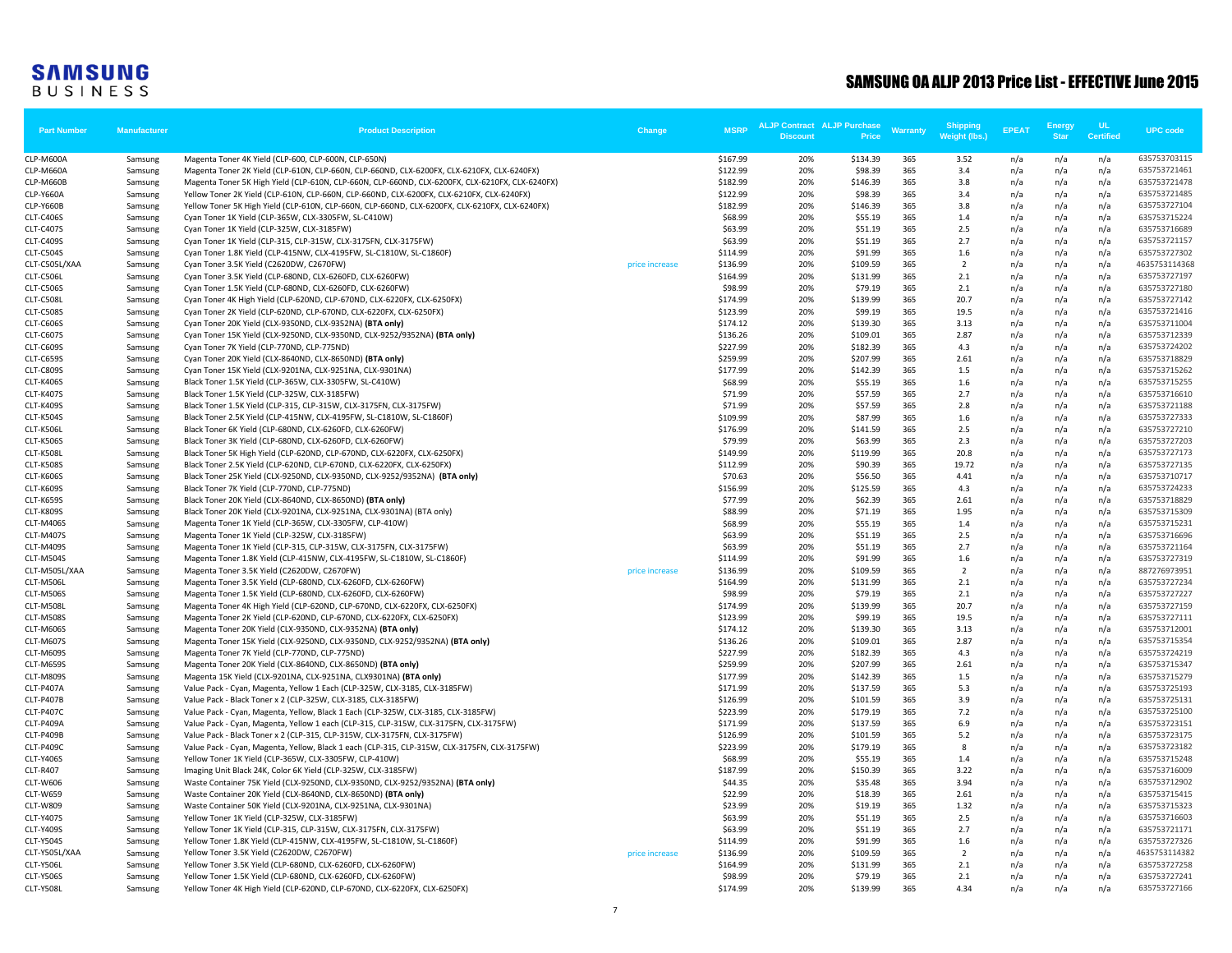| <b>Part Number</b>               | <b>Manufacturer</b> | <b>Product Description</b>                                                                           | Change         | <b>MSRP</b> | <b>ALJP Contract ALJP Purchase</b><br><b>Discount</b> | Price    | Warranty | <b>Shipping</b><br>Weight (lbs.) | <b>EPEAT</b> | Energy<br><b>Star</b> | UL<br><b>Certified</b> | <b>UPC</b> code |
|----------------------------------|---------------------|------------------------------------------------------------------------------------------------------|----------------|-------------|-------------------------------------------------------|----------|----------|----------------------------------|--------------|-----------------------|------------------------|-----------------|
| <b>CLT-Y508S</b>                 | Samsung             | Yellow Toner 2K Yield (CLP-620ND, CLP-670ND, CLX-6220FX, CLX-6250FX)                                 |                | \$123.99    | 20%                                                   | \$99.19  | 365      | 2.7                              | n/a          | n/a                   | n/a                    | 635753727128    |
| <b>CLT-Y606S</b>                 | Samsung             | Yellow Toner 20K Yield (CLX-9350ND, CLX-9352NA) (BTA only)                                           |                | \$174.12    | 20%                                                   | \$139.30 | 365      | 3.13                             | n/a          | n/a                   | n/a                    | 635753713008    |
| CLT-Y607S                        | Samsung             | Yellow Toner 15K Yield (CLX-9250ND, CLX-9350ND, CLX-9252/9352NA) (BTA only)                          |                | \$136.26    | 20%                                                   | \$109.01 | 365      | 2.87                             | n/a          | n/a                   | n/a                    | 635753716658    |
| <b>CLT-Y609S</b>                 | Samsung             | Yellow Toner 7K Yield (CLP-770ND, CLP-775ND)                                                         |                | \$227.99    | 20%                                                   | \$182.39 | 365      | 4.3                              | n/a          | n/a                   | n/a                    | 635753724226    |
| <b>CLT-Y659S</b>                 | Samsung             | Yellow Toner 20K Yield (CLX-8640ND, CLX-8650ND) (BTA only)                                           |                | \$259.99    | 20%                                                   | \$207.99 | 365      | 2.61                             | n/a          | n/a                   | n/a                    | 463575381009    |
| <b>CLT-Y809S</b>                 | Samsung             | Yellow Toner 15K Yield (CLX-9201NA, CLX-9251NA, CLX-9301NA) (BTA only)                               |                | \$177.99    | 20%                                                   | \$142.39 | 365      | 1.5                              | n/a          | n/a                   | n/a                    | 635753715293    |
| <b>CLX-C8380A</b>                | Samsung             | Cyan Toner 15K Yield (CLX-8380ND) (BTA only)                                                         |                | \$187.99    | 20%                                                   | \$150.39 | 365      | 2.2                              | n/a          | n/a                   | n/a                    | 635753710069    |
| <b>CLX-C8540A</b>                | Samsung             | Cyan Toner 15K Yield (CLX-8540ND) (BTA only)                                                         |                | \$187.99    | 20%                                                   | \$150.39 | 365      | 2.61                             | n/a          | n/a                   | n/a                    | 635753718829    |
| <b>CLX-K8380A</b>                | Samsung             | Black Toner - 20K Yield (CLX-8380ND) (BTA only)                                                      |                | \$78.99     | 20%                                                   | \$63.19  | 365      | 3.1                              | n/a          | n/a                   | n/a                    | 635753710052    |
| <b>CLX-K8540A</b>                | Samsung             | Toner 20K Yield (CLX-8540ND) (BTA only)                                                              |                | \$41.99     | 20%                                                   | \$33.59  | 365      | 3.68                             | n/a          | n/a                   | n/a                    | 635753717815    |
| <b>CLX-M8380A</b>                | Samsung             | Magenta Toner - 15K Yield (CLX-8380ND) (BTA only)                                                    |                | \$187.99    | 20%                                                   | \$150.39 | 365      | 2.2                              | n/a          | n/a                   | n/a                    | 635753710076    |
| <b>CLX-M8540A</b>                | Samsung             | Magenta Toner 15K Yield (CLX-8540ND) (BTA only)                                                      |                | \$187.99    | 20%                                                   | \$150.39 | 365      | 2.61                             | n/a          | n/a                   | n/a                    | 635753718836    |
| <b>CLX-Y8380A</b>                | Samsung             | Yellow Toner - 15K Yield (CLX-8380ND) (BTA only)                                                     |                | \$187.99    | 20%                                                   | \$150.39 | 365      | 2.2                              | n/a          | n/a                   | n/a                    | 635753710083    |
| <b>CLX-Y8540A</b>                | Samsung             | Yellow Toner 15K Yield (CLX-8540ND) (BTA only)                                                       |                | \$187.99    | 20%                                                   | \$150.39 | 365      | 2.61                             | n/a          | n/a                   | n/a                    | 635753718843    |
| CLT-C808S/XAA                    | Samsung             | Cyan Toner - 20K Yield (X4250LX, X4300LX) (BTA only)                                                 |                | \$212.99    | 20%                                                   | \$170.39 | 365      | 2.4                              | n/a          | n/a                   | n/a                    | 887276044125    |
| CLT-K808S/XAA                    | Samsung             | Black Toner - 23K Yield (X4250LX, X4300LX) (BTA only)                                                |                | \$91.99     | 20%                                                   | \$73.59  | 365      | 2.7                              | n/a          | n/a                   | n/a                    | 887276043791    |
| CLT-M808S/XAA                    | Samsung             | Magenta Toner - 20K Yield (X4250LX, X4300LX) (BTA only)                                              |                | \$212.99    | 20%                                                   | \$170.39 | 365      | 2.4                              | n/a          | n/a                   | n/a                    | 887276044132    |
| CLT-Y808S/XAA                    | Samsung             | Yellow Toner - 20K Yield (X4250LX, X4300LX) (BTA only)                                               |                | \$212.99    | 20%                                                   | \$170.39 | 365      | 2.4                              | n/a          | n/a                   | n/a                    | 887276056975    |
| <b>Toner and Supplies - Mono</b> |                     |                                                                                                      |                |             |                                                       |          |          |                                  |              |                       |                        |                 |
| CLT-K505L/XAA                    | Samsung             | Black Toner 6K Yield (C2670FW, C2620DW)                                                              | price increase | \$144.99    | 20%                                                   | \$115.99 | 365      | 2.4                              | n/a          | n/a                   | n/a                    | 887276973937    |
| ML-1710D3                        | Samsung             | 3K Page Toner Cartridge for ML-1510, ML-1710/1740/1750                                               |                | \$114.99    | 20%                                                   | \$91.99  | 365      | 2.1                              | n/a          | n/a                   | n/a                    | 635753622119    |
| ML-3560D6                        | Samsung             | Toner 6K Yield (ML-3560, ML-3561N, ML-3561ND)                                                        |                | \$183.99    | 20%                                                   | \$147.19 | 365      | 5.0                              | n/a          | n/a                   | n/a                    | 635753624045    |
| ML-3560DB                        | Samsung             | Toner 12K High Yield (ML-3560, ML-3561N, ML-3561ND)                                                  |                | \$234.99    | 20%                                                   | \$187.99 | 365      | 5.3                              | n/a          | n/a                   | n/a                    | 635753624052    |
| ML-D1630A                        | Samsung             | Toner 2K Yield (ML-1630, ML-1630W, SCX-4500, SCX-4500W)                                              |                | \$94.99     | 20%                                                   | \$75.99  | 365      | 2.5                              | n/a          | n/a                   | n/a                    | 635753620955    |
| <b>ML-D2850A</b>                 | Samsung             | Toner 2K Yield (ML-2851ND)                                                                           |                | \$81.99     | 20%                                                   | \$65.59  | 365      | 3.28                             | n/a          | n/a                   | n/a                    | 635753623239    |
| ML-D2850B                        | Samsung             | Toner 5K High Yield (ML-2851ND)                                                                      |                | \$136.99    | 20%                                                   | \$109.59 | 365      | 3.5                              | n/a          | n/a                   | n/a                    | 635753623246    |
| ML-D3050A                        | Samsung             | Toner 4K Yield (ML-3051N, ML-3051ND)                                                                 |                | \$144.99    | 20%                                                   | \$115.99 | 365      | 3.3                              | n/a          | n/a                   | n/a                    | 635753630077    |
| ML-D3050B                        | Samsung             | Toner 8K High Yield (ML-3051N, ML-3051ND)                                                            |                | \$174.99    | 20%                                                   | \$139.99 | 365      | 3.7                              | n/a          | n/a                   | n/a                    | 635753630084    |
| ML-D3470A                        | Samsung             | Toner 4K Yield (ML-3471, ML-3471ND)                                                                  |                | \$149.99    | 20%                                                   | \$119.99 | 365      | 3.2                              | n/a          | n/a                   | n/a                    | 635753620689    |
| ML-D3470B                        | Samsung             | Toner 10K High Yield (ML-3471, ML-3471ND)                                                            |                | \$247.99    | 20%                                                   | \$198.39 | 365      | 3.8                              | n/a          | n/a                   | n/a                    | 635753620672    |
| <b>ML-D4550A</b>                 | Samsung             | Toner 10K Yield (ML-4050N, ML-4050ND, ML-4551N, ML-4551ND, ML-4551NDR)                               |                | \$209.99    | 20%                                                   | \$167.99 | 365      | 5.4                              | n/a          | n/a                   | n/a                    | 635753623093    |
| <b>ML-D4550B</b>                 | Samsung             | Toner 20K High Yield (ML-4050N, ML-4050ND, ML-4551N, ML-4551ND, ML-4551NDR)                          |                | \$279.99    | 20%                                                   | \$223.99 | 365      | 5.9                              | n/a          | n/a                   | n/a                    | 635753624090    |
| <b>MLT-D101S</b>                 | Samsung             | Toner 1.5K Yield (ML-2165W, SCX-3405FW, SF-760P)                                                     |                | \$82.99     | 20%                                                   | \$66.39  | 365      | 1.4                              | n/a          | n/a                   | n/a                    | 635753619386    |
| MLT-D103L                        | Samsung             | High Yield Toner 2.5K Yield (ML-2955ND/DW, SCX-4729FD/FW)                                            |                | \$97.99     | 20%                                                   | \$78.39  | 365      | 2.3                              | n/a          | n/a                   | n/a                    | 635753627169    |
| <b>MLT-D103S</b>                 | Samsung             | Toner 1.5K Yield (ML-2955ND/DW, SCX-4729FD/FW)                                                       |                | \$81.99     | 20%                                                   | \$65.59  | 365      | 2.2                              | n/a          | n/a                   | n/a                    | 635753627121    |
| <b>MLT-D104S</b>                 | Samsung             | Toner 1.5K Yield (ML-1665, ML-1865W)                                                                 |                | \$82.99     | 20%                                                   | \$66.39  | 365      | 3.3                              | n/a          | n/a                   | n/a                    | 635753626643    |
| MLT-D105L                        | Samsung             | Toner 2.5K High Yield (ML-2525, ML-2525W, ML-2545, SCX-4600, SCX-4623F, SCX-4623FW, SF-650, SF-650P) |                | \$102.99    | 20%                                                   | \$82.39  | 365      | 2.6                              | n/a          | n/a                   | n/a                    | 635753620450    |
| <b>MLT-D105S</b>                 | Samsung             | Toner 1.5K Yield (ML-2525, ML-2525W, ML-2545, SCX-4600, SCX-4623F, SCX-4623FW, SF-650, SF-650P)      |                | \$86.99     | 20%                                                   | \$69.59  | 365      | 2.5                              | n/a          | n/a                   | n/a                    | 635753620443    |
| <b>MLT-D108S</b>                 | Samsung             | Toner 1.5K Yield (ML-2240)                                                                           |                | \$88.99     | 20%                                                   | \$71.19  | 365      | 2.6                              | n/a          | n/a                   | n/a                    | 635753621037    |
| <b>MLT-D109S</b>                 | Samsung             | Toner 2K Yield (SCX-4300)                                                                            |                | \$98.99     | 20%                                                   | \$79.19  | 365      | 2.2                              | n/a          | n/a                   | n/a                    | 635753621044    |
| MLT-D111S/XAA                    | Samsung             | Toner 1.0K Yield (M2020W, M2070W, M2070FW)                                                           |                | \$92.99     | 20%                                                   | \$74.39  | 365      | 1.9                              | n/a          | n/a                   | n/a                    | 0463575380031   |
| MLT-D116L/XAA                    | Samsung             | High Yield Toner 3K Yield (M2625D, M2825DW, M2875FD, M2875FW)                                        |                | \$85.99     | 20%                                                   | \$68.79  | 365      | 1.6                              | n/a          | n/a                   | n/a                    | 887276023236    |
| MLT-D116S/XAA                    | Samsung             | Toner 1.2K Yield (M2625D, M2825DW, M2875FD, M2875FW)                                                 |                | \$45.99     | 20%                                                   | \$36.79  | 365      | 1.5                              | n/a          | n/a                   | n/a                    | 887276023229    |
| MLT-D119S/SEE                    | Samsung             | Toner 2K Yield (ML-1610/ML-2010/ML-2510/ML-2570/71N/SCX-4521F/FG) \$ 51.74 \$ 68.99 \$ 85.99         |                | \$85.99     | 20%                                                   | \$68.79  | 365      | 2.3                              | n/a          | n/a                   | n/a                    | 887276015668    |
| MLT-D203E/XAA                    | Samsung             | Toner 10K Yield (ProXpress M3820DW, M4020ND, M3870FW, M4070FR)                                       |                | \$213.99    | 20%                                                   | \$171.19 | 365      | 3.6                              | n/a          | n/a                   | n/a                    | 04635753800292  |
| MLT-D203L/XAA                    | Samsung             | Toner 5K Yield (ProXpress M3320ND, M3820DW, M4020ND, M3370FD, M3870FW, M4070FR)                      |                | \$146.99    | 20%                                                   | \$117.59 | 365      | 3.4                              | n/a          | n/a                   | n/a                    | 04635753800285  |
| MLT-D203S/XAA                    | Samsung             | Toner 3K Yield (ProXpress M3320ND, M3820DW, M4020ND, M3370FD, M3870FW, M4070FR)                      |                | \$98.99     | 20%                                                   | \$79.19  | 365      | 3.2                              | n/a          | n/a                   | n/a                    | 887276024264    |
| MLT-D203U/XAA                    | Samsung             | Toner 15K Yield (ProXpress M4020ND, M4070FR)                                                         |                | \$271.99    | 20%                                                   | \$217.59 | 365      | 4.1                              | n/a          | n/a                   | n/a                    | 887276024622    |
| MLT-D205E                        | Samsung             | Toner 10K Yield (ML-3712ND, ML-3712DW, SCX-5639FR, SCX-5739FW)                                       |                | \$249.99    | 20%                                                   | \$199.99 | 365      | 2.6                              | n/a          | n/a                   | n/a                    | 635753625660    |
| MLT-D205L                        | Samsung             | Toner 5K Yield (ML-3312ND, ML-3712ND, ML-3712DW, SCX-4835FR, SCX-5639FR, SCX-5739FW)                 |                | \$162.99    | 20%                                                   | \$130.39 | 365      | 2.58                             | n/a          | n/a                   | n/a                    | 635753624663    |
| <b>MLT-D205S</b>                 | Samsung             | Toner 2K Yield (ML-3312ND, ML-3712ND, ML-3712DW, SCX-4835FR, SCX-5639FR, SCX-5739FW)                 |                | \$87.99     | 20%                                                   | \$70.39  | 365      | 2.2                              | n/a          | n/a                   | n/a                    | 635753623666    |
| MLT-D206L                        | Samsung             | Toner 10K High Yield (SCX-5935FN) (BTA only)                                                         |                | \$156.99    | 20%                                                   | \$125.59 | 365      | 4.1                              | n/a          | n/a                   | n/a                    | 635753612196    |
| MLT-D208L                        | Samsung             | Toner 10K High Yield (SCX-5635FN, SCX-5835FN)                                                        |                | \$219.99    | 20%                                                   | \$175.99 | 365      | 4.1                              | n/a          | n/a                   | n/a                    | 635753612219    |
| MLT-D208L-TAA                    | Samsung             | Toner 10K High Yield (SCX-5635FN, SCX-5835FN)                                                        |                | \$219.99    | 20%                                                   | \$175.99 | 365      | 4.1                              | n/a          | n/a                   | n/a                    | 635753612080    |
| <b>MLT-D208S</b>                 | Samsung             | Toner 4K Yield (SCX-5635FN, SCX-5835FN)                                                              |                | \$108.99    | 20%                                                   | \$87.19  | 365      | 3.5                              | n/a          | n/a                   | n/a                    | 635753612202    |
| MLT-D209L                        | Samsung             | Toner 5K High Yield (ML-2855ND, SCX-4826FN, SCX-4828FN)                                              |                | \$132.99    | 20%                                                   | \$106.39 | 365      | 3.3                              | n/a          | n/a                   | n/a                    | 635753621020    |
| MLT-D209L-TAA                    | Samsung             | Toner 5K High Yield - ML-2855ND                                                                      |                | \$132.99    | 20%                                                   | \$106.39 | 365      | 3.3                              | n/a          | n/a                   | n/a                    | 635753629026    |
| <b>MLT-D209S</b>                 | Samsung             | Toner 2K Yield (ML-2855ND, SCX-4826FN, SCX-4828FN)                                                   |                | \$92.99     | 20%                                                   | \$74.39  | 365      | 3.2                              | n/a          | n/a                   | n/a                    | 635753621013    |
| MLT-D304E/XAA                    | Samsung             | Toner 40K Extra High Yield (M4583FX)                                                                 |                | \$491.99    | 20%                                                   | \$393.59 | 365      | 4.9                              | n/a          | n/a                   | n/a                    | 0263575391457   |
| MLT-D304L/XAA                    | Samsung             | Toner 20K High Yield (M4583FX)                                                                       |                | \$305.99    | 20%                                                   | \$244.79 | 365      | 4.3                              | n/a          | n/a                   | n/a                    | 887276031729    |
| MLT-D304S/XAA                    | Samsung             | Toner 7K Standard (M4583FX)                                                                          |                | \$190.99    | 20%                                                   | \$152.79 | 365      | 3.4                              | n/a          | n/a                   | n/a                    | 887276031705    |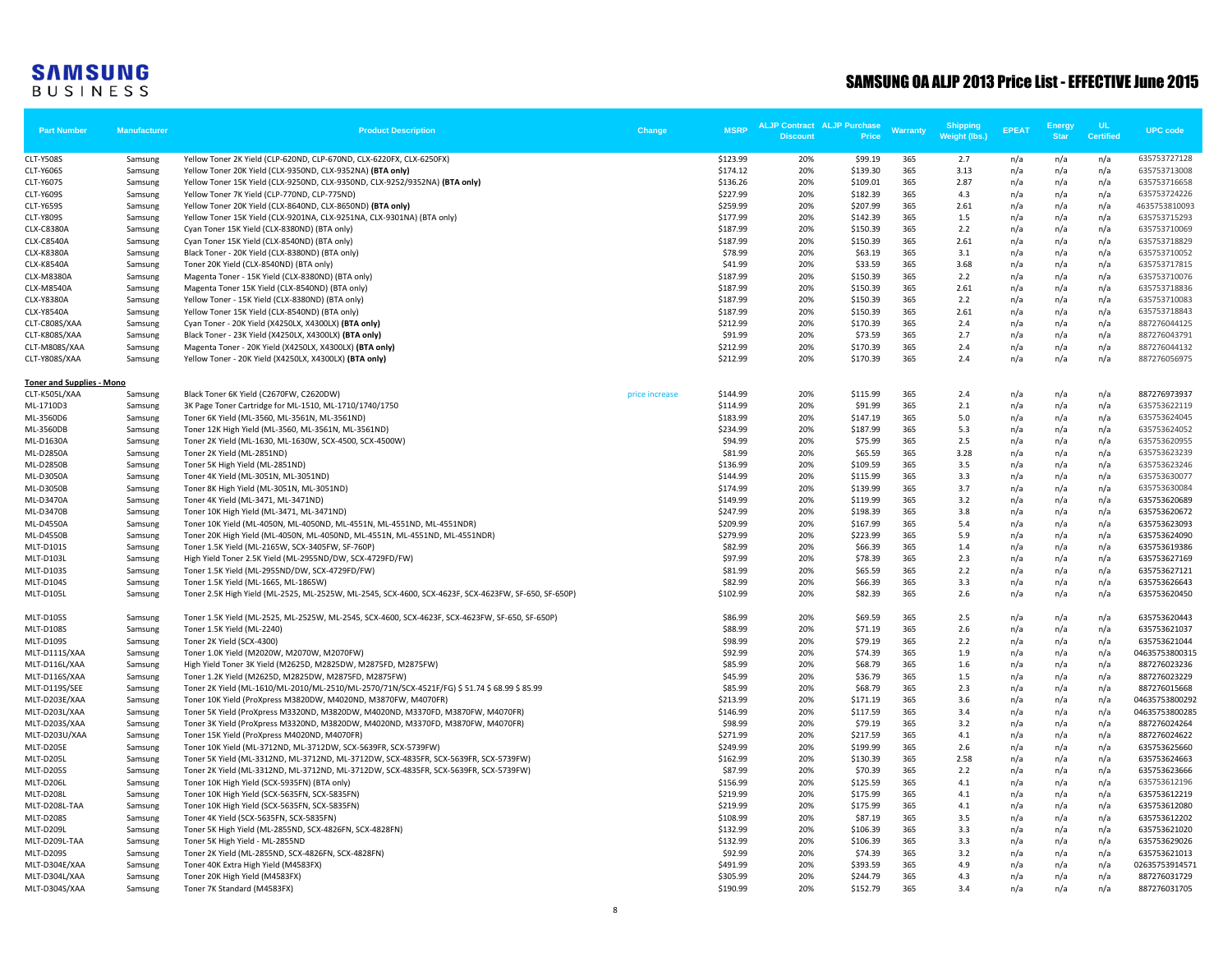| <b>Part Number</b>                       | <b>Manufacturer</b> | <b>Product Description</b>                                                                                                                                                   | Change | <b>MSRP</b>          | <b>ALJP Contract ALJP Purchase</b><br><b>Discount</b> | Price               | Warranty   | Shipping<br>Weight (lbs.) | <b>EPEAT</b> | <b>Energy</b><br><b>Star</b> | <b>UL</b><br><b>Certified</b> | <b>UPC</b> code              |
|------------------------------------------|---------------------|------------------------------------------------------------------------------------------------------------------------------------------------------------------------------|--------|----------------------|-------------------------------------------------------|---------------------|------------|---------------------------|--------------|------------------------------|-------------------------------|------------------------------|
| MLT-D305L                                | Samsung             | Toner 15K Yield (ML-3750ND)                                                                                                                                                  |        | \$291.99             | 20%                                                   | \$233.59            | 365        | 4.1                       | n/a          | n/a                          | n/a                           | 635753612301                 |
| MLT-D307E                                | Samsung             | Toner 20K Extra High Yield (ML-4512ND, ML-5012ND, ML-5017ND)                                                                                                                 |        | \$303.99             | 20%                                                   | \$243.19            | 365        | 2.7                       | n/a          | n/a                          | n/a                           | 635753627282                 |
| MLT-D307L                                | Samsung             | Toner 15K High Yield (ML-4512ND, ML-5012ND, ML-5017ND)                                                                                                                       |        | \$248.99             | 20%                                                   | \$199.19            | 365        | 2.5                       | n/a          | n/a                          | n/a                           | 635753627374                 |
| <b>MLT-D307S</b>                         | Samsung             | Toner 7K Yield (ML-4512ND, ML-5012ND, ML-5017ND)                                                                                                                             |        | \$181.99             | 20%                                                   | \$145.59            | 365        | 2.1                       | n/a          | n/a                          | n/a                           | 635753627473                 |
| <b>MLT-D307U</b>                         | Samsung             | Toner 30K Ultra High Yield (ML-4512ND, ML-5012ND, ML-5017ND)                                                                                                                 |        | \$368.99             | 20%                                                   | \$295.19            | 365        | 3.2                       | n/a          | n/a                          | n/a                           | 635753625493                 |
| MLT-D309E                                | Samsung             | Toner 40K Extra High Yield (ML-5512ND, ML-6512ND, ML-5515ND, ML-6515ND)                                                                                                      |        | \$394.99             | 20%                                                   | \$315.99            | 365        | 4.7                       | n/a          | n/a                          | n/a                           | 635753625554                 |
| MLT-D309L                                | Samsung             | Toner 30K Yield (ML-5512ND, ML-6512ND, ML-5515ND, ML-6515ND)                                                                                                                 |        | \$337.99             | 20%                                                   | \$270.39            | 365        | 4.3                       | n/a          | n/a                          | n/a                           | 635753621129                 |
| <b>MLT-D309S</b>                         | Samsung             | Toner 10K Yield (ML-5512ND, ML-6512ND, ML-5515NN, ML6515ND)                                                                                                                  |        | \$224.99             | 20%                                                   | \$179.99            | 365        | 3.4                       | n/a          | n/a                          | n/a                           | 635753621143                 |
| <b>MLT-D709S</b>                         | Samsung             | Toner 25K Yield (SCX-8123NA, SCX-8128NA (BTA only)                                                                                                                           |        | \$98.99              | 20%                                                   | \$79.19             | 365        | 2.6                       | n/a          | n/a                          | n/a                           | 635753618983                 |
| <b>MLT-K606S</b>                         | Samsung             | Toner 35K Yield (SCX-8030ND, SCX-8040ND, SCX-8230NA/8240NA) (BTA only)                                                                                                       |        | \$89.08<br>\$53.44   | 20%<br>20%                                            | \$71.26<br>\$42.75  | 365<br>365 | 5.9<br>5.1                | n/a          | n/a                          | n/a                           | 635753618976                 |
| <b>MLT-K607S</b><br><b>MLT-P105A</b>     | Samsung             | Toner 20K Yield (SCX-8030ND, SCX-8040ND, SCX-8230NA/8240NA) (BTA only)<br>Value Pack 5,000 Page Yield - Black Toner x 2 (ML-2525/W, ML-2545, SCX-4600, SCX-4623F/FW, SF-650) |        | \$174.99             | 20%                                                   | \$139.99            | 365        | 9.7                       | n/a<br>n/a   | n/a<br>n/a                   | n/a<br>n/a                    | 635753619676<br>887276002668 |
| <b>MLT-P206A</b>                         | Samsung<br>Samsung  | Value Pack - Black Toner x 2 (SCX-5935FN) (BTA only)                                                                                                                         |        | \$199.99             | 20%                                                   | \$159.99            | 365        | 15.4                      | n/a          | n/a                          | n/a                           |                              |
| MLT-P208A                                | Samsung             | Value Pack - Black Toner x 2 (SCX-5835FN, SCX-5635FN)                                                                                                                        |        | \$324.99             | 20%                                                   | \$259.99            | 365        | 15.4                      | n/a          | n/a                          | n/a                           | 635753612066<br>635753612240 |
| SCX-6320D8                               |                     | Toner - 8K Yield (SCX-6220, SCX-6320F) (BTA only)                                                                                                                            |        | \$79.99              | 20%                                                   | \$63.99             | 365        | 2.9                       | n/a          | n/a                          | n/a                           | 635753619102                 |
| <b>SCX-D4200A</b>                        | Samsung<br>Samsung  | Toner 3K Yield (SCX-4200)                                                                                                                                                    |        | \$127.99             | 20%                                                   | \$102.39            | 365        | 2.2                       | n/a          | n/a                          | n/a                           | 635753615494                 |
| <b>SCX-D4725A</b>                        | Samsung             | Toner 3K Yield (SCX-4725F, SCX-4725FN)                                                                                                                                       |        | \$119.99             | 20%                                                   | \$95.99             | 365        | 2.3                       | n/a          | n/a                          | n/a                           | 635753614114                 |
| <b>SCX-D5530A</b>                        | Samsung             | Toner - 4K Yield (ML-5530FN) (BTA only)                                                                                                                                      |        | \$148.99             | 20%                                                   | \$119.19            | 365        | 3.4                       | n/a          | n/a                          | n/a                           | 635753610031                 |
| <b>SCX-D5530B</b>                        | Samsung             | Toner - 8K Yield (ML-5530FN) (BTA only)                                                                                                                                      |        | \$179.99             | 20%                                                   | \$143.99            | 365        | 3.6                       | n/a          | n/a                          | n/a                           | 635753610048                 |
| SCX-D6555A                               | Samsung             | 25K Page Toner Cartridge for SCX-6555N, SCX-6545N (BTA only)                                                                                                                 |        | \$87.99              | 20%                                                   | \$70.39             | 365        | 3.6                       | n/a          | n/a                          | n/a                           | 635753610291                 |
| SF-D560RA                                | Samsung             | Toner 3K Yield (SF-560R, SF-565PR)                                                                                                                                           |        | \$119.99             | 20%                                                   | \$95.99             | 365        | 2.2                       | n/a          | n/a                          | n/a                           | 635753610284                 |
| MLT-D708L/XAA                            | Samsung             | Black Toner - 35K Yield (K4250LX,K4300LX, K4350LX) (BTA only)                                                                                                                |        | \$115.99             | 20%                                                   | \$92.79             | 365        | 4.4                       | n/a          | n/a                          | n/a                           | 887276046679                 |
| MLT-D708S/XAA                            | Samsung             | Black Toner - 25K Yield (K4250LX, K4300LX, K4350LX) (BTA only)                                                                                                               |        | \$97.99              | 20%                                                   | \$78.39             | 365        | 3.7                       | n/a          | n/a                          | n/a                           | 887276042329                 |
| MLT-D303E/XAA                            | Samsung             | Toner 40K Extra High Yield (M4580FX) (BTA only)                                                                                                                              |        | \$313.99             | 20%                                                   | \$251.19            | 365        | 2.6                       | n/a          | n/a                          | n/a                           | 887276031767                 |
| MLT-D358S/XAA                            | Samsung             | Toner 30K Yield (M5370LX) (BTA only)                                                                                                                                         |        | \$136.99             | 20%                                                   | \$109.59            | 365        | 3.9                       | n/a          | n/a                          | n/a                           | 887276972497                 |
| Drums, Image Transfer Units, Waste Units |                     |                                                                                                                                                                              |        |                      |                                                       |                     |            |                           |              |                              |                               |                              |
| CLP-T660B                                | Samsung             | Transfer Belt 50K Yield (CLP-610N, CLP-660N, CLP-660ND, CLX-6200FX, CLX-6210FX, CLX-6240FX)                                                                                  |        | \$249.99             | 20%                                                   | \$199.99            | 365        | 5.08                      | n/a          | n/a                          | n/a                           | 635753721027                 |
| <b>CLT-R406</b>                          | Samsung             | Imaging Unit Black 16K, Color 4K Yield (CLP-365W, CLX-3305FW)                                                                                                                |        | \$122.99             | 20%                                                   | \$98.39             | 365        | 2.6                       | n/a          | n/a                          | n/a                           | 635753715385                 |
| <b>CLT-R407</b>                          | Samsung             | Imaging Unit Black 24K, Color 6K Yield (CLP-325W, CLX-3185, CLX-3185FW)                                                                                                      |        | \$187.99             | 20%                                                   | \$150.39            | 365        | 3.22                      | n/a          | n/a                          | n/a                           | 635753716009                 |
| <b>CLT-R409</b>                          | Samsung             | Imaging Unit Black 24K, Color 6K Yield (CLP-315, CLP-315W, CLX-3170, CLX-3175, CLX-3175FN, CLX-3175FW)                                                                       |        | \$187.99             | 20%                                                   | \$150.39            | 365        | 0.64                      | n/a          | n/a                          | n/a                           | 635753721195                 |
| <b>CLT-R607C</b>                         | Samsung             | Imaging Unit Cyan 75K Yield (CLX-9250ND, CLX-9350ND, CLX-9252/9352NA) (BTA only)                                                                                             |        | \$156.05             | 20%                                                   | \$124.84            | 365        | 7.18                      | n/a          | n/a                          | n/a                           | 635753714449                 |
| CLT-R607K                                | Samsung             | Imaging Unit Black 75K Yield (CLX-9250ND, CLX-9350ND, CLX-9252/9352NA) (BTA only)                                                                                            |        | \$114.99             | 20%                                                   | \$91.99             | 365        | 7.18                      | n/a          | n/a                          | n/a                           | 635753719956                 |
| CLT-R607M                                | Samsung             | Imaging Unit Magenta 75K Yield (CLX-9250ND, CLX-9350ND, CLX-9252/9352NA) (BTA only)                                                                                          |        | \$156.05             | 20%                                                   | \$124.84            | 365        | 7.18                      | n/a          | n/a                          | n/a                           | 635753712346                 |
| <b>CLT-R607Y</b>                         | Samsung             | Imaging Unit Yellow 75K Yield (CLX-9250ND, CLX-9350ND, CLX-9252/9352NA) (BTA only)                                                                                           |        | \$156.05             | 20%                                                   | \$124.84            | 365        | 7.18                      | n/a          | n/a                          | n/a                           | 635753717778                 |
| <b>CLT-R659</b>                          | Samsung             | CMYK Imaging Unit 40K Yield (CLX-8640ND, CLX-8650ND) (BTA only)                                                                                                              |        | \$117.99             | 20%                                                   | \$94.39             | 365        | 2.61                      | n/a          | n/a                          | n/a                           | 635753715408                 |
| <b>CLT-R809</b>                          | Samsung             | Imaging Unit Kit 50K Yield (CLX-9201NA, CLX-9251NA, CLX-9301NA) (BTA only)                                                                                                   |        | \$155.99             | 20%                                                   | \$124.79            | 365        | 1.9                       | n/a          | n/a                          | n/a                           | 635753715316                 |
| <b>CLT-T508</b>                          | Samsung             | Transfer Belt 50K Yield (CLP-620ND, CLP-670ND, CLX-6220FX, CLX-6250FX, CLP-775ND)                                                                                            |        | \$248.99             | 20%                                                   | \$199.19            | 365        | <b>TBA</b>                | n/a          | n/a                          | n/a                           | 635753720006                 |
| CLT-T609                                 | Samsung             | Transfer Belt 50K Yield (CLP-770ND)                                                                                                                                          |        | \$349.99             | 20%                                                   | \$279.99            | 365        | 6                         | n/a          | n/a                          | n/a                           | 635753724240                 |
| CLT-W406                                 | Samsung             | Waste Toner Bottle Black 7K, Color 1.75K Yield (CLP-365W, CLX-3305FW)                                                                                                        |        | \$16.99              | 20%                                                   | \$13.59             | 365        | 0.3                       | n/a          | n/a                          | n/a                           | 635753715392                 |
| CLT-W409                                 | Samsung             | Waste Container Black 10K, Color 2.5K Yield (CLP-315/W,CLX-3175FN/FW, CLP-325W, CLX-3185FW)                                                                                  |        | \$16.99              | 20%                                                   | \$13.59             | 365        | 0.4                       | n/a          | n/a                          | n/a                           | 635753721201                 |
| <b>CLT-W504</b>                          | Samsung             | Waste Toner Bottle Black 14K, Color 3.5K Yield (CLP-415NW, CLX-4195FW)                                                                                                       |        | \$24.99              | 20%                                                   | \$19.99             | 365        | 0.28                      | n/a          | n/a                          | n/a                           | 635753727340                 |
| <b>CLT-W506</b>                          | Samsung             | Waste Toner Bottle Black 14K, Color 3.5K Yield (CLP-680ND, CLX-6260FD, CLX-6260FW)                                                                                           |        | \$24.99              | 20%                                                   | \$19.99             | 365        | 0.35                      | n/a          | n/a                          | n/a                           | 635753727265                 |
| MLT-R304/SEE                             | Samsung             | Drum 100K Yield (M4583FX, 4530ND, 4530NX)                                                                                                                                    |        | \$274.99             | 20%                                                   | \$219.99            | 365        | 2.6                       | n/a          | n/a                          | n/a                           | 887276566177                 |
| MLT-R116/SEE                             | Samsung             | Imaging Unit 9K Yield (M2625D, M2825DW, M2875FD, M2875FW)                                                                                                                    |        | \$73.99              | 20%                                                   | \$59.19             | 365        | 1.6                       | n/a          | n/a                          | n/a                           | 887276987637                 |
| <b>CLX-R8540C</b><br><b>CLX-R8540K</b>   | Samsung             | Imaging Unit Cyan 30K Yield (CLX-8540ND) (BTA only)<br>Imaging Unit Black 30K Yield (CLX-8540ND) (BTA only)                                                                  |        | \$135.99<br>\$107.99 | 20%<br>20%                                            | \$108.79<br>\$86.39 | 365<br>365 | 5.69<br>5.69              | n/a<br>n/a   | n/a<br>n/a                   | n/a<br>n/a                    | 635753717822<br>635753715842 |
| <b>CLX-R8540M</b>                        | Samsung<br>Samsung  | Imaging Unit Magenta 30K Yield (CLX-8540ND) (BTA only)                                                                                                                       |        | \$135.99             | 20%                                                   | \$108.79            | 365        | 5.69                      | n/a          | n/a                          | n/a                           | 635753715828                 |
| <b>CLX-R8540Y</b>                        | Samsung             | Imaging Unit Yellow 30K Yield (CLX-8540ND) (BTA only)                                                                                                                        |        | \$135.99             | 20%                                                   | \$108.79            | 365        | 5.69                      | n/a          | n/a                          | n/a                           | 635753715835                 |
| <b>CLX-W8380A</b>                        | Samsung             | 48K Waste Container (CLX-8380ND; CLX-8540ND) (BTA only)                                                                                                                      |        | \$19.99              | 20%                                                   | \$15.99             | 365        | 2.2                       | n/a          | n/a                          | n/a                           | 635753710137                 |
| <b>MLT-R307</b>                          | Samsung             | Imaging Unit 60K Yield (ML-4512ND, ML-5012ND, ML-5017ND)                                                                                                                     |        | \$166.99             | 20%                                                   | \$133.59            | 365        | 4.4                       | n/a          | n/a                          | n/a                           | 635753625479                 |
| <b>MLT-R309</b>                          | Samsung             | Imaging Unit 80K Yield (ML-5512ND, ML-6512ND, ML-5515ND, ML-6515ND)                                                                                                          |        | \$212.99             | 20%                                                   | \$170.39            | 365        | 6.9                       | n/a          | n/a                          | n/a                           | 635753621136                 |
| MLT-R607K                                | Samsung             | Imaging Unit 100K Yield (SCX-8030ND, SCX-8040ND, SCX-8230NA/8240NA) (BTA only)                                                                                               |        | \$174.98             | 20%                                                   | \$139.98            | 365        | 7.6                       | n/a          | n/a                          | n/a                           | 635753613858                 |
| <b>MLT-R709</b>                          | Samsung             | Imaging Unit Black 100K Yield (SCX-8123NA, SCX-8128NA) (BTA only)                                                                                                            |        | \$218.99             | 20%                                                   | \$175.19            | 365        | 1.44                      | n/a          | n/a                          | n/a                           | 635753618990                 |
| <b>MLT-W606</b>                          | Samsung             | Waste Container 300K (SCX-8030ND, SCX-8040ND, SCX-8230NA/8240NA) (BTA only)                                                                                                  |        | \$50.90              | 20%                                                   | \$40.72             | 365        | 1.1                       | n/a          | n/a                          | n/a                           | 635753614947                 |
| <b>MLT-W709</b>                          | Samsung             | Waste Container 100K Yield (SCX-8123NA, SCX-8128NA) (BTA only)                                                                                                               |        | \$23.99              | 20%                                                   | \$19.19             | 365        | 0.67                      | n/a          | n/a                          | n/a                           | 635753619027                 |
| SCX-6320R2                               | Samsung             | Image Transfer Unit - 20K Yield (SCX-6220, SCX-6320F series) (BTA only)                                                                                                      |        | \$73.99              | 20%                                                   | \$59.19             | 365        | 1.5                       | n/a          | n/a                          | n/a                           | 635753619119                 |
| <b>SCX-R6555A</b>                        | Samsung             | 80K Yield Image Drum for SCX-6555N, SCX-6545N (BTA only)                                                                                                                     |        | \$191.99             | 20%                                                   | \$153.59            | 365        | 5.3                       | n/a          | n/a                          | n/a                           | 635753610307                 |
| CLT-R808/SEE                             | Samsung             | Imaging Unit - 100K Yield (X4250LX, X4300LX) (BTA only)                                                                                                                      |        | \$281.99             | 20%                                                   | \$225.59            | 365        | 3.3                       | n/a          | n/a                          | n/a                           | 887276056982                 |
| CLT-W808/SEE                             | Samsung             | Waste Toner Bottle - 33.5K Yield (X4250LX, X4300LX) (BTA only)                                                                                                               |        | \$30.99              | 20%                                                   | \$24.79             | 365        | 2.8                       | n/a          | n/a                          | n/a                           | 887276034775                 |
| MLT-R708/SEE                             | Samsung             | Imaging Unit - 200K Yield (K4250LX, K4300LX, K4350LX) (BTA only)                                                                                                             |        | \$426.99             | 20%                                                   | \$341.59            | 365        | 3                         | n/a          | n/a                          | n/a                           | 887276046709                 |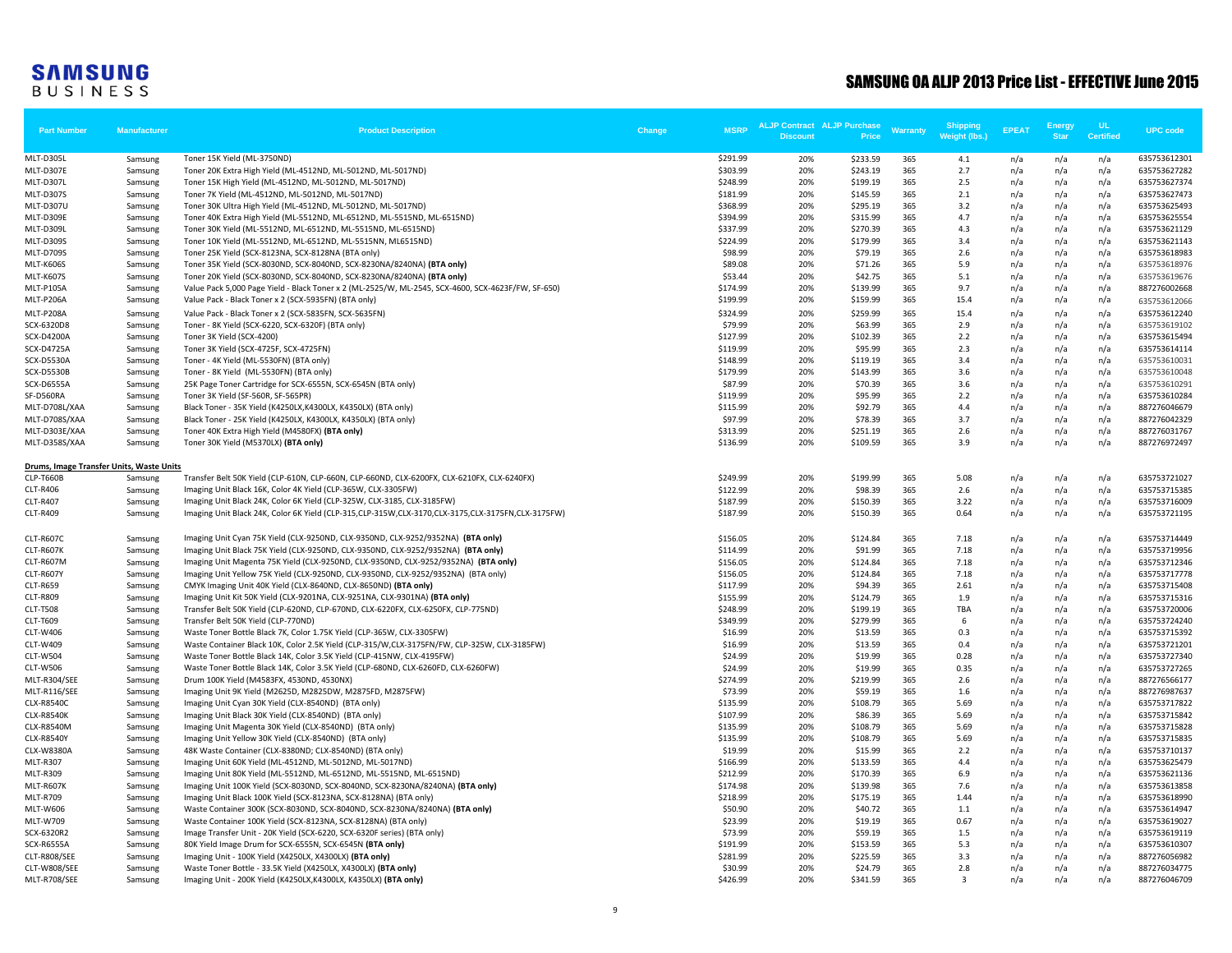| <b>Part Number</b>                | <b>Manufacturer</b> | <b>Product Description</b>                                                                                                                  | Change | <b>MSRP</b> | <b>ALJP Contract ALJP Purchase</b><br><b>Discount</b> | Price              | Warranty | Shipping<br>Weight (lbs.) | <b>EPEAT</b> | Energy<br><b>Star</b> | - UL<br><b>Certified</b> | <b>UPC</b> code |
|-----------------------------------|---------------------|---------------------------------------------------------------------------------------------------------------------------------------------|--------|-------------|-------------------------------------------------------|--------------------|----------|---------------------------|--------------|-----------------------|--------------------------|-----------------|
| MLT-W708/SEE                      | Samsung             | Waster Toner Bottle - 100K Yield (K4250LX, K4300LX, K4350LX) (BTA only)                                                                     |        | \$23.99     | 20%                                                   | \$19.19            | 365      | 1.7                       | n/a          | n/a                   | n/a                      | 887276046716    |
| MLT-R303/SEE                      | Samsung             | Drum 100K Yield (M4580FX) (BTA only)                                                                                                        |        | \$165.99    | 20%                                                   | \$132.79           | 365      | 2.6                       | n/a          | n/a                   | n/a                      | 887276970684    |
| MLT-R358/SEE                      | Samsung             | Imaging Unit 100K Yield (M5370LX) (BTA only)                                                                                                |        | \$298.99    | 20%                                                   | \$239.19           | 365      | 5.3                       | n/a          | n/a                   | n/a                      | 887276029733    |
| <b>Paper Handling Accessories</b> |                     |                                                                                                                                             |        |             |                                                       |                    |          |                           |              |                       |                          |                 |
| CLP-S680A                         | Samsung             | 520-Sheet Cassette Tray (CLP-680ND, CLX-6260FD, CLX-6260FW, SL-C2670FW)                                                                     |        | \$261.99    | 30%                                                   | \$183.39           | 365      | 11                        | n/a          | n/a                   | n/a                      | 635753711011    |
| CLP-S775A/ELS                     | Samsung             | Second Paper Cassette Tray - 500 Sheets (CLP-775ND/XAC)                                                                                     |        | \$285.99    | 30%                                                   | \$200.19           | 365      | 28.7                      | n/a          | n/a                   | n/a                      | 8806071306292   |
| CLX-DSK20M                        | Samsung             | SCF+Stand - 520 sheets (CLX-8640ND, CLX-8650ND) (BTA only)                                                                                  |        | \$816.99    | 30%                                                   | \$571.89           | 365      | 48.5                      | n/a          | n/a                   | n/a                      | 635753715743    |
| CLX-BRG200                        | Samsung             | Bridge Unit for Finsher (CLX-9250ND, CLX-9350ND, SCX-8030ND, SCX-8040ND, CLX-9252/9352NA, SCX-<br>8230NA/SCX8240NA) (BTA only)              |        | \$396.00    | 30%                                                   | \$277.20           | 365      | 13.45                     | n/a          | n/a                   | TBA                      | 635753715453    |
| CLX-DHK11C                        | Samsung             | Cassette Heater (CLX-9201NA, CLX-9251NA, CLX-9301NA, CLX-9252/9352NA, SCX-8230NA/8240NA) (BTA only)                                         |        | \$131.99    | 30%                                                   | \$92.39            | 365      | 10.03                     | n/a          | n/a                   | n/a                      | 635753717976    |
| CLX-FIN40L                        | Samsung             | 3,250 Sheet Finisher (CLX-9250ND, CLX-9350ND, SCX-8030ND, SCX-8040ND, CLX-9252/9352NA, SCX-<br>8230NA/8240NA) (BTA only)                    |        | \$3,520.00  | 30%                                                   | \$2,464.00         | 365      | 218.3                     | n/a          | n/a                   | Yes                      | 635753715668    |
| CLX-FIN40S                        | Samsung             | 1,250 Sheet Finisher (CLX-9250ND, CLX-9350ND, SCX-8030ND, SCX-8040ND, CLX-9252/9352NA, SCX-<br>8230NA/8240NA) (BTA only)                    |        | \$1,760.00  | 30%                                                   | \$1,232.00         | 365      | 66.4                      | n/a          | n/a                   | Yes                      | 635753713329    |
| CLX-PFP000                        | Samsung             | Dual Cassette Feeder (CLX-9250ND, CLX-9350ND, SCX-8030ND, SCX-8040ND, CLX-0252/9352NA, SCX-<br>8230NA/8240NA) (BTA only)                    |        | \$1,276.00  | 30%                                                   | \$893.20           | 365      | 73.41                     | n/a          | n/a                   | n/a                      | 635753715446    |
| CLX-PFP100                        | Samsung             | Dual Cassette Feeder (CLX-9201NA, CLX-9251NA, CLX-9301NA, SCX-8123NA, SCX-8128NA)                                                           |        | \$949.99    | 30%                                                   | \$664.99           | 365      | 51.76                     | n/a          | n/a                   | n/a                      | 635753715712    |
| CLX-DSK20M                        | Samsung             | SCF+Stand - 520 sheets (CLX-8640ND, CLX-8650ND) (BTA only)                                                                                  |        | \$816.99    | 30%                                                   | \$571.89           | 365      | 48.5                      | n/a          | n/a                   | n/a                      | 635753715743    |
| <b>CLX-S8640T</b>                 | Samsung             | Triple Cassette Feeder - 1,560 sheets (CLX-8640ND, CLX-8650ND) (BTA only)                                                                   |        | \$1,100.99  | 30%                                                   | \$770.69           | 365      | 75                        | n/a          | n/a                   | n/a                      | 635753715927    |
| ML-H6512A                         | Samsung             | High Capacity Feeder - 2,000 Sheets (ML-5512ND, ML-6512ND, ML-5515ND, ML-6515ND)                                                            |        | \$928.99    | 30%                                                   | \$650.29           | 365      | 72.8                      | n/a          | n/a                   | n/a                      | 635753626582    |
| ML-S3712A                         | Samsung             | 520 Sheet Paper Cassette Tray - (ML-3312ND, ML-3712ND/DW, SCX-4835FR, SCX-5639FR, SCX-5739FW)                                               |        | \$285.99    | 30%                                                   | \$200.19           | 365      | 27.4                      | n/a          | n/a                   | n/a                      | 635753626476    |
| ML-S5012A                         | Samsung             | Second Paper Cassette - 520 Sheets (ML-4512ND, ML-5012ND, ML-5017ND)                                                                        |        | \$371.99    | 30%                                                   | \$260.39           | 365      | 26.24                     | n/a          | n/a                   | n/a                      | 635753622645    |
| <b>ML-S6512A</b>                  | Samsung             | Second Paper Cassette - 520 sheets (ML-5512ND, ML-6512ND, ML-5515ND, ML-6515ND)                                                             |        | \$428.99    | 30%                                                   | \$300.29           | 365      | 29.1                      | n/a          | n/a                   | n/a                      | 635753621549    |
| <b>SL-SCF3800/SEE</b>             | Samsung             | Secondary Paper Tray - 520 Sheet Capacity (ProXpress M3320ND, M3820DW, M4020ND, M3370FD, M3870FW,<br>M4070FR)                               |        | \$285.99    | 30%                                                   | \$200.19           | 365      | 16                        | n/a          | n/a                   | n/a                      | 887276985152    |
| SL-SCF4500/SEE                    | Samsung             | Second Paper Cassette - 550 sheets (M4583FX, M4580FX)                                                                                       |        | \$256.99    | 30%                                                   | \$179.89           | 365      | 26.2                      | n/a          | n/a                   | n/a                      | 887276051338    |
| SCX-FIN11S                        | Samsung             | 1 Bin Finisher for SCX-6345N, SCX-6545N, SCX-6555N, CLX-8380ND, CLX-8540ND (BTA only)                                                       |        | \$649.00    | 30%                                                   | \$454.30           | 365      | 28                        | n/a          | n/a                   | Yes                      | 635753610109    |
| SCX-FIN20S                        | Samsung             | 2 BinFinisher for SCX-6545N, SCX-6555N, CLX-8380ND, CLX-8540ND (BTA only)                                                                   |        | \$1,141.00  | 30%                                                   | \$798.70           | 365      | 34.61                     | n/a          | n/a                   | Yes                      | 635753611519    |
| SCX-HCF100                        | Samsung             | High Capacity Paper - 2100 Sheets SCX-6555N, SCX-6545N, CLX-8380ND, CLX-8540ND (BTA only)                                                   |        | \$799.00    | 30%                                                   | \$559.30           | 365      | 69                        | n/a          | n/a                   | Yes                      | 635753612158    |
| SCX-JST000                        | Samsung             | Job Separator - (SCX-8030ND, SCX-8040ND, SCX8230NA/8240NA) (BTA only)                                                                       |        | \$298.26    | 30%                                                   | \$208.78           | 365      | 4.7                       | n/a          | n/a                   | Yes                      | 635753655797    |
| SCX-S5835A                        | Samsung             | Second Cassette Paper - 500 Sheets (SCX-5835FN, SCX-5935FN)                                                                                 |        | \$249.99    | 30%                                                   | \$174.99           | 365      | 10.3                      | n/a          | n/a                   | n/a                      | 635753610352    |
| <b>SCX-S6555A</b>                 | Samsung             | Second Paper Cassette - 520 Sheets (SCX-6555N, SCX-6545N, CLX-8540ND) (BTA only)                                                            |        | \$349.00    | 30%                                                   | \$244.30           | 365      | 32                        | n/a          | n/a                   | n/a                      | 635753612158    |
| SL-PFP502D/SEE                    | Samsung             | Dual Cassette Feeder - 520x2 sheets (SL-K4250LX, K4300LX, K4350LX, X4250LX, X4300LX) (BTA only)                                             |        | \$979.99    | 30%                                                   | \$685.99           | 365      | 52                        | n/a          | n/a                   | n/a                      | 887276047195    |
| SL-WKT101/SEE                     | Samsung             | BYOD Table (SL-K4250LX, K4300LX, K4350LX, X4250LX, X4300LX) (BTA only)                                                                      |        | \$60.99     | 30%                                                   | \$42.69            | 365      | 0.5                       | n/a          | n/a                   | n/a                      | 887276047218    |
| SL-HCF001B/SEE                    | Samsung             | High Capacity Feeder - 2100 Sheets (M5370LX) (BTA only)                                                                                     |        | \$1,423.99  | 30%                                                   | \$996.79           | 365      | 61.68                     | n/a          | n/a                   | n/a                      | 887276034645    |
| SL-SCF5300/SEE                    | Samsung             | Second Paper Cassette - 520 Sheets (M5370LX) (BTA only)                                                                                     |        | \$443.99    | 30%                                                   | \$310.79           | 365      | 6.1                       | n/a          | n/a                   | n/a                      | 887276034638    |
| <b>Networking and Wireless</b>    |                     |                                                                                                                                             |        |             |                                                       |                    |          |                           |              |                       |                          |                 |
| ML-NWA65L                         | Samsung             | Wireless Card (ML-5512ND, ML-6512ND, CLP-775ND, ML-5515ND, ML-6515ND)                                                                       |        | \$314.99    | 30%                                                   | \$220.49           | 365      | 0.71                      | n/a          | n/a                   | n/a                      | 635753621235    |
| SL-NWE001X/XAA                    | Samsung             | Wireless Adapter With Passive NFC (M4583FX, M4580FX, SL-X4300LX/X4250LX) (BTA only)                                                         |        | \$256.99    | 30%                                                   | \$179.89           | 365      | 0.35                      | n/a          | n/a                   | n/a                      | 887276047232    |
| ML-PAR100/SEE                     | Samsung             | IEEE 1284B Parallel Adapater Kit                                                                                                            |        | \$142.99    | 30%                                                   | \$100.09           | 365      | $\mathbf{1}$              | n/a          | n/a                   | n/a                      | 635753781663    |
| CLX-NWA20L/SEE                    | Samsung             | Wireless and Passive NFC Adapter (CLX-9201NA, CLX-9251NA, CLX-9301NA, CLX-9252NA,                                                           |        | \$256.99    | 30%                                                   | \$179.89           | 365      | 0.35                      | n/a          | n/a                   | n/a                      | 635753719871    |
|                                   |                     | CLX-9352NA, SCX-8123NA, SCX-8128NA, SCX-8128NX, SCX-8230NA, SCX-8240NA, CLX-                                                                |        |             |                                                       |                    |          |                           |              |                       |                          |                 |
|                                   |                     | 8640ND, CLX-8650ND, CLX-9252/9352NA, SCX-8230NA/8240NA) (BTA only)                                                                          |        |             |                                                       |                    |          |                           |              |                       |                          |                 |
| Fax Option                        |                     |                                                                                                                                             |        |             |                                                       |                    |          |                           |              |                       |                          |                 |
| SCX-FAX210                        | Samsung             | FAX Kit for CLX-8380ND, SCX-6555N, SCX-6545N (BTA only)                                                                                     |        | \$499.00    | 30%                                                   | \$349.30           | 365      | 0.27                      | n/a          | n/a                   | Yes                      | 635753612103    |
| CLX-FAX150                        | Samsung             | Fax Kit (CLX-9250ND, CLX-9350ND, SCX-8030ND, SCX-8040ND) (BTA only)                                                                         |        | \$1,276.00  | 30%                                                   | \$893.20           | 365      | 1.58                      | n/a          | n/a                   | Yes                      | 635753716870    |
| CLX-FAX160                        | Samsung             | Fax Kit (CLX-9201NA, CLX-9251NA, CLX-9301NA, SCX-8123NA, SCX-8128NA, CLX-0252/9352NA, SCX-<br>8230NA/8240NA, SL-X4300LX/X4250LX) (BTA only) |        | \$899.99    | 30%                                                   | \$629.99           | 365      | 1.58                      | n/a          | n/a                   | Yes                      | 635753715699    |
| CLX-FAX170                        | Samsung             | Fax Kit (CLX-8640ND, CLX-8650ND) (BTA Only)                                                                                                 |        | \$366.99    | 30%                                                   | \$256.89           | 365      | 1.58                      | n/a          | n/a                   | Yes                      | 635753715736    |
| CLX-FAX250                        | Samsung             | Dual Fax Kit (CLX-9250ND, CLX-9350ND, SCX-8030ND, SCX-8040ND) (BTA only)                                                                    |        | \$465.00    | 30%                                                   | \$325.50           | 365      | 1.58                      | n/a          | n/a                   | Yes                      | 635753717877    |
| CLX-FAX260                        | Samsung             | Dual Fax Kit (CLX-9250ND, CLX-9350ND, SCX-8030ND, SCX-8040ND, CLX-9252/9352NA, SCX-8230NA/8240NA) (BTA<br>only)                             |        | \$465.00    | 30%                                                   | \$325.50           | 365      | 1.58                      | n/a          | n/a                   | Yes                      | 635753717884    |
| SL-FAX2501/SEE                    | Samsung             | Dual Fax Kit (SL-K4250LX, K4300LX, K4350LX, X4250LX, X4300LX) (BTA only)                                                                    |        | \$1,412.99  | 30%                                                   | \$989.09           | 365      | 1.58                      | n/a          | n/a                   | Yes                      | 887276034263    |
| SL-FAX1001/SEE                    | Samsung             | Fax Kit (M5370LX) (BTA only)                                                                                                                |        | \$443.99    | 30%<br>30%                                            | \$310.79<br>\$0.00 | 365      | 0.64                      | n/a          | n/a                   | Yes                      | 887276034676    |
| <b>Memory and Hard Drives</b>     |                     |                                                                                                                                             |        |             |                                                       |                    |          |                           |              |                       |                          |                 |
| CLP-MEM202                        | Samsung             | 256 MB SDRAM Memory Upgrade (CLP-610ND/620ND, CLX-6200FX/6210FX/6220FX/6250FX, ML-<br>3312ND/3712series)                                    |        | \$249.99    | 30%                                                   | \$174.99           | 365      | 0.23                      | n/a          | n/a                   | n/a                      | 635753721010    |
| ML-HDK300                         | Samsung             | 160GB Hard Disk Drive (CLX-6250FX) (BTA only)                                                                                               |        | \$1,142.99  | 30%                                                   | \$800.09           | 365      | 0.7                       | n/a          | n/a                   | n/a                      | 635753710526    |
| ML-HDK425                         | Samsung             | 250GB Hard Disk Drive (CLP-775ND)                                                                                                           |        | \$614.99    | 30%                                                   | \$430.49           | 365      | 1.08                      | n/a          | n/a                   | n/a                      | 635753726329    |
|                                   |                     |                                                                                                                                             |        |             |                                                       |                    |          |                           |              |                       |                          |                 |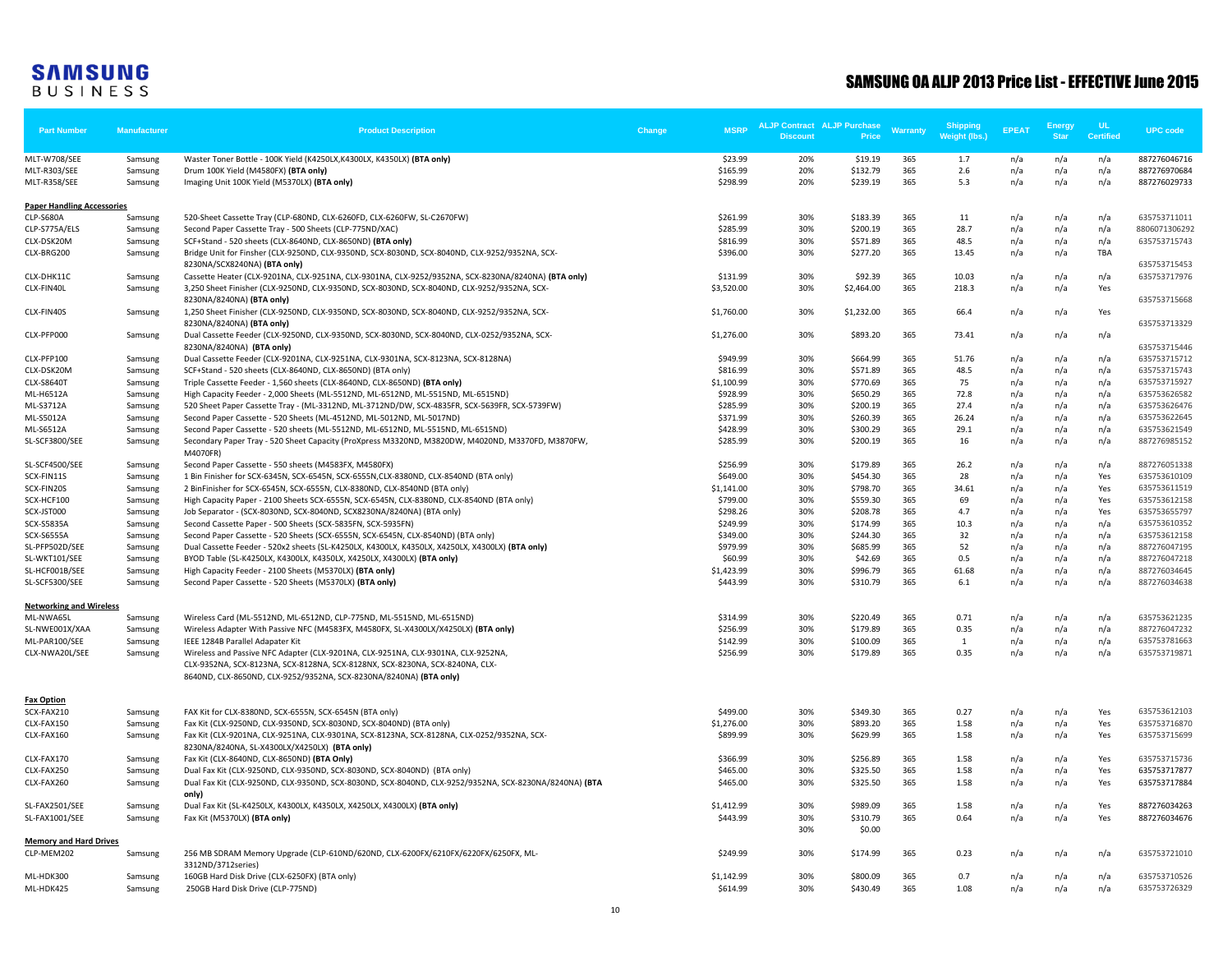| <b>Part Number</b>                      | <b>Manufacturer</b> | <b>Product Description</b>                                                                                                                                                            | Change | <b>MSRP</b>              | <b>ALJP Contract ALJP Purchase</b> |                      | <b>Warranty</b> | Shipping<br>Weight (lbs.) | <b>EPEAT</b> | <b>Energy</b> | UL.              | <b>UPC</b> code              |
|-----------------------------------------|---------------------|---------------------------------------------------------------------------------------------------------------------------------------------------------------------------------------|--------|--------------------------|------------------------------------|----------------------|-----------------|---------------------------|--------------|---------------|------------------|------------------------------|
|                                         |                     |                                                                                                                                                                                       |        |                          | <b>Discount</b>                    | <b>Price</b>         |                 |                           |              | <b>Star</b>   | <b>Certified</b> |                              |
| ML-HDK470                               | Samsung             | 250GB Hard Disk Drive (ML-5512ND, ML-6512ND, ML-5012ND, ML-5017ND, ML-5515ND, ML-6515ND)                                                                                              |        | \$614.99                 | 30%                                | \$430.49             | 365             | 1.08                      | n/a          | n/a           | n/a              | 635753625325                 |
| <b>SL-HDK4001</b>                       | Samsung             | 320GB HDD (M4530ND)                                                                                                                                                                   |        | \$498.99                 | 30%                                | \$349.29             | 365             | 0.6                       | n/a          | n/a           | n/a              | 887276093871                 |
| ML-MEM160                               | Samsung             | 256 MB SDRAM Mem Upgrade (CLP-670ND/770ND,ML-4551NR/NDR,CLX-6220/50FX,SCX-<br>6555N/6545N/4835FR/5x39FR)                                                                              |        | \$399.99                 | 30%                                | \$279.99             | 365             | 8.8                       | n/a          | n/a           | n/a              | 635753629095                 |
| ML-MEM170                               | Samsung             | 512 MB Memory Upgrade CLP-670ND/775ND,CLX-6220FX/6250FX,SCX-5639FR/5739FW,ML-X512ND/501XND, ML-<br>5515ND, ML-6515ND                                                                  |        | \$542.99                 | 30%                                | \$380.09             | 365             | 0.67                      | n/a          | n/a           | n/a              | 635753625141                 |
| ML-MEM370                               | Samsung             | 512 MB Memory Upgrade (CLP-680ND, CLP-415NW, CLX-4195FW, ML-3750ND)                                                                                                                   |        | \$428.99                 | 30%                                | \$300.29             | 365             | 0.04                      | n/a          | n/a           | n/a              | 635753621211                 |
| ML-MEM380                               | Samsung             | 1 GB Memory Upgrade (CLX-6260FD, CLX-6260FW)                                                                                                                                          |        | \$499.99                 | 30%                                | \$349.99             | 365             | 0.06                      | n/a          | n/a           | n/a              | 635753710540                 |
| SL-MEM001/SEE                           | Samsung             | 1 GB Memory Upgrade (M4583FX, M4580FX)                                                                                                                                                |        | \$499.99                 | 30%                                | \$349.99             | 365             | $\overline{2}$            | n/a          | n/a           | n/a              | 887276031903                 |
| SCX-HDK471                              | Samsung             | Hard Disk Drive (SCX-8123NA, SCX-8128NA)                                                                                                                                              |        | \$567.99                 | 30%                                | \$397.59             | 365             | 0.3                       | n/a          | n/a           | n/a              | 635753726268                 |
| SCX-MEM300                              | Samsung             | 512 MB SDRAM Memory Upgrade (SCX-8030ND, SCX-8040ND) (BTA only)                                                                                                                       |        | \$276.97                 | 30%                                | \$193.88             | 365             | 0.1                       | n/a          | n/a           | n/a              | 635753612097                 |
| CLX-MEM300                              | Samsung             | 1GB Memory (CLX-9250ND, CLX-9350ND) (BTA only)                                                                                                                                        |        | \$440.00                 | 30%                                | \$308.00             | 365             | 0.03                      | n/a          | n/a           | n/a              | 635753710779                 |
| <b>Misc. Accessories</b>                |                     |                                                                                                                                                                                       |        |                          |                                    |                      |                 |                           |              |               |                  |                              |
| SCX-KIT20F                              | Samsung             | Foreign Device Interface Kit (SCX-6322DN, SCX-6345N/NJ, SCX-6555N/6545N, CLX-8380ND/8540ND, CLX-                                                                                      |        | \$185.99                 | 30%                                | \$130.19             | 365             | 0.49                      | n/a          | n/a           | n/a              | 635753612011                 |
| CLX-KIT10F                              | Samsung             | 8640ND/CLX-8650ND) (BTA only)<br>Foreign Device Interface Kit (CLX-9250ND, CLX-9350ND, SCX-8030ND, SCX-8040ND, CLX-0252/9352NA, SCX-                                                  |        | \$220.00                 | 30%                                | \$154.00             | 365             | 0.35                      | n/a          | n/a           | n/a              | 635753710878                 |
| SOL-WEB1W0                              |                     | 8230NA/8240NA, SL-X4300LX/X4250LX) (BTA only)<br>BCPS XOA WEB DEVICE ENABLER                                                                                                          |        | \$249.99                 | 30%                                | \$174.99             | 365             | 1                         |              |               |                  | 8806086482806                |
|                                         | Samsung             |                                                                                                                                                                                       |        |                          |                                    |                      |                 |                           | n/a          | n/a           | n/a              |                              |
| <b>Cabinet Accessories</b><br>ML-DSK65S | Samsung             | Short Stand (ML-5012ND, ML-5017ND, ML-5512ND, ML-6512ND, ML-5515ND, ML-6515ND)                                                                                                        |        | \$514.99                 | 30%                                | \$360.49             | 365             | 37.7                      | n/a          | n/a           | n/a              | 635753717297                 |
| SL-DSK001S/SEE                          | Samsung             | Short Stand (M4583FX, M4580FX)                                                                                                                                                        |        | \$306.99                 | 30%                                | \$214.89             | 365             | 29.3                      | n/a          | n/a           | n/a              | 887276055725                 |
| SCX-DSK10S                              | Samsung             | Short Cabinet for SCX-6345N, SCX-6545N, SCX-6555N, CLX-8380ND, CLX-8540ND (BTA only)                                                                                                  |        | \$179.00                 | 30%                                | \$125.30             | 365             | 21.8                      | n/a          | n/a           | n/a              | 635753618198                 |
| SCX-DSK10T                              | Samsung             | Tall Cabinet for SCX-6345N, SCX-6345NJ, SCX-6545N, SCX-6555N, CLX-8380ND, CLX-8540ND (BTA only)                                                                                       |        | \$279.00                 | 30%                                | \$195.30             | 365             | 35.3                      | n/a          | n/a           | n/a              | 635753618204                 |
| CLX-WKT000                              | Samsung             | Working Table (CLX-9250ND, CLX-9350ND, SCX-8030ND, SCX-8040ND, CLX-9252/9352NA, SCX-8230NA/SCX-8240NA)<br>(BTA only)                                                                  |        | \$63.80                  | 30%                                | \$44.66              | 365             | 0.7                       | n/a          | n/a           | n/a              | 635753714876                 |
| CLX-WKT001                              | Samsung             | Working Table (CLX-9201NA, CLX-9251NA, CLX-9301NA, SCX-8123NA, SCX-8128NA, SL-X4300LX/X4250LX (BTA Only)                                                                              |        | \$63.79                  | 30%                                | \$44.65              | 365             | 0.7                       | n/a          | n/a           | n/a              | 635753714883                 |
| CLX-DSK10T                              | Samsung             | Cabinet (CLX-9250ND, CLX-9350ND, SCX-8030ND, SCX-8040ND, CLX-9252/9352NA, SCX-8230NA/8240NA) (BTA only)                                                                               |        | \$264.00                 | 30%                                | \$184.80             | 365             | 46.3                      | n/a          | n/a           | n/a              | 635753715514                 |
| CLX-DSK20T                              | Samsung             | Cabinet (CLX-9201NA, CLX-9251NA, CLX-9301NA, SCX-8123NA, SCX-8128NA) (BTA only)                                                                                                       |        | \$159.99                 | 30%                                | \$111.99             | 365             | 30.53                     | n/a          | n/a           | n/a              | 635753715705                 |
| SL-DSK502T/SEE                          | Samsung             | Cabinet Stand - (SL-K4250LX, K4300LX, K4350LX, X4250LX, X4300LX) (BTA only)                                                                                                           |        | \$166.99                 | 30%                                | \$116.89             | 365             | 33.07                     | n/a          | n/a           | n/a              | 887276047201                 |
| SL-DSK001T/SEE                          | Samsung             | Tall Stand with Cabinet (M5370LX) (BTA only)                                                                                                                                          |        | \$354.99                 | 30%                                | \$248.49             | 365             | 34.17                     | n/a          | n/a           | n/a              | 887276048260                 |
| SL-DSK002S/SEE                          | Samsung             | Short Stand (M5370LX) (BTA only)                                                                                                                                                      |        | \$318.99                 | 30%                                | \$223.29             | 365             | 25                        | n/a          | n/a           | n/a              | 887276034669                 |
| <b>Finisher Accessories</b>             |                     |                                                                                                                                                                                       |        |                          |                                    |                      |                 |                           |              |               |                  |                              |
| ML-MBT65                                | Samsung             | 4-bin Mailbox (ML-5512ND, ML-6512ND, ML-5012ND, ML-5017ND)                                                                                                                            |        | \$614.99                 | 30%                                | \$430.49             | 365             | 13.9                      | n/a          | n/a           | n/a              | 635753621433                 |
| ML-OCT65                                | Samsung             | 2-bin Finisher (ML-5512ND, ML-6512ND, ML-5012ND, ML-5017ND)                                                                                                                           |        | \$414.99                 | 30%                                | \$290.49             | 365             | 24.5                      | n/a          | n/a           | n/a              | 635753621334                 |
| SCX-MBT40S                              | Samsung             | 4 Bin Mailbox for SCX-6545N, SCX-6555N, CLX-8540ND (BTA only)                                                                                                                         |        | \$856.00                 | 30%                                | \$599.20             | 365             | 13.45                     | n/a          | n/a           | n/a              | 635753611526                 |
| SCX-STP000                              | Samsung             | Staples for SCX-6345N, SCX-6345NJ, SCX-6545N, SCX-6555N, CLX-8540ND, CLX-8640ND/CLX-8650NDCLX-<br>9252/9352NA, SCX-8230NA/8240NA, ML-5515ND, ML-6515ND, SL-X4300LX/X4250LX (BTA only) |        | \$119.00                 | 30%                                | \$83.30              | 365             | 1.4                       | n/a          | n/a           | n/a              | 635753618211                 |
| CLX-HCF102                              | Samsung             | High Capacity Feeder (CLX-9250ND, CLX-9350ND, SCX-8030ND, SCX-8040ND, CLX-9252/9352NA, SCX-<br>8230NA/8240NA) (BTA only)                                                              |        | \$1,760.00               | 30%                                | \$1,232.00           | 365             | 72.09                     | n/a          | n/a           | n/a              | 635753716313                 |
| CLX-JST100                              | Samsung             | Job Separator (CLX-9201NA, CLX-9251NA, CLX-9301NA, SCX-8123NA, SCX-8128NA)                                                                                                            |        | \$207.99                 | 30%                                | \$145.59             | 365             | 14.3                      | n/a          | n/a           | n/a              | 635753715729                 |
| CLX-DHK12C                              | Samsung             | Cassette Heater (CLX-9250ND, CLX-9350ND) (BTA only)                                                                                                                                   |        | \$132.00                 | 30%                                | \$92.40              | 365             | 10.03                     | n/a          | n/a           | Yes              | 635753715675                 |
| CLX-STK110                              | Samsung             | Output Tray (CLX-9250ND, CLX-9350ND) (BTA only)                                                                                                                                       |        | \$132.00                 | 30%                                | \$92.40              | 365             | 3.55                      | n/a          | n/a           | n/a              | 635753711875                 |
| CLX-FIN25S                              | Samsung             | 2-bin Finisher (CLX-8640ND, CLX-8650ND) (BTA only)                                                                                                                                    |        | \$1,129.99               | 30%                                | \$790.99             | 365             | 34.61                     | n/a          | n/a           | n/a              | 635753715903                 |
| CLX-HPU000                              | Samsung             | 2/3 Hole Punch Kit (CLX-9250ND, CLX-9350ND, SCX-8030ND, SCX-8040ND, CLX-9252/9352NA, SCX-8230NA/8240NA)<br>(BTA only)                                                                 |        | \$858.00                 | 30%                                | \$600.60             | 365             | 8.38                      | n/a          | n/a           | Yes              | 635753715989                 |
| SL-FIN501L/SEE                          | Samsung             | Inner Finisher (SL-K4250LX, K4300LX, K4350LX, X4250LX, X4300LX) (BTA only)                                                                                                            |        | \$1,390.99               | 30%                                | \$973.69             | 365             | 33                        | n/a          | n/a           | Yes              | 887276047225                 |
| SL-HPU501T/SEE                          | Samsung             | Hole Punch for Inner Finisher - SL-FIN501L (SL-K4250LX, K4300LX, K4350LX, X4250LX,                                                                                                    |        | \$806.99                 | 30%                                | \$564.89             | 365             | 2.65                      | n/a          | n/a           | Yes              | 887276049700                 |
|                                         |                     | X4300LX) (BTA only)                                                                                                                                                                   |        |                          |                                    |                      |                 |                           |              |               |                  |                              |
| SL-JSP500S/SEE                          | Samsung             | Job Separator (SL-K4250LX, K4300LX, K4350LX, X4250LX, X4300LX) (BTA only)                                                                                                             |        | \$225.99                 | 30%<br>30%                         | \$158.19<br>\$747.59 | 365<br>365      | 5.2<br>23.02              | n/a          | n/a           | Yes              | 887276039046                 |
| SL-FIN001M/SEE<br>SL-FIN002M/SEE        | Samsung             | 1-Bin Finisher (M5370LX) (BTA only)<br>2-Bin Finisher (M5370LX) (BTA only)                                                                                                            |        | \$1,067.99<br>\$1,423.99 | 30%                                | \$996.79             | 365             | 28.26                     | n/a<br>n/a   | n/a<br>n/a    | Yes<br>Yes       | 887276034683<br>887276034690 |
| SL-MBT0401/SEE                          | Samsung<br>Samsung  | 4-Bin Mailbox Finisher (Requires 2-Bin Finisher Installed) (M5370LX) (BTA only)                                                                                                       |        | \$1,067.99               | 30%                                | \$747.59             | 365             | 9.79                      | n/a          | n/a           | Yes              | 887276034652                 |
| <b>Maintenance Kits</b>                 |                     |                                                                                                                                                                                       |        |                          |                                    |                      |                 |                           |              |               |                  |                              |
| ML-PMK65K                               | Samsung             | Maintenance Kit 200K Yield (ML-5512ND, ML-6512ND, ML-5515ND, ML-6515ND)                                                                                                               |        | \$514.99                 | 20%                                | \$411.99             | 365             | 8.6                       | n/a          | n/a           | n/a              | 635753625745                 |
| <b>CLX-V8380A</b>                       | Samsung             | Maintenance Kit 100K Yield (CLX-8380ND, CLX-8540ND) (BTA only)                                                                                                                        |        | \$229.00                 | 20%                                | \$183.20             | 365             | 19                        | n/a          | n/a           | n/a              | 635753710267                 |
| <b>SCX-V6345A</b>                       | Samsung             | Maintenance Kit 200K Yield (SCX-6345N, SCX-6345NJ) (BTA only)                                                                                                                         |        | \$299.00                 | 20%                                | \$239.20             | 365             | 5.7                       | n/a          | n/a           | n/a              | 635753610598                 |
| SCX-V6345B                              | Samsung             | Maintenance Kit 100K Yield (SCX-6345N, SCX-6345NJ) (BTA only)                                                                                                                         |        | \$149.00                 | 20%                                | \$119.20             | 365             | 8.8                       | n/a          | n/a           | n/a              | 635753610604                 |
|                                         |                     |                                                                                                                                                                                       |        |                          |                                    |                      |                 |                           |              |               |                  |                              |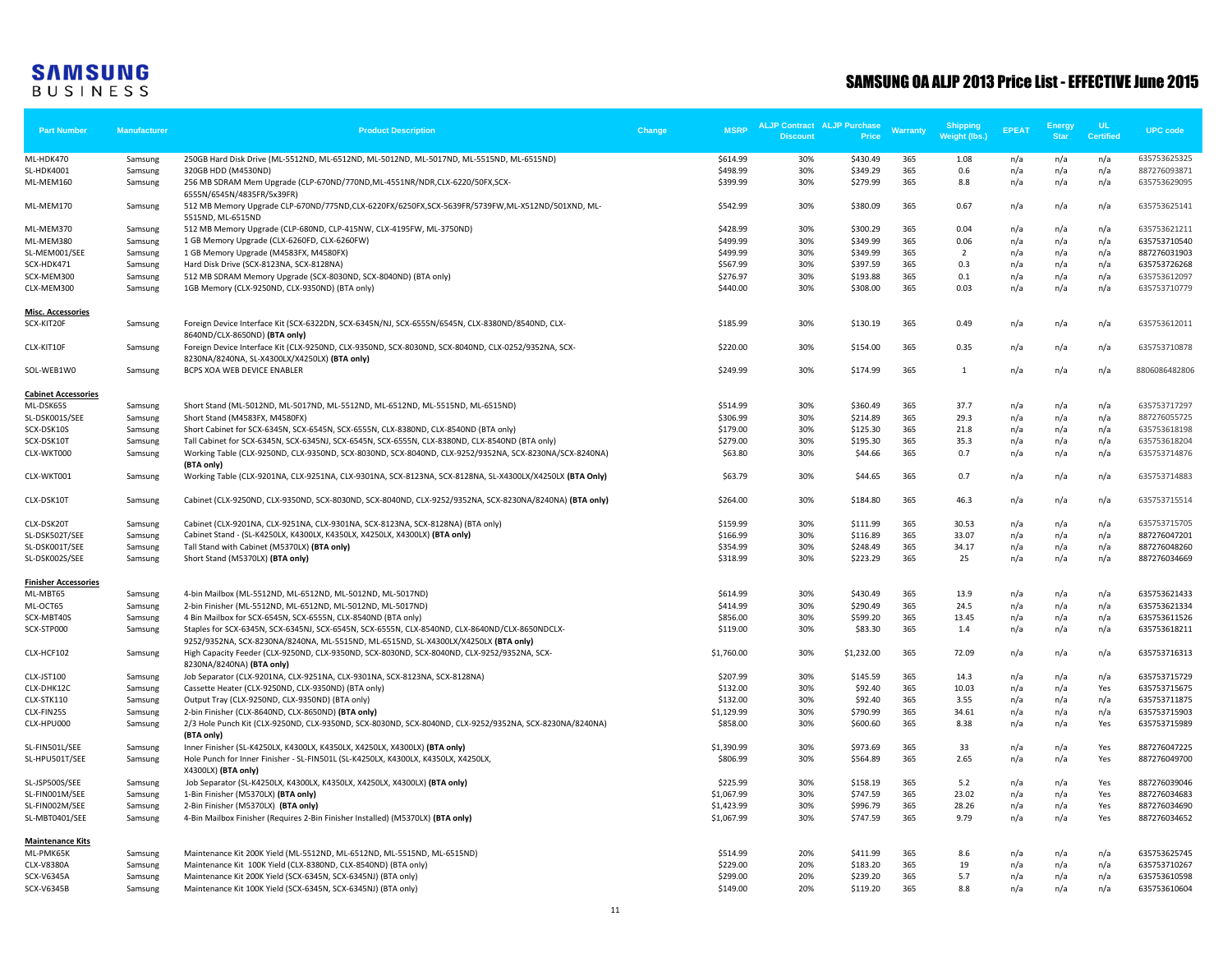| <b>Part Number</b>         | Manufacturer | <b>Product Description</b>                                                                                                                                            | Change | <b>MSRP</b> | <b>ALJP Contract ALJP Purchase</b><br><b>Discount</b> | Price      | <b>Warranty</b> | Shipping<br><b>Weight (lbs.)</b> | <b>EPEAT</b> | <b>Energy</b><br><b>Star</b> | <b>UL</b><br><b>Certified</b> | <b>UPC</b> code |
|----------------------------|--------------|-----------------------------------------------------------------------------------------------------------------------------------------------------------------------|--------|-------------|-------------------------------------------------------|------------|-----------------|----------------------------------|--------------|------------------------------|-------------------------------|-----------------|
| <b>SCX-V6555A</b>          | Samsung      | Maintenance Kit 250k Yield (SCX-6555N, SCX-6545N) (BTA only)                                                                                                          |        | \$210.00    | 20%                                                   | \$168.00   | 365             | 5.7                              | n/a          | n/a                          | n/a                           | 635753612127    |
| <b>SCX-V6555B</b>          | Samsung      | Maintenance Kit 125K Yield (SCX-6555N, SCX-6545N) (BTA only)                                                                                                          |        | \$135.00    | 20%                                                   | \$108.00   | 365             | 8.8                              | n/a          | n/a                          | n/a                           | 635753612134    |
| CLX-PMK10C                 | Samsung      | Cleaning & Transfer Kit (CLX-9250ND, CLX-9350ND, CLX-9252/9352NA) (BTA only)                                                                                          |        | \$114.40    | 20%                                                   | \$91.52    | 365             | 5.31                             | n/a          | n/a                          | n/a                           | 635753712971    |
| CLX-PMK11C                 | Samsung      | Tray Roller Kit (CLX-9250ND, CLX-9350ND, CLX-9252/9352NA) (BTA only)                                                                                                  |        | \$39.60     | 20%                                                   | \$31.68    | 365             | 2.07                             | n/a          | n/a                          | n/a                           | 635753712988    |
| CLX-PMK12C                 | Samsung      | DADF Roller Kit (CLX-9250ND, CLX-9350ND, CLX-9252/9352NA) (BTA only)                                                                                                  |        | \$33.00     | 20%                                                   | \$26.40    | 365             | 2.07                             | n/a          | n/a                          | n/a                           | 635753712995    |
| CLX-PMK13C                 | Samsung      | MP (bypass) Roller Kit (CLX-9250ND, CLX-9350ND, CLX-9252/9352NA) (BTA only)                                                                                           |        | \$39.60     | 20%                                                   | \$31.68    | 365             | 2.07                             | n/a          | n/a                          | n/a                           | 635753717174    |
| SCX-PMK10K                 | Samsung      | Cleaning & Transfer Kit (SCX-8030ND, SCX-8040ND, SCX-8230NA/8240NA) (BTA only)                                                                                        |        | \$97.59     | 20%                                                   | \$78.07    | 365             | 2.07                             | n/a          | n/a                          | n/a                           | 635753717174    |
| <b>Software Solutions:</b> |              |                                                                                                                                                                       |        |             |                                                       |            |                 |                                  |              |                              |                               |                 |
| SOL-BPSV1                  | Samsung      | <b>Barcode Solution</b>                                                                                                                                               |        | \$357.99    | 30%                                                   | \$250.59   | 365             | 0.5                              | n/a          | n/a                          | n/a                           | 635753781281    |
| SOL-CACV1                  | Samsung      | Samsung Common Access Card (CAC) Security Option                                                                                                                      |        | \$299.99    | 30%                                                   | \$209.99   | 365             | 1                                | n/a          | n/a                          | n/a                           | 635753786668    |
| SOL-CE10V2                 | Samsung      | CounThru Enterprise 2 - (10 Device License / 1 year)                                                                                                                  |        | \$171.99    | 30%                                                   | \$120.39   | 365             | n/a                              | n/a          | n/a                          | n/a                           | 635753783261    |
| SOL-CE13V2                 | Samsung      | CounThru Enterprise 2 - (100 Device License / 1 year)                                                                                                                 |        | \$1,571.99  | 30%                                                   | \$1,100.39 | 365             | n/a                              | n/a          | n/a                          | n/a                           | 635753782301    |
| SOL-COT1V2                 | Samsung      | CounThru Pro 2 - (100 Device License / 1 year)                                                                                                                        |        | \$1,571.99  | 30%                                                   | \$1,100.39 | 365             | n/a                              | n/a          | n/a                          | n/a                           | 635753786231    |
| SOL-COTV2                  | Samsung      | CounThru Pro 2 - (10 Device License / 1 year)                                                                                                                         |        | \$171.99    | 30%                                                   | \$120.39   | 365             | n/a                              | n/a          | n/a                          | n/a                           | 635753780369    |
| SOL-SLV1                   | Samsung      | SecurThru - 1 Device License                                                                                                                                          |        | \$358.99    | 30%                                                   | \$251.29   | 365             | n/a                              | n/a          | n/a                          | n/a                           | 635753781212    |
| SOL-ST01V2                 | Samsung      | SmarThru Workflow 2 (1 Device License)                                                                                                                                |        | \$428.99    | 30%                                                   | \$300.29   | 365             | n/a                              | n/a          | n/a                          | n/a                           | 635753781595    |
| SOL-ST05V2                 | Samsung      | SmarThru Workflow 2 - (5 Device License)                                                                                                                              |        | \$1,285.99  | 30%                                                   | \$900.19   | 365             | n/a                              | n/a          | n/a                          | n/a                           | 635753781571    |
| SOL-ST15V2                 | Samsung      | SmarThru Workflow 2 - (15 Device License)                                                                                                                             |        | \$2,285.99  | 30%                                                   | \$1,600.19 | 365             | n/a                              | n/a          | n/a                          | n/a                           | 635753781519    |
| SOL-ST30V2                 | Samsung      | SmarThru Workflow 2 - (30 Device License)                                                                                                                             |        | \$2,857.99  | 30%                                                   | \$2,000.59 | 365             | n/a                              | n/a          | n/a                          | n/a                           | 635753781526    |
| SOL-STWFV2                 | Samsung      | SmarThru Workflow 2 - (100 Device License)                                                                                                                            |        | \$5,714.99  | 30%                                                   | \$4,000.49 | 365             | n/a                              | n/a          | n/a                          | n/a                           | 635753781588    |
| <b>Installation Offer:</b> |              |                                                                                                                                                                       |        |             |                                                       |            |                 |                                  |              |                              |                               |                 |
| P-OA-0IXXA02ST             | Samsung      | Base Installation for Products up to 30 pounds. (Excluding A3 Product)                                                                                                |        | \$423.99    | 45%                                                   | \$233.19   | n/a             | n/a                              | n/a          | n/a                          | n/a                           | 635753753387    |
| P-OA-0IXXA03ST             | Samsung      | Base Installation for Products over 30 pounds. (Excluding A3 Product)                                                                                                 |        | \$576.99    | 45%                                                   | \$317.34   | n/a             | n/a                              | n/a          | n/a                          | n/a                           | 635753752380    |
| P-OA-0IXXA04CC             | Samsung      | Base Installation w/CAC for Products up to 30 pounds. (Exc. A3 Product)                                                                                               |        | \$749.99    | 45%                                                   | \$412.49   | n/a             | n/a                              | n/a          | n/a                          | n/a                           | 635753758306    |
| P-OA-0IXXA39CC             | Samsung      | Base Installation w/CAC for Products over 30 pounds. (Exc. A3 Product)                                                                                                |        | \$865.99    | 45%                                                   | \$476.29   | n/a             | n/a                              | n/a          | n/a                          | n/a                           | 635753758313    |
| P-OA-0IXXA39ST             | Samsung      | Base Installation A3 Product without/CAC Within the 48 Cont. States.                                                                                                  |        | \$807.99    | 45%                                                   | \$444.39   | n/a             | n/a                              | n/a          | n/a                          | n/a                           | 635753758313    |
| P-OA-0IXXA40CC             | Samsung      | Base Installation A3 Product with/CAC Within the 48 Cont. States.                                                                                                     |        | \$1,096.99  | 45%                                                   | \$603.34   | n/a             | n/a                              | n/a          | n/a                          | n/a                           | 635753758337    |
| <b>Extended Warranty:</b>  |              |                                                                                                                                                                       |        |             |                                                       |            |                 |                                  |              |                              |                               |                 |
| P-CLP-ONXXH01S             | Samsung      | (Color Band 1, SKUs priced \$1 - \$300 MAP) 1 Yr NBD On Site w/ Service Consumables Ext. Service Contract for Open                                                    |        | \$74.99     | 45%                                                   | \$41.24    | n/a             | n/a                              | n/a          | n/a                          | n/a                           | 887276087511    |
|                            |              | IT SKUs (models SL-C410W, CLP-680ND, SL-C1810W)                                                                                                                       |        |             |                                                       |            |                 |                                  |              |                              |                               |                 |
| P-CLP-1NXXH01S             | Samsung      | (Color Band 1, SKUs priced \$1 - \$300 MAP) 2 Yr NBD On Site w/ Service Consumables Ext. Service Contract for Open                                                    |        | \$114.99    | 45%                                                   | \$63.24    | n/a             | n/a                              | n/a          | n/a                          | n/a                           | 887276087528    |
|                            |              | IT SKUs (models SL-C410W, CLP-680ND, SL-C1810W)                                                                                                                       |        |             |                                                       |            |                 |                                  |              |                              |                               |                 |
| P-CLP-2NXXH01S             | Samsung      | (Color Band 1, SKUs priced \$1 - \$300 MAP) 3 Yr NBD On Site w/ Service Consumables Ext. Service Contract for Open                                                    |        | \$190.99    | 45%                                                   | \$105.04   | n/a             | n/a                              | n/a          | n/a                          | n/a                           | 887276087535    |
|                            |              | IT SKUs (models SL-C410W, CLP-680ND, SL-C1810W)                                                                                                                       |        |             |                                                       |            |                 |                                  |              |                              |                               |                 |
| P-CLP-3NXXH01S             | Samsung      | (Color Band 1, SKUs priced \$1 - \$300 MAP) 4 Yr NBD On Site w/ Service Consumables Ext. Service Contract for Open<br>IT SKUs (models SL-C410W, CLP-680ND, SL-C1810W) |        | \$295.99    | 45%                                                   | \$162.79   | n/a             | n/a                              | n/a          | n/a                          | n/a                           | 887276087542    |
| P-CLP-4NXXH01S             | Samsung      | (Color Band 1, SKUs priced \$1 - \$300 MAP) 5 Yr NBD On Site w/ Service Consumables Ext. Service Contract for Open                                                    |        | \$438.99    | 45%                                                   | \$241.44   | n/a             | n/a                              | n/a          | n/a                          | n/a                           | 887276087559    |
|                            |              | IT SKUs (models SL-C410W, CLP-680ND, SL-C1810W)                                                                                                                       |        |             |                                                       |            |                 |                                  |              |                              |                               |                 |
| P-CLP-BNXXH03S             | Samsung      | (Color Band 5, SKUs priced \$1,601 - \$3,000 MAP) 2 Yr NBD On Site w/ Service Consumables Ext. Service Contract for                                                   |        | \$243.99    | 45%                                                   | \$134.19   | n/a             | n/a                              | n/a          | n/a                          | n/a                           | 887276096025    |
|                            |              | <b>BTA Restricted SKUs</b>                                                                                                                                            |        |             |                                                       |            |                 |                                  |              |                              |                               |                 |
| P-CLP-ANXXH03S             | Samsung      | (Color Band 5, SKUs priced \$1,601 - \$3,000 MAP) 1 Yr NBD On Site w/ Service Consumables Ext. Service Contract for                                                   |        | \$73.99     | 45%                                                   | \$40.69    | n/a             | n/a                              | n/a          | n/a                          | n/a                           | 887276096018    |
|                            |              | <b>BTA Restricted SKUs</b>                                                                                                                                            |        |             |                                                       |            |                 |                                  |              |                              |                               |                 |
| P-CLP-CNXXH03S             | Samsung      | (Color Band 5, SKUs priced \$1,601 - \$3,000 MAP) 3 Yr NBD On Site w/ Service Consumables Ext. Service Contract for                                                   |        | \$429.99    | 45%                                                   | \$236.49   | n/a             | n/a                              | n/a          | n/a                          | n/a                           | 887276096032    |
|                            |              | <b>BTA Restricted SKUs</b>                                                                                                                                            |        |             |                                                       |            |                 |                                  |              |                              |                               |                 |
| P-CLP-DNXXH03S             | Samsung      | (Color Band 5, SKUs priced \$1,601 - \$3,000 MAP) 4 Yr NBD On Site w/ Service Consumables Ext. Service Contract for                                                   |        | \$699.99    | 45%                                                   | \$384.99   | n/a             | n/a                              | n/a          | n/a                          | n/a                           | 887276096049    |
|                            |              | <b>BTA Restricted SKUs</b>                                                                                                                                            |        |             |                                                       |            |                 |                                  |              |                              |                               |                 |
| P-CLP-ENXXH03S             | Samsung      | (Color Band 5, SKUs priced \$1,601 - \$3,000 MAP) 5 Yr NBD On Site w/ Service Consumables Ext. Service Contract for                                                   |        | \$1,102.99  | 45%                                                   | \$606.64   | n/a             | n/a                              | n/a          | n/a                          | n/a                           | 887276096056    |
|                            |              | <b>BTA Restricted SKUs</b>                                                                                                                                            |        |             |                                                       |            |                 |                                  |              |                              |                               |                 |
| P-CLX-ONXXJ01S             | Samsung      | (Color Band 2, SKUs priced \$301 - \$500 MAP) 1 Yr NBD On Site w/ Service Consumables Ext. Service Contract for                                                       |        | \$86.99     | 45%                                                   | \$47.84    | n/a             | n/a                              | n/a          | n/a                          | n/a                           | 887276087382    |
|                            |              | Open IT SKUs (models CLP-680ND/TAA, SL-2620DW, CLX-6260FD, CLX-6260FW, SL-C1860FW, SL-C460W)                                                                          |        |             |                                                       |            |                 |                                  |              |                              |                               |                 |
|                            |              |                                                                                                                                                                       |        |             |                                                       |            |                 |                                  |              |                              |                               |                 |
| P-CLX-1NXXJ01S             | Samsung      | (Color Band 2, SKUs priced \$301 - \$500 MAP) 2 Yr NBD On Site w/ Service Consumables Ext. Service Contract for                                                       |        | \$132.99    | 45%                                                   | \$73.14    | n/a             | n/a                              | n/a          | n/a                          | n/a                           | 887276087481    |
|                            |              | Open IT SKUs (models CLP-680ND/TAA, SL-2620DW, CLX-6260FD, CLX-6260FW, SL-C1860FW, SL-C460W)                                                                          |        |             |                                                       |            |                 |                                  |              |                              |                               |                 |
|                            |              |                                                                                                                                                                       |        |             |                                                       |            |                 |                                  |              |                              |                               |                 |
| P-CLX-2NXXJ01S             | Samsung      | (Color Band 2, SKUs priced \$301 - \$500 MAP) 3 Yr NBD On Site w/ Service Consumables Ext. Service Contract for                                                       |        | \$221.99    | 45%                                                   | \$122.09   | n/a             | n/a                              | n/a          | n/a                          | n/a                           | 887276087467    |
|                            |              | Open IT SKUs (models CLP-680ND/TAA, SL-2620DW, CLX-6260FD, CLX-6260FW, SL-C1860FW, SL-C460W)                                                                          |        |             |                                                       |            |                 |                                  |              |                              |                               |                 |
|                            |              |                                                                                                                                                                       |        |             |                                                       |            |                 |                                  |              |                              |                               | 887276087450    |
| P-CLX-3NXXJ01S             | Samsung      | (Color Band 2, SKUs priced \$301 - \$500 MAP) 4 Yr NBD On Site w/ Service Consumables Ext. Service Contract for                                                       |        | \$341.99    | 45%                                                   | \$188.09   | n/a             | n/a                              | n/a          | n/a                          | n/a                           |                 |
|                            |              | Open IT SKUs (models CLP-680ND/TAA, SL-2620DW, CLX-6260FD, CLX-6260FW, SL-C1860FW, SL-C460W)                                                                          |        |             |                                                       |            |                 |                                  |              |                              |                               |                 |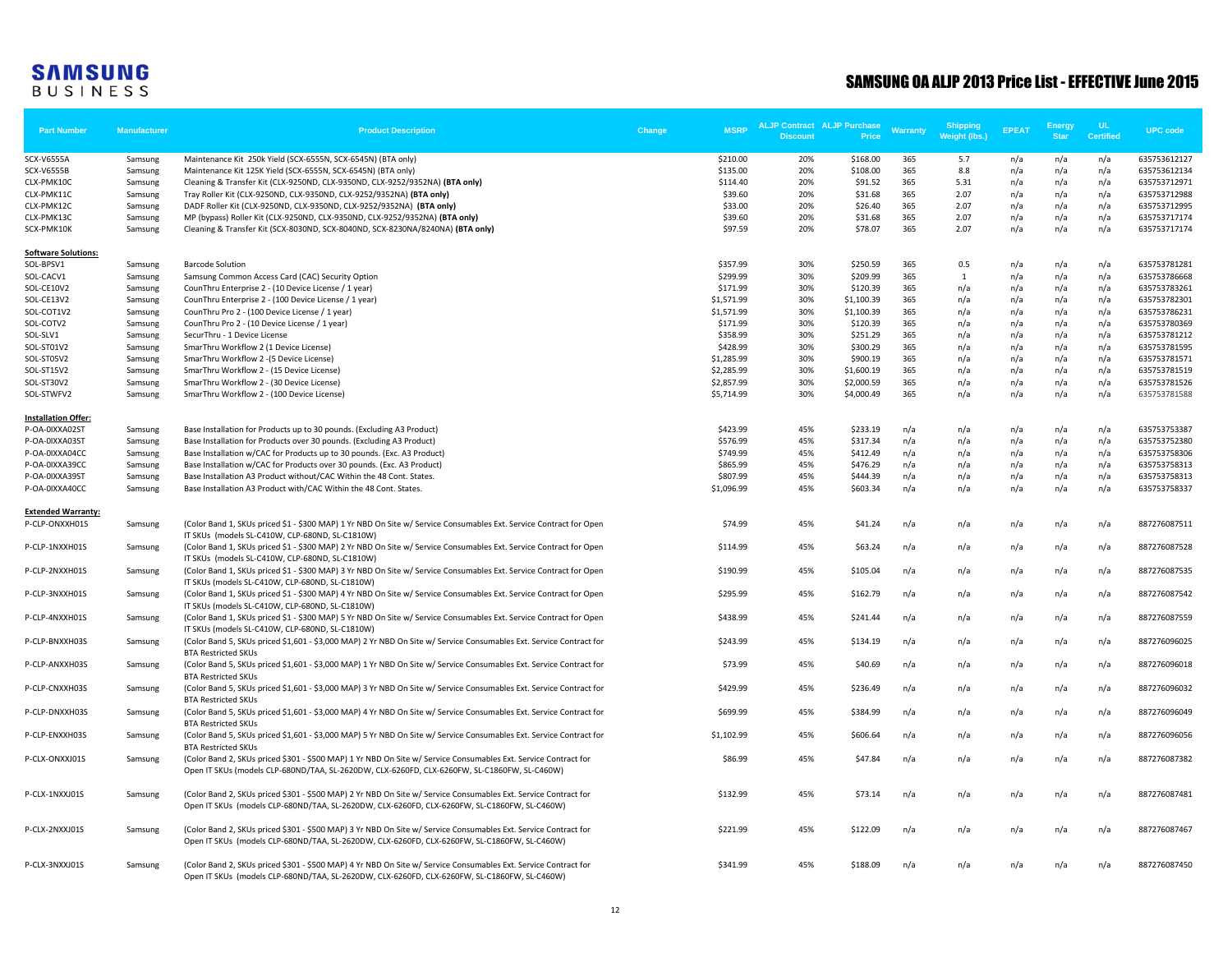| <b>Part Number</b> | <b>Manufacturer</b> | <b>Product Description</b>                                                                                                                                                                                                         | <b>MSRP</b><br>Change | <b>ALJP Contract ALJP Purchase</b><br><b>Discount</b> | Price    | <b>Warranty</b> | <b>Shipping</b><br>Weight (lbs.) | <b>EPEAT</b> | Energy<br><b>Star</b> | UL<br><b>Certified</b> | <b>UPC</b> code |
|--------------------|---------------------|------------------------------------------------------------------------------------------------------------------------------------------------------------------------------------------------------------------------------------|-----------------------|-------------------------------------------------------|----------|-----------------|----------------------------------|--------------|-----------------------|------------------------|-----------------|
| P-CLX-4NXXJ01S     | Samsung             | (Color Band 2, SKUs priced \$301 - \$500 MAP) 5 Yr NBD On Site w/ Service Consumables Ext. Service Contract for<br>Open IT SKUs (models CLP-680ND/TAA, SL-2620DW, CLX-6260FD, CLX-6260FW, SL-C1860FW, SL-C460W)                    | \$507.99              | 45%                                                   | \$279.39 | n/a             | n/a                              | n/a          | n/a                   | n/a                    | 887276087443    |
| P-ML-ONXXF01S      | Samsung             | (Mono Band 1, SKUs priced \$1 - \$200 MAP) 1 Yr NBD On Site w/ Service Consumables Ext. Service Contract for Open<br>IT SKUs (models SL-M2020W, SL-M2835DW, SL-M3320ND, SF-760P)                                                   | \$70.99               | 45%                                                   | \$39.04  | n/a             | n/a                              | n/a          | n/a                   | n/a                    | 887276087566    |
| P-ML-1NXXF01S      | Samsung             | (Mono Band 1, SKUs priced \$1 - \$200 MAP) 2 Yr NBD On Site w/ Service Consumables Ext. Service Contract for Open<br>IT SKUs (models SL-M2020W, SL-M2835DW, SL-M3320ND, SF-760P)                                                   | \$108.99              | 45%                                                   | \$59.94  | n/a             | n/a                              | n/a          | n/a                   | n/a                    | 887276087573    |
| P-ML-2NXXF01S      | Samsung             | (Mono Band 1, SKUs priced \$1 - \$200 MAP) 3 Yr NBD On Site w/ Service Consumables Ext. Service Contract for Open<br>IT SKUs (models SL-M2020W, SL-M2835DW, SL-M3320ND, SF-760P)                                                   | \$180.99              | 45%                                                   | \$99.54  | n/a             | n/a                              | n/a          | n/a                   | n/a                    | 887276087504    |
| P-ML-3NXXF01S      | Samsung             | (Mono Band 1, SKUs priced \$1 - \$200 MAP) 4 Yr NBD On Site w/ Service Consumables Ext. Service Contract for Open<br>IT SKUs (models SL-M2020W, SL-M2835DW, SL-M3320ND, SF-760P)                                                   | \$279.99              | 45%                                                   | \$153.99 | n/a             | n/a                              | n/a          | n/a                   | n/a                    | 887276087498    |
| P-ML-4NXXF01S      | Samsung             | (Mono Band 1, SKUs priced \$1 - \$200 MAP) 5 Yr NBD On Site w/ Service Consumables Ext. Service Contract for Open<br>IT SKUs (models SL-M2020W, SL-M2835DW, SL-M3320ND, SF-760P)                                                   | \$414.99              | 45%                                                   | \$228.24 | n/a             | n/a                              | n/a          | n/a                   | n/a                    | 887276087474    |
| P-ML-BNXXG02S      | Samsung             | (Mono Band 5, SKUs priced \$1,201 - \$3,000 MAP) 2 Yr NBD On Site w/ Service Consumables Ext. Service Contract for<br>Open IT SKUs (model SL-4583FX)                                                                               | \$127.99              | 45%                                                   | \$70.39  | n/a             | n/a                              | n/a          | n/a                   | n/a                    | 887276096087    |
| P-ML-CNXXG02S      | Samsung             | (Mono Band 5, SKUs priced \$1,201 - \$3,000 MAP) 3 Yr NBD On Site w/ Service Consumables Ext. Service Contract for<br>Open IT SKUs (model SL-4583FX)                                                                               | \$367.99              | 45%                                                   | \$202.39 | n/a             | n/a                              | n/a          | n/a                   | n/a                    | 887276096094    |
| P-ML-DNXXG02S      | Samsung             | (Mono Band 5, SKUs priced \$1,201 - \$3,000 MAP) 4 Yr NBD On Site w/ Service Consumables Ext. Service Contract for<br>Open IT SKUs (model SL-4583FX)                                                                               | \$648.99              | 45%                                                   | \$356.94 | n/a             | n/a                              | n/a          | n/a                   | n/a                    | 887276096100    |
| P-ML-ENXXG02S      | Samsung             | (Mono Band 5, SKUs priced \$1,201 - \$3,000 MAP) 5 Yr NBD On Site w/ Service Consumables Ext. Service Contract for<br>Open IT SKUs (model SL-4583FX)                                                                               | \$1,055.99            | 45%                                                   | \$580.79 | n/a             | n/a                              | n/a          | n/a                   | n/a                    | 887276096117    |
| P-SCX-1NXXD01S     | Samsung             | (Mono Band 2, SKUs priced \$201 - \$400 MAP) 2 Yr NBD On Site w/ Service Consumables Ext. Service Contract for<br>Open IT SKUs (models SL-M3820DW, SL-M4020ND, SL-M4020ND/TAA, SL-M2070FN, SL-M2885FW, SL-M3370FD, SL-<br>M3870FW) | \$126.99              | 45%                                                   | \$69.84  | n/a             | n/a                              | n/a          | n/a                   | n/a                    | 887276087412    |
| P-SCX-2NXXD01S     | Samsung             | (Mono Band 2, SKUs priced \$201 - \$400 MAP) 3 Yr NBD On Site w/ Service Consumables Ext. Service Contract for<br>Open IT SKUs (models SL-M3820DW, SL-M4020ND, SL-M4020ND/TAA, SL-M2070FN, SL-M2885FW, SL-M3370FD, SL-<br>M3870FW) | \$211.99              | 45%                                                   | \$116.59 | n/a             | n/a                              | n/a          | n/a                   | n/a                    | 887276087436    |
| P-SCX-3NXXD01S     | Samsung             | (Mono Band 2, SKUs priced \$201 - \$400 MAP) 4 Yr NBD On Site w/ Service Consumables Ext. Service Contract for<br>Open IT SKUs (models SL-M3820DW, SL-M4020ND, SL-M4020ND/TAA, SL-M2070FN, SL-M2885FW, SL-M3370FD, SL-<br>M3870FW) | \$326.99              | 45%                                                   | \$179.84 | n/a             | n/a                              | n/a          | n/a                   | n/a                    | 887276087405    |
| P-SCX-4NXXD01S     | Samsung             | (Mono Band 2, SKUs priced \$201 - \$400 MAP) 5 Yr NBD On Site w/ Service Consumables Ext. Service Contract for<br>Open IT SKUs (models SL-M3820DW, SL-M4020ND, SL-M4020ND/TAA, SL-M2070FN, SL-M2885FW, SL-M3370FD, SL-<br>M3870FW) | \$484.99              | 45%                                                   | \$266.74 | n/a             | n/a                              | n/a          | n/a                   | n/a                    | 887276087399    |
| P-OA-1EXXA02B2     | Samsung             | (Color Band 2, SKUs priced \$301 - \$500 MAP) 2 Yr Exchange (3 Time) Ext. Service Contract for Open IT SKUs (models<br>CLP-680ND/TAA, SL-2620DW)                                                                                   | \$51.99               | 45%                                                   | \$28.59  | n/a             | n/a                              | n/a          | n/a                   | n/a                    | 635753754148    |
| P-OA-1EXXA11A2     | Samsung             | (Color Band 1, SKUs priced \$1 - \$300 MAP) 2 Yr Exchange (3 Time) Ext. Service Contract for Open IT SKUs (models SL-<br>C410W, CLP-680ND, SL-C1810W)                                                                              | \$51.99               | 45%                                                   | \$28.59  | n/a             | n/a                              | n/a          | n/a                   | n/a                    | 635753750140    |
| P-OA-1EXXA51A2     | Samsung             | (Mono Band 1, SKUs priced \$1 - \$200 MAP) 2 Yr Exchange (3 Time) Ext. Service Contract for Open IT SKUs (models SL-<br>M2020W, SL-M2835DW, SL-M3320ND, SF-760P)                                                                   | \$61.99               | 45%                                                   | \$34.09  | n/a             | n/a                              | n/a          | n/a                   | n/a                    | 635753754377    |
| P-OA-1EXXA52B2     | Samsung             | (Mono Band 2, SKUs priced \$201 - \$400 MAP) 2 Yr Exchange (3 Time) Ext. Service Contract for Open IT SKUs (models<br>SL-M3820DW, SL-M4020ND, SL-M4020ND/TAA, SL-M2070FN, SL-M2885FW, SL-M3370FD, SL-M3870FW)                      | \$61.99               | 45%                                                   | \$34.09  | n/a             | n/a                              | n/a          | n/a                   | n/a                    | 635753754469    |
| P-OA-1NXXA03A2     | Samsung             | (Color Band 3, SKUs priced \$401 - \$800 MAP) 2 Yr NBD On Site w/ Service Consumables Ext. Service Contract for<br>Open IT SKUs (models SL-C2620DW, CLX-6260FW, SL-C1860FW, SL-C2670FW)                                            | \$129.99              | 45%                                                   | \$71.49  | n/a             | n/a                              | n/a          | n/a                   | n/a                    | 635753758146    |
| P-OA-1NXXA04B2     | Samsung             | (Mono Band 3, SKUs priced \$401 - \$800 MAP) 2 Yr NBD On Site w/ Service Consumables Ext. Service Contract for<br>Open IT SKUs (models SL-M4070FR, ML-4512ND, ML-4512ND/TAA, SL-M4530ND)                                           | \$97.99               | 45%                                                   | \$53.89  | n/a             | n/a                              | n/a          | n/a                   | n/a                    | 635753755763    |
| P-OA-1NXXA06D1     | Samsung             | (Mono Band 4, SKUs priced \$801 - \$1,600 MAP) 1 Yr NBD On Site w/ Service Consumables Ext. Service Contract for<br><b>BTA Restricted SKUs</b>                                                                                     | \$49.99               | 45%                                                   | \$27.49  | n/a             | n/a                              | n/a          | n/a                   | n/a                    | 635753756791    |
| P-OA-1NXXA08R1     | Samsung             | (Mono Band 5, SKUs priced \$1,201 - \$3,000 MAP) 1 Yr NBD On Site w/ Service Consumables Ext. Service Contract for<br>BTA Restricted SKUs (models SL-K4250LX)                                                                      | \$71.99               | 45%                                                   | \$39.59  | n/a             | n/a                              | n/a          | n/a                   | n/a                    | 887276096063    |
| P-OA-1NXXA10F1     | Samsung             | (Mono Band 6, SKUs priced \$3,000 - \$6,999 MAP) 1 Yr NBD On Site w/ Service Consumables Ext. Service Contract for<br>BTA Restricted SKUs (models SL-K4300LX, DL-K4350LX, SCX-8230NA, SCX-8240NA, SL-M4580FX, SL-M5370LX)          | \$119.99              | 45%                                                   | \$65.99  | n/a             | n/a                              | n/a          | n/a                   | n/a                    | 635753657128    |
| P-OA-1NXXA13F1     | Samsung             | (Color Band 6, SKUs priced \$3,000 - \$6,999 MAP) 1 Yr NBD On Site w/ Service Consumables Ext. Service Contract for<br>BTA Restricted SKUs (models SL-X4250LX, SL-X4300LX, CLX-8640ND, CLX-8650ND, CLX-9252NA, CLX-9352NA)         | \$569.99              | 45%                                                   | \$313.49 | n/a             | n/a                              | n/a          | n/a                   | n/a                    | 635753753103    |
| P-OA-2EXXA02B3     | Samsung             | (Color Band 2, SKUs priced \$301 - \$500 MAP) 3 Yr Exchange (3 Time) Ext. Service Contract for Open IT SKUs (models<br>CLP-680ND/TAA, SL-2620DW)                                                                                   | \$110.99              | 45%                                                   | \$61.04  | n/a             | n/a                              | n/a          | n/a                   | n/a                    | 635753755145    |
| P-OA-2EXXA11A3     | Samsung             | (Color Band 1, SKUs priced \$1 - \$300 MAP) 3 Yr Exchange (3 Time) Ext. Service Contract for Open IT SKUs (models SL-<br>C410W, CLP-680ND, SL-C1810W)                                                                              | \$110.99              | 45%                                                   | \$61.04  | n/a             | n/a                              | n/a          | n/a                   | n/a                    | 635753751147    |
| P-OA-2EXXA51A3     | Samsung             | (Mono Band 1, SKUs priced \$1 - \$200 MAP) 3 Yr Exchange (3 Time) Ext. Service Contract for Open IT SKUs (models SL-<br>M2020W, SL-M2835DW, SL-M3320ND, SF-760P)                                                                   | \$134.99              | 45%                                                   | \$74.24  | n/a             | n/a                              | n/a          | n/a                   | n/a                    | 635753754384    |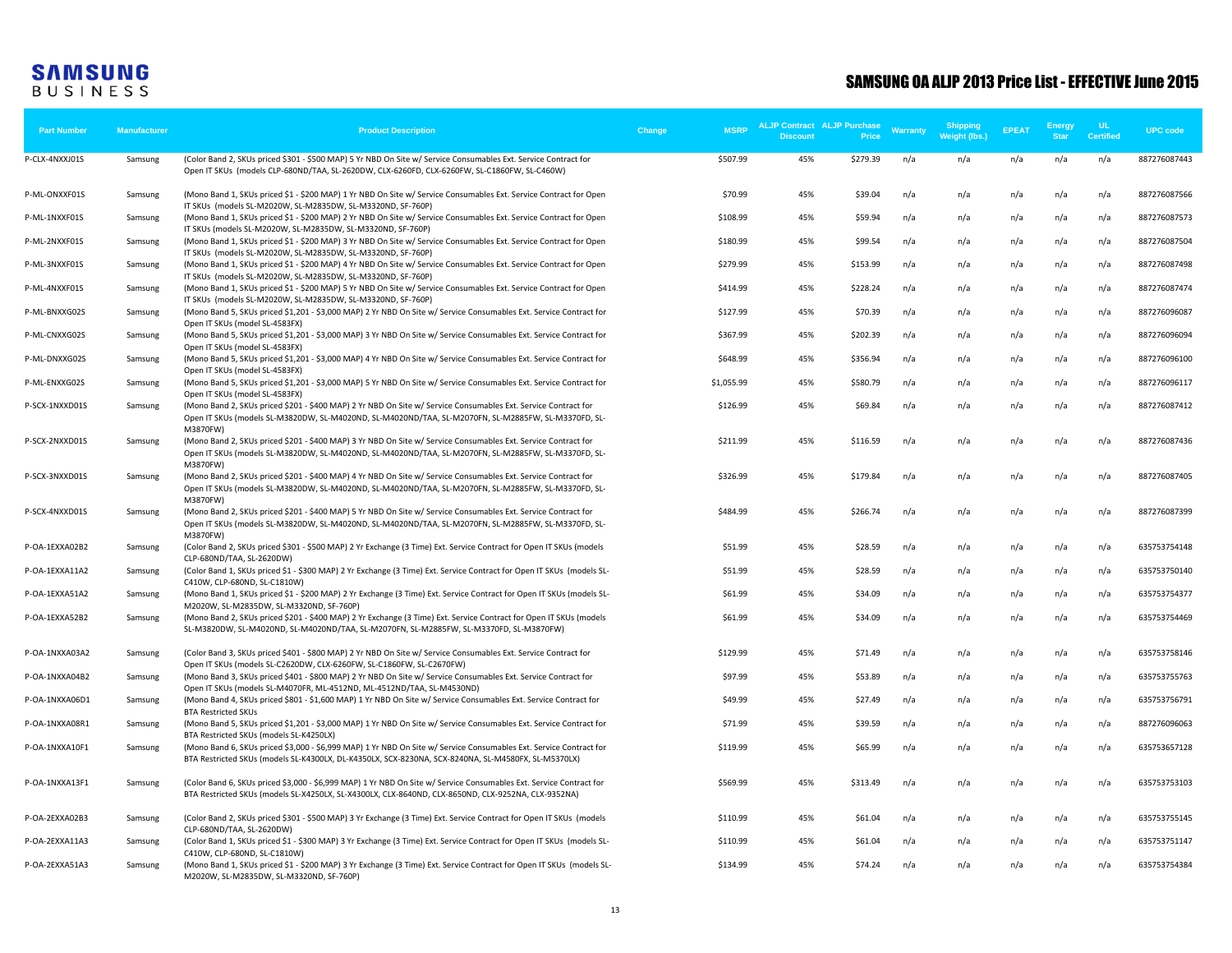| <b>Part Number</b> | Manufacturer | <b>Product Description</b>                                                                                                                                                                                                 | <b>MSRP</b><br>Change | <b>Discount</b> | <b>ALJP Contract ALJP Purchase</b><br><b>Price</b> | <b>Warranty</b> | <b>Shipping</b><br>Weight (lbs.) | <b>EPEAT</b> | Energy<br><b>Star</b> | UL<br><b>Certified</b> | <b>UPC</b> code |
|--------------------|--------------|----------------------------------------------------------------------------------------------------------------------------------------------------------------------------------------------------------------------------|-----------------------|-----------------|----------------------------------------------------|-----------------|----------------------------------|--------------|-----------------------|------------------------|-----------------|
| P-OA-2EXXA52B3     | Samsung      | (Mono Band 2, SKUs priced \$201 - \$400 MAP) 3 Yr Exchange (3 Time) Ext. Service Contract for Open IT SKUs (models<br>SL-M3820DW, SL-M4020ND, SL-M4020ND/TAA, SL-M2070FN, SL-M2885FW, SL-M3370FD, SL-M3870FW)              | \$134.99              | 45%             | \$74.24                                            | n/a             | n/a                              | n/a          | n/a                   | n/a                    | 635753754568    |
| P-OA-2NXXA03A3     | Samsung      | (Color Band 3, SKUs priced \$401 - \$800 MAP) 3 Yr NBD On Site w/ Service Consumables Ext. Service Contract for<br>Open IT SKUs (models SL-C2620DW, CLX-6260FW, SL-C1860FW, SL-C2670FW)                                    | \$217.99              | 45%             | \$119.89                                           | n/a             | n/a                              | n/a          | n/a                   | n/a                    | 635753759143    |
| P-OA-2NXXA04B3     | Samsung      | (Mono Band 3, SKUs priced \$401 - \$800 MAP) 3 Yr NBD On Site w/ Service Consumables Ext. Service Contract for<br>Open IT SKUs (models SL-M4070FR, ML-4512ND, ML-4512ND/TAA, SL-M4530ND)                                   | \$163.99              | 45%             | \$90.19                                            | n/a             | n/a                              | n/a          | n/a                   | n/a                    | 635753756760    |
| P-OA-2NXXA05C2     | Samsung      | (Color Band 4, SKUs priced \$401 - \$800 MAP) 2 Yr NBD On Site w/ Service Consumables Ext. Service Contract for<br>Open IT SKUs (models CLP-775ND, CLP-775ND/TAA, SL-C2620DW, CLX-6260FW, SL-C1860FW, SL-C2670FW)          | \$125.99              | 45%             | \$69.29                                            | n/a             | n/a                              | n/a          | n/a                   | n/a                    | 635753759761    |
| P-OA-2NXXA06D2     | Samsung      | (Mono Band 4, SKUs priced \$801 - \$1,600 MAP) 2 Yr NBD On Site w/ Service Consumables Ext. Service Contract for<br><b>BTA Restricted SKUs</b>                                                                             | \$125.99              | 45%             | \$69.29                                            | n/a             | n/a                              | n/a          | n/a                   | n/a                    | 635753751970    |
| P-OA-2NXXA06R2     | Samsung      | (Mono Band 4, SKUs priced \$801 - \$1,600 MAP) 2 Yr NBD On Site w/ Service Consumables Ext. Service Contract for<br>Open IT SKUs (Models ML-5012ND, ML-5017ND, ML-5515ND, ML-6515ND, SL-M4530NX)                           | \$121.99              | 45%             | \$67.09                                            | n/a             | n/a                              | n/a          | n/a                   | n/a                    | 635753657258    |
| P-OA-2NXXA07E2     | Samsung      | (Color Band 5, SKUs priced \$1,601 - \$3,000 MAP) 2 Yr NBD On Site w/ Service Consumables Ext. Service Contract for<br>Open IT SKUs (models SL-K4250LX)                                                                    | \$245.99              | 45%             | \$135.29                                           | n/a             | n/a                              | n/a          | n/a                   | n/a                    | 635753759549    |
| P-OA-2NXXA08R2     | Samsung      | (Mono Band 5, SKUs priced \$1,201 - \$3,000 MAP) 2 Yr NBD On Site w/ Service Consumables Ext. Service Contract for<br>BTA Restricted SKUs (models SL-K4250LX)                                                              | \$127.99              | 45%             | \$70.39                                            | n/a             | n/a                              | n/a          | n/a                   | n/a                    | 635753657296    |
| P-OA-2NXXA10F2     | Samsung      | (Mono Band 6, SKUs priced \$3,000 - \$6,999 MAP) 2 Yr NBD On Site w/ Service Consumables Ext. Service Contract for<br>BTA Restricted SKUs (models SL-K4300LX, DL-K4350LX, SCX-8230NA, SCX-8240NA, SL-M4580FX, SL-M5370LX)  | \$300.99              | 45%             | \$165.54                                           | n/a             | n/a                              | n/a          | n/a                   | n/a                    | 635753657135    |
| P-OA-2NXXA13F2     | Samsung      | (Color Band 6, SKUs priced \$3,000 - \$6,999 MAP) 2 Yr NBD On Site w/ Service Consumables Ext. Service Contract for<br>BTA Restricted SKUs (models SL-X4250LX, SL-X4300LX, CLX-8640ND, CLX-8650ND, CLX-9252NA, CLX-9352NA) | \$892.99              | 45%             | \$491.14                                           | n/a             | n/a                              | n/a          | n/a                   | n/a                    | 635753753127    |
| P-OA-3EXXA02B4     | Samsung      | (Color Band 2, SKUs priced \$301 - \$500 MAP) 4 Yr Exchange (3 Time) Ext. Service Contract for Open IT SKUs (models<br>CLP-680ND/TAA, SL-2620DW, CLX-6260FD, CLX-6260FW, SL-C1860FW, SL-C460W)                             | \$180.99              | 45%             | \$99.54                                            | n/a             | n/a                              | n/a          | n/a                   | n/a                    | 635753756142    |
| P-OA-3EXXA11A4     | Samsung      | (Color Band 1, SKUs priced \$1 - \$300 MAP) 4 Yr Exchange (3 Time) Ext. Service Contract for Open IT SKUs (models SL-<br>C410W, CLP-680ND, SL-C1810W)                                                                      | \$180.99              | 45%             | \$99.54                                            | n/a             | n/a                              | n/a          | n/a                   | n/a                    | 635753752144    |
| P-OA-3EXXA51A4     | Samsung      | (Mono Band 1, SKUs priced \$1 - \$200 MAP) 4 Yr Exchange (3 Time) Ext. Service Contract for Open IT SKUs (models SL-<br>M2020W, SL-M2835DW, SL-M3320ND, SF-760P)                                                           | \$248.99              | 45%             | \$136.94                                           | n/a             | n/a                              | n/a          | n/a                   | n/a                    | 635753754391    |
| P-OA-3EXXA52B4     | Samsung      | (Mono Band 2, SKUs priced \$201 - \$400 MAP) 4 Yr Exchange (3 Time) Ext. Service Contract for Open IT SKUs (models<br>SL-M3820DW, SL-M4020ND, SL-M4020ND/TAA, SL-M2070FN, SL-M2885FW, SL-M3370FD, SL-M3870FW)              | \$248.99              | 45%             | \$136.94                                           | n/a             | n/a                              | n/a          | n/a                   | n/a                    | 635753754667    |
| P-OA-3NXXA03A4     | Samsung      | (Color Band 3, SKUs priced \$401 - \$800 MAP) 4 Yr NBD On Site w/ Service Consumables Ext. Service Contract for<br>Open IT SKUs (models SL-C2620DW, CLX-6260FW, SL-C1860FW, SL-C2670FW)                                    | \$354.99              | 45%             | \$195.24                                           | n/a             | n/a                              | n/a          | n/a                   | n/a                    | 635753759242    |
| P-OA-3NXXA04B4     | Samsung      | (Mono Band 3, SKUs priced \$401 - \$800 MAP) 4 Yr NBD On Site w/ Service Consumables Ext. Service Contract for<br>Open IT SKUs (models SL-M4070FR, ML-4512ND, ML-4512ND/TAA, SL-M4530ND)                                   | \$266.99              | 45%             | \$146.84                                           | n/a             | n/a                              | n/a          | n/a                   | n/a                    | 635753757767    |
| P-OA-3NXXA05C3     | Samsung      | (Color Band 4, SKUs priced \$401 - \$800 MAP) 3 Yr NBD On Site w/ Service Consumables Ext. Service Contract for<br>Open IT SKUs (models CLP-775ND, CLP-775ND/TAA, SL-C2620DW, CLX-6260FW, SL-C1860FW, SL-C2670FW)          | \$208.99              | 45%             | \$114.94                                           | n/a             | n/a                              | n/a          | n/a                   | n/a                    | 635753759860    |
| P-OA-3NXXA06D3     | Samsung      | (Mono Band 4, SKUs priced \$801 - \$1,600 MAP) 3 Yr NBD On Site w/ Service Consumables Ext. Service Contract for                                                                                                           | \$208.99              | 45%             | \$114.94                                           | n/a             | n/a                              | n/a          | n/a                   | n/a                    | 635753752960    |
| P-OA-3NXXA06R3     | Samsung      | <b>BTA Restricted SKUs</b><br>(Mono Band 4, SKUs priced \$801 - \$1,600 MAP) 3 Yr NBD On Site w/ Service Consumables Ext. Service Contract for                                                                             | \$351.99              | 45%             | \$193.59                                           | n/a             | n/a                              | n/a          | n/a                   | n/a                    | 635753657265    |
| P-OA-3NXXA07E3     | Samsung      | Open IT SKUs (Models ML-5012ND, ML-5017ND, ML-5515ND, ML-6515ND, SL-M4530NX)<br>(Color Band 5, SKUs priced \$1,601 - \$3,000 MAP) 3 Yr NBD On Site w/ Service Consumables Ext. Service Contract for                        | \$433.99              | 45%             | \$238.69                                           | n/a             | n/a                              | n/a          | n/a                   | n/a                    | 635753759648    |
| P-OA-3NXXA08R3     | Samsung      | Open IT SKUs (models SL-K4250LX)<br>(Mono Band 5, SKUs priced \$1,201 - \$3,000 MAP) 3 Yr NBD On Site w/ Service Consumables Ext. Service Contract for<br><b>BTA Restricted SKUs</b>                                       | \$367.99              | 45%             | \$202.39                                           | n/a             | n/a                              | n/a          | n/a                   | n/a                    | 635753657302    |
| P-OA-3NXXA10F3     | Samsung      | (Mono Band 6, SKUs priced \$3,000 - \$6,999 MAP) 3 Yr NBD On Site w/ Service Consumables Ext. Service Contract for<br>BTA Restricted SKUs (models SL-K4300LX, DL-K4350LX, SCX-8230NA, SCX-8240NA, SL-M4580FX, SL-M5370LX)  | \$511.99              | 45%             | \$281.59                                           | n/a             | n/a                              | n/a          | n/a                   | n/a                    | 635753657142    |
| P-OA-3NXXA13F3     | Samsung      | (Color Band 6, SKUs priced \$3,000 - \$6,999 MAP) 3 Yr NBD On Site w/ Service Consumables Ext. Service Contract for<br>BTA Restricted SKUs (models SL-X4250LX, SL-X4300LX, CLX-8640ND, CLX-8650ND, CLX-9252NA, CLX-9352NA) | \$1,250.99            | 45%             | \$688.04                                           | n/a             | n/a                              | n/a          | n/a                   | n/a                    | 635753753134    |
| P-OA-4EXXA02B5     | Samsung      | (Color Band 2, SKUs priced \$301 - \$500 MAP) 5 Yr Exchange (3 Time) Ext. Service Contract for Open IT SKUs (models                                                                                                        | \$318.99              | 45%             | \$175.44                                           | n/a             | n/a                              | n/a          | n/a                   | n/a                    | 635753757149    |
| P-OA-4EXXA11A5     | Samsung      | CLP-680ND/TAA, SL-2620DW)<br>(Color Band 1, SKUs priced \$1 - \$300 MAP) 5 Yr Exchange (3 Time) Ext. Service Contract for Open IT SKUs (models SL-                                                                         | \$318.99              | 45%             | \$175.44                                           | n/a             | n/a                              | n/a          | n/a                   | n/a                    | 635753753141    |
| P-OA-4EXXA51A5     | Samsung      | C410W, CLP-680ND, SL-C1810W)<br>(Mono Band 1, SKUs priced \$1 - \$200 MAP) 5 Yr Exchange (3 Time) Ext. Service Contract for Open IT SKUs (models SL-<br>M2020W, SL-M2835DW, SL-M3320ND, SF-760P)                           | \$370.99              | 45%             | \$204.04                                           | n/a             | n/a                              | n/a          | n/a                   | n/a                    | 635753754360    |
| P-OA-4EXXA52B5     | Samsung      | (Mono Band 2, SKUs priced \$201 - \$400 MAP) 5 Yr Exchange (3 Time) Ext. Service Contract for Open IT SKUs (models<br>SL-M3820DW, SL-M4020ND, SL-M4020ND/TAA, SL-M2070FN, SL-M2885FW, SL-M3370FD, SL-M3870FW)              | \$370.99              | 45%             | \$204.04                                           | n/a             | n/a                              | n/a          | n/a                   | n/a                    | 635753754766    |